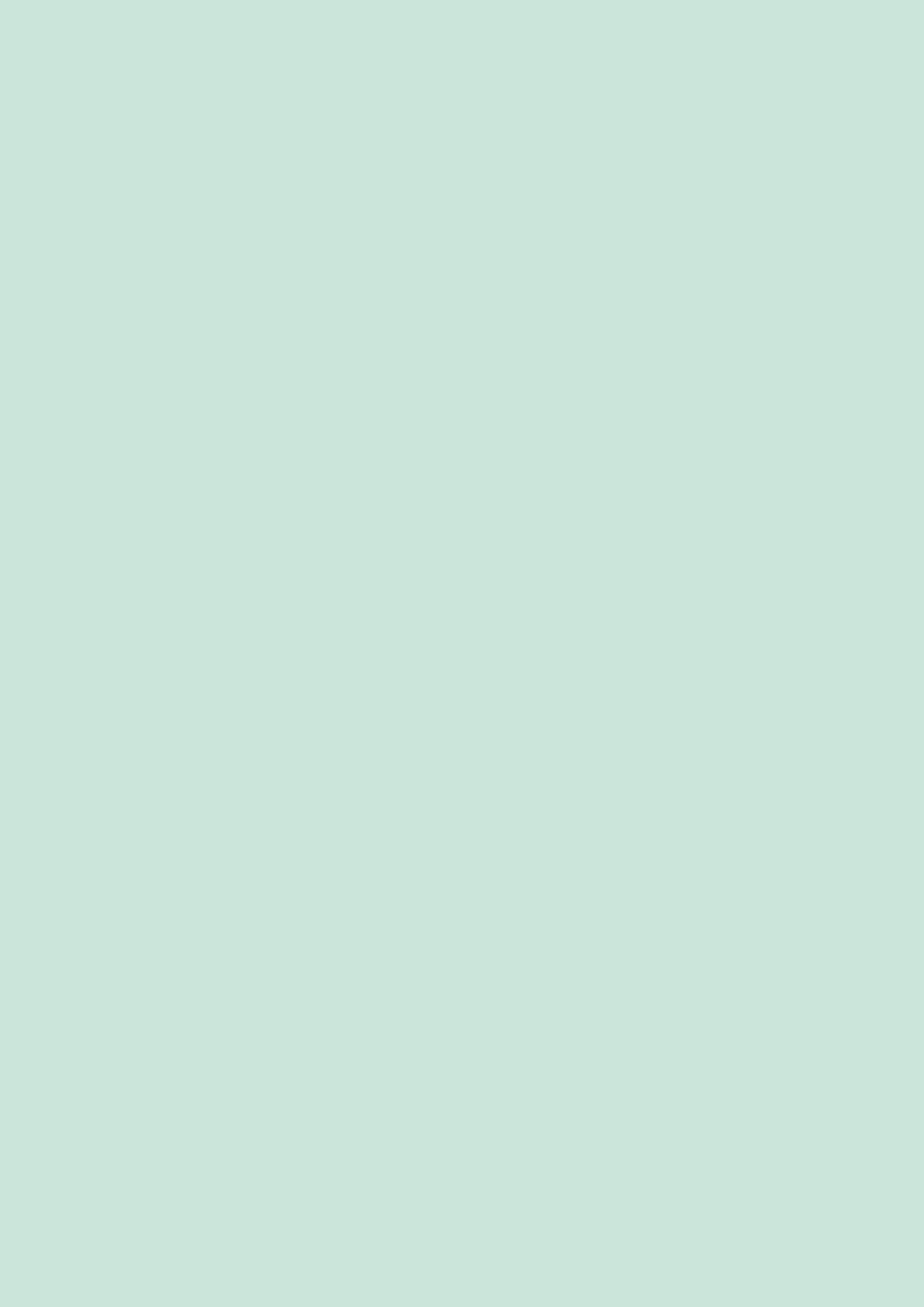## **Northern Ireland Museums Council**

## **Financial statements for the year ended 31 March 2019**

**Registered Company Number: NI027735**

**Charity Registration Number: NIC101873**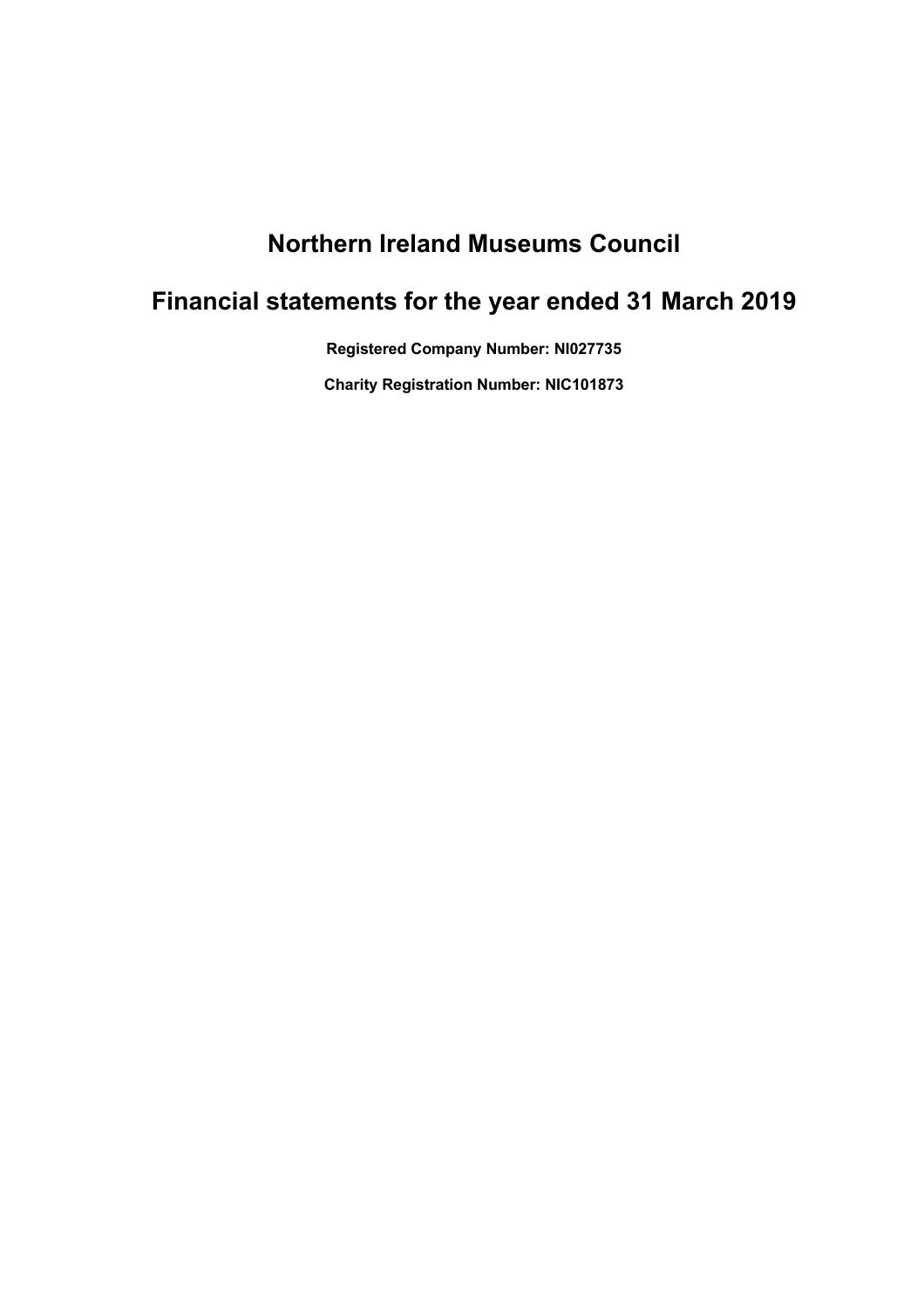| <b>CONTENTS</b>                                    | <b>PAGE</b> |
|----------------------------------------------------|-------------|
| Members of the Board and professional advisors     | 1           |
| Non-Executive Director's Report                    | 2           |
| Report of the Directors                            | $3 - 15$    |
| <b>Remuneration and Staffing Report</b>            | 16 - 21     |
| Governance Statement                               | $22 - 29$   |
| Membership of the Northern Ireland Museums Council | $30 - 31$   |
| Report of the independent auditor                  | $32 - 34$   |
| Statement of financial activities                  | 35          |
| <b>Balance sheet</b>                               | 36          |
| Statements of cashflows                            | 37          |
| Notes to the financial statements                  | $38 - 48$   |

 $\mathcal{L}_\mathcal{L} = \{ \mathcal{L}_\mathcal{L} = \{ \mathcal{L}_\mathcal{L} = \{ \mathcal{L}_\mathcal{L} = \{ \mathcal{L}_\mathcal{L} = \{ \mathcal{L}_\mathcal{L} = \{ \mathcal{L}_\mathcal{L} = \{ \mathcal{L}_\mathcal{L} = \{ \mathcal{L}_\mathcal{L} = \{ \mathcal{L}_\mathcal{L} = \{ \mathcal{L}_\mathcal{L} = \{ \mathcal{L}_\mathcal{L} = \{ \mathcal{L}_\mathcal{L} = \{ \mathcal{L}_\mathcal{L} = \{ \mathcal{L}_\mathcal{$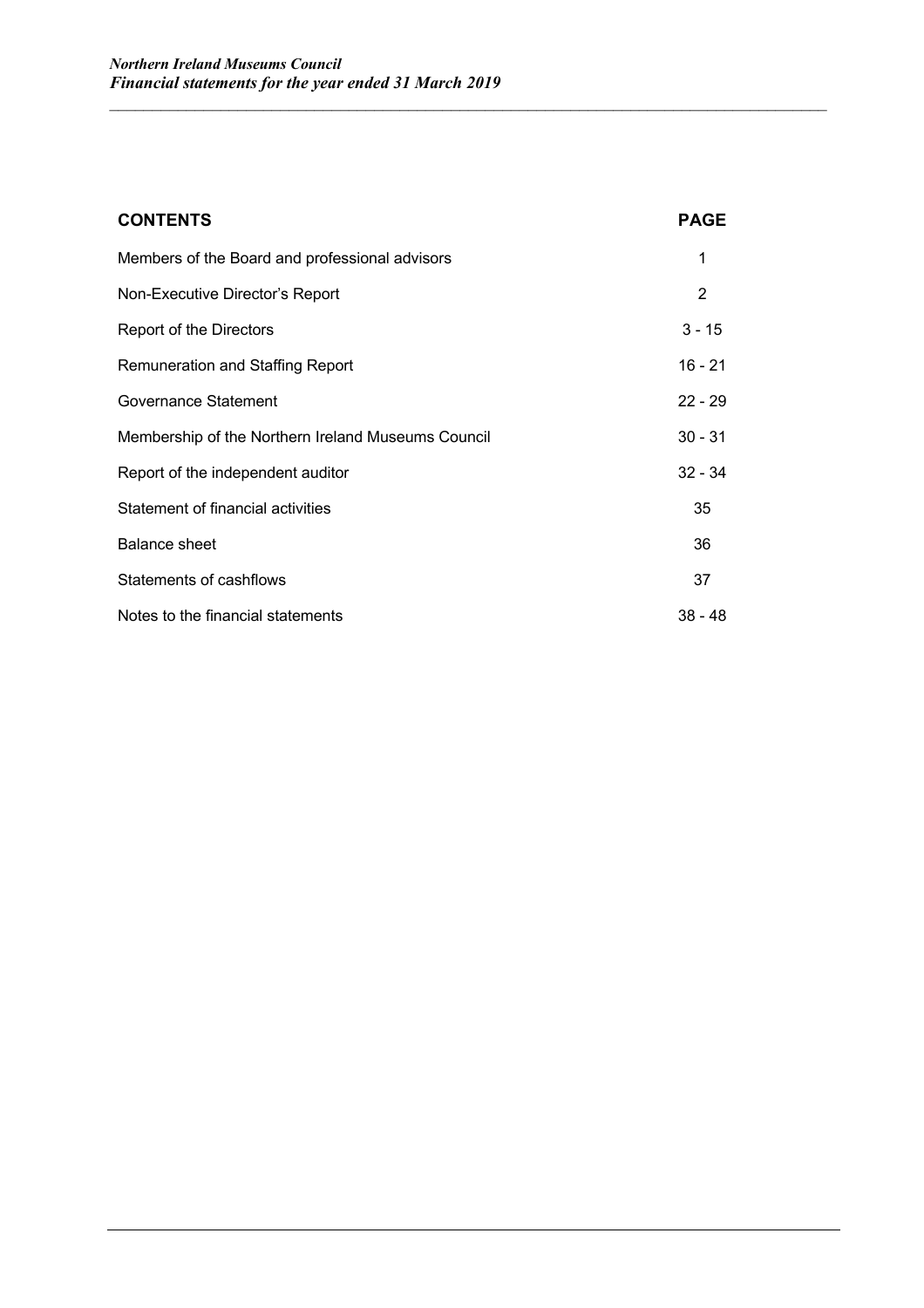### **Members of the Board and professional advisors**

*\_\_\_\_\_\_\_\_\_\_\_\_\_\_\_\_\_\_\_\_\_\_\_\_\_\_\_\_\_\_\_\_\_\_\_\_\_\_\_\_\_\_\_\_\_\_\_\_\_\_\_\_\_\_\_\_\_\_\_\_\_\_\_\_\_\_\_\_\_\_\_\_\_\_\_\_\_\_\_\_\_\_\_\_\_\_\_\_\_\_\_\_\_\_\_\_\_\_\_\_\_\_*

Prof. E Crooke (Chair) (extended 18 September 2018 and 26 March 2019) Councillor R Burgess (Vice-Chair) (resigned 18 September 2018)

Mr N Armstrong (re-appointed 18 September 2018) Mr S Barden (appointed 18 September 2018) Councillor A Callan (appointed 18 September 2018)\* Ms J Clarke (re-appointed 18 September 2018) Councillor M Cooper (appointed 18 September 2018)\* Dr R Coulter (resigned 18 September 2018) Mr B Crothers (resigned 18 September 2018) Ms R Doherty (resigned 18 September 2018) Ms A Dorbie Mr N Hamilton Mr R Hegarty (extended 21 December 2018) Councillor A D McIntyre (resigned 18 September 2018) Mr R Morton (extended 21 December 2018) Councillor M McKinty (appointed 18 September 2018)\* Ms H Perry (appointed 18 September 2018)

Northern Ireland Audit Office 106 University Street Belfast BT7 1EU

#### **Bankers**

Danske Bank Corporate Banking PO Box 183 Donegall Square West Belfast BT1 6JS

**Company Secretary Accounting Officer Accounting Officer** Ms S McCartan Ms S McCartan Ms S McCartan Ms S McCartan Ms S McCartan Ms S McCartan Ms S McCartan Ms S McCartan Ms S McCartan Ms S McCartan Ms S McCartan Ms S McCartan Ms S McCartan Ms S McCartan Ms S McCartan Ms S Ms S Ms

#### **Registered Office**

153 Bangor Road Holywood Co Down BT18 0EU

## NIC101873 NIC101873

#### **Directors Audit & Risk Assurance Committee**

Prof. E Crooke Ms A Dorbie Mr R Morton Mr N Hamilton

#### **Grant Committee**

Mr N Armstrong Councillor R Burgess Dr R Coulter Mr R Hegarty Mr S Barden Mr N Hamilton

#### **External Auditor Business Planning Committee**

Mr N Armstrong Councillor R Burgess Ms J Clarke Councillor M Cooper Dr R Coulter Prof E Crooke Ms R Doherty Ms H Perry

#### **Principal Office**

153 Bangor Road Holywood Co Down BT18 0EU

**Charity Registration Number Registered Company Number** 

\* Three Local Councils can nominate representatives to the Board of the Northern Ireland Museums Council. In September 2018 three new representatives took their place on the Board. None of the Councillors are currently registered with Companies House; Declaration of Interests are awaited from two representatives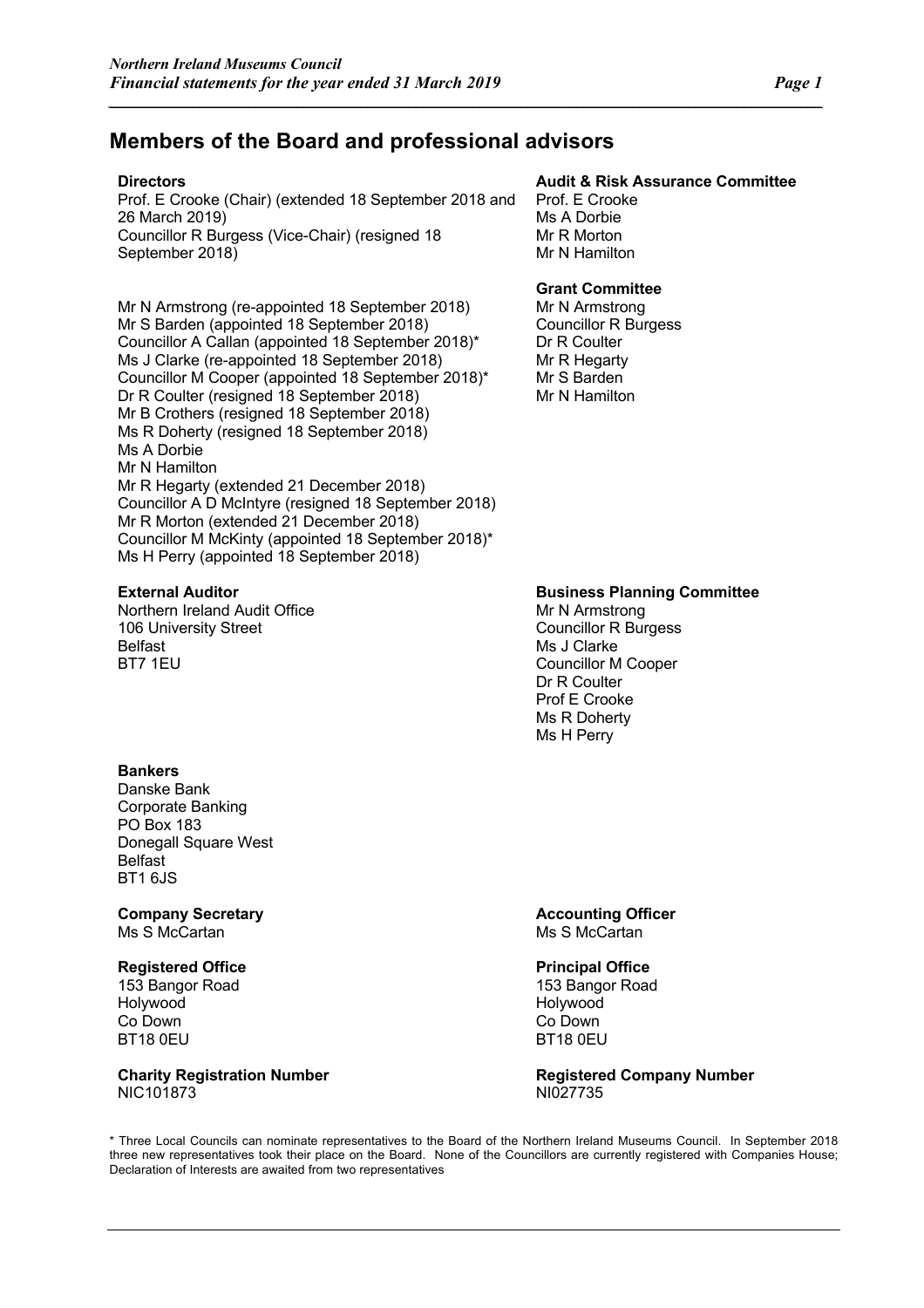### **Non-Executive Director's Report**

The Northern Ireland Museums Council (Museums Council) continues to demonstrate leadership that is vitally important to the creativity and impact of the museum sector. We can be immensely proud of the innovative projects that have gone forward with partners. One such is *The Late Shift*, an afterhours museum-based project focusing upon young adult audiences. With themes such as Surviving a Zombie Apocalypse, Into the Mystic, and Maguire House Party, audiences were enthralled at the sight of museums, as they had never seen them before bringing with it a new appreciation of the diversity and relevance of the sector. Alongside *The Late Shift*, important new work within *Playful Museums* and the Dementia Friendly Programme demonstrate the significance of the Museums Council as a catalyst for the sector. The Museums Council continues to work to improve standards in governance, collections care and visitor experiences within the sector. In September 2018 we were delighted that Allison Cosgrove, Head of Museums and Libraries Branch, Department for Communities, could join us at the Museum Accreditation Awards to award Full Accreditation to 12 of our local museums. These standards are enhanced by the annual Training programme which, in the past year, saw nine training sessions offered to over 120 museum staff, through which we are building capacity and enhancing the resilience of the sector.

*\_\_\_\_\_\_\_\_\_\_\_\_\_\_\_\_\_\_\_\_\_\_\_\_\_\_\_\_\_\_\_\_\_\_\_\_\_\_\_\_\_\_\_\_\_\_\_\_\_\_\_\_\_\_\_\_\_\_\_\_\_\_\_\_\_\_\_\_\_\_\_\_\_\_\_\_\_\_\_\_\_\_\_\_\_\_\_\_\_\_\_\_\_\_\_\_\_\_\_\_\_\_*

This work, which we can be justifiably proud, is framed within a strategic focus on the needs of the sector as expressed in the Museum Council's draft Corporate Plan 2018-2021. In this first year of the draft Corporate Plan, the Museums Council made positive contributions to the draft Programme for Government and Outcomes Delivery Plan 2018-19, in particular Outcome 5, which aims to foster "*an innovative, creative society, where people can fulfil their potential~* and Indicator 27 – "*increasing the percentage of people engaging with arts and cultural activities"*. All the while, the Museums Council is operating in very difficult financial circumstances. As well as cuts to the budget allocation, which has been sustained for a number of years now, the provision of an annual budget, rather than via a three-year cycle of funding, presents significant challenges regarding long term planning. Furthermore, the decreasing allocation to the Museums Council means that the Board has had to make difficult decisions regarding the focus of the Museums Council's business in the 2019-20 year. As we do, we are reminded that the advocacy the Museums Council provides the sector is reciprocal – we are immensely grateful to our membership, their engagement is vital to informing our work and producing dynamic, engaging and audience-centred museums.

ElamerCoole

**Professor Elizabeth Crooke Chair**

Date: 3 July 2019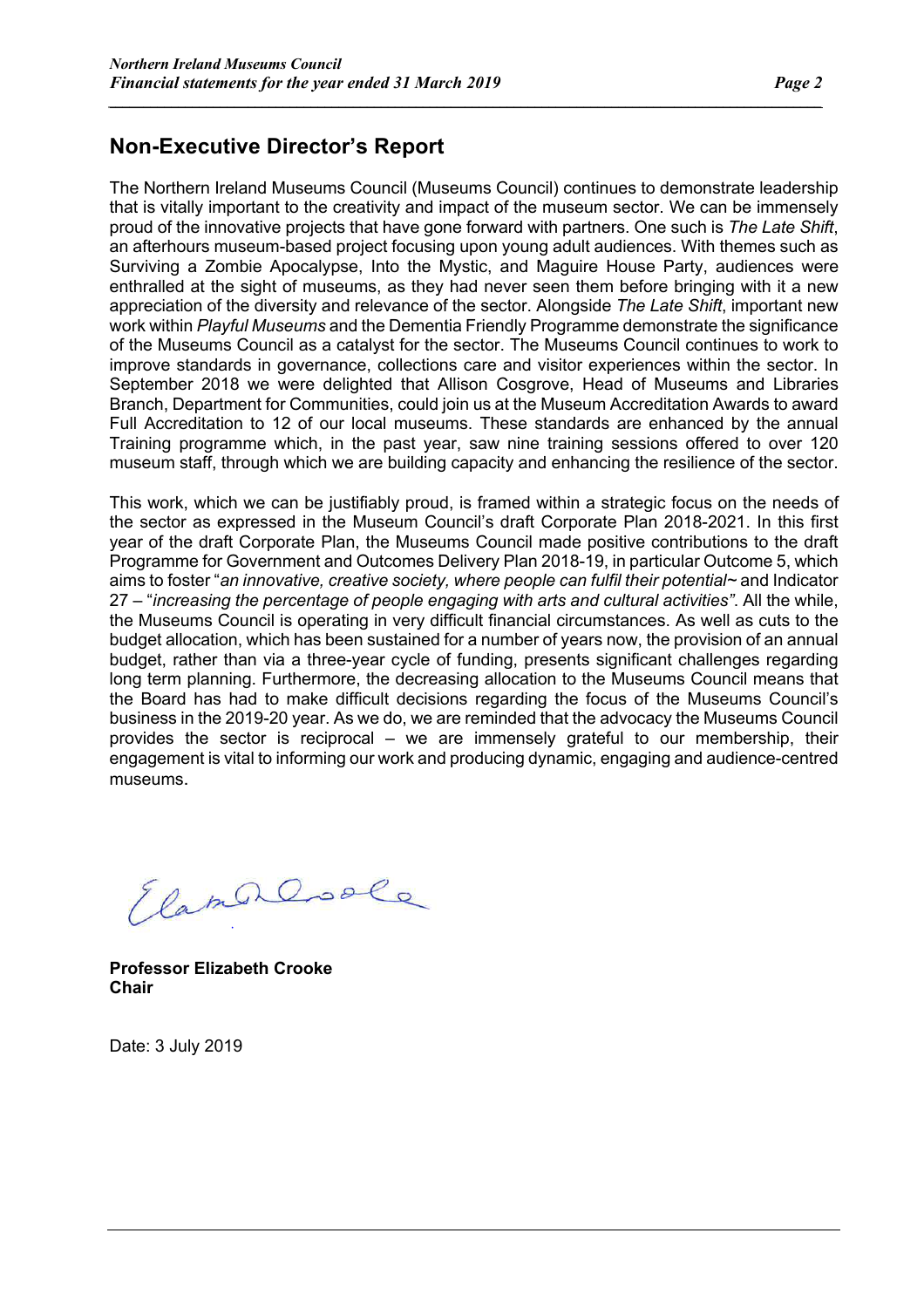### **Report of the Directors for the year ended 31 March 2019**

The Directors of the Museums Council, for the purposes of the Companies Act 2006, submit their annual report and the audited financial statements for the year ended 31 March 2019.

*\_\_\_\_\_\_\_\_\_\_\_\_\_\_\_\_\_\_\_\_\_\_\_\_\_\_\_\_\_\_\_\_\_\_\_\_\_\_\_\_\_\_\_\_\_\_\_\_\_\_\_\_\_\_\_\_\_\_\_\_\_\_\_\_\_\_\_\_\_\_\_\_\_\_\_\_\_\_\_\_\_\_\_\_\_\_\_\_\_\_\_\_\_\_\_\_\_\_\_\_\_\_*

#### **Northern Ireland Museums Council**

The Museums Council was established in 1993 to support local museums (i.e. non-National museums) in Northern Ireland in maintaining and improving their standards of collections care and service to the public and to promote a coherent framework of museum provision.

In pursuit of these aims the Museums Council's main objectives are:

- To assist museums in Northern Ireland to improve standards of collections care;
- To assist museums in Northern Ireland to improve the range and quality of services to the public;
- To improve the status and standing of museums;
- To promote and advance education by supporting and assisting museums and galleries and to encourage the use and enjoyment by the public of museums and galleries in Northern Ireland, and thus advance the arts, culture, heritage and science for the benefit of the public;
- To promote a coherent framework of museum provision in Northern Ireland; and
- To operate efficiently, effectively and economically.

The Museums Council's functions include the following:

- The development and maintenance of links with interested bodies and agencies;
- The provision of information, advice and training to museums across a range of activities such as curatorial practice, collections management, conservation services, marketing and income-generation etc.;
- To encourage, support and assist educational exploitation of museums;
- Assistance with feasibility studies and carrying out developmental research;
- The disbursement of grants to local museums towards approved projects and specimen purchase; and
- The promotion of Museum Accreditation for local museums.

The Museums Council is registered as a company limited by guarantee and operates in compliance with the Companies Act 2006. It is a registered charity. The Museums Council was funded, in the main, by the Department for Communities (DfC) and as such operates as a Non-Departmental Public Body (NDPB). The Museums Council does not carry out its functions on behalf of the Crown.

With this remit, and through these aims, the Museums Council plays a unique and fundamental role in the delivery of the Northern Ireland Museums Policy, as well as contributing to the current draft Programme for Government, Outcomes Delivery Plan and the Departmental vision and strategic priorities to deliver outcomes / results which will support people, improve communities and tackle disadvantage. For museums, these aspects become manifest through the protection and enhancement of the cultural assets they hold, and the prioritising of audience engagement programmes.

The vision of the Northern Ireland Museums Policy is for "*a coordinated and sustainable museum sector that develops, preserves and interprets its collections to the highest possible standards; delivers quality services that inspire, educate and engage local, national and international visitors and users; harnesses its strengths and diversity to support economic, social and cultural development in Northern Ireland and a shared and better future*."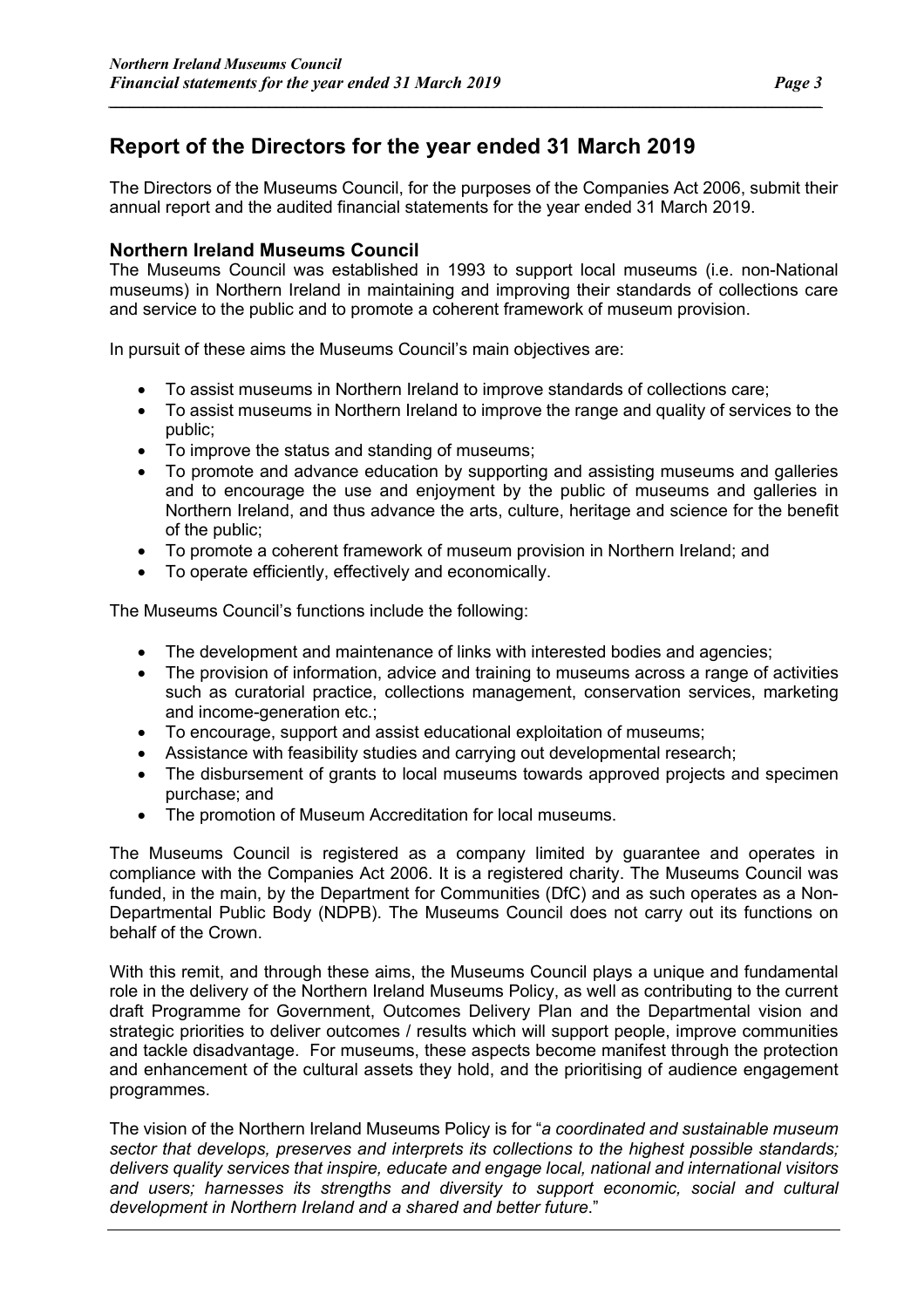*\_\_\_\_\_\_\_\_\_\_\_\_\_\_\_\_\_\_\_\_\_\_\_\_\_\_\_\_\_\_\_\_\_\_\_\_\_\_\_\_\_\_\_\_\_\_\_\_\_\_\_\_\_\_\_\_\_\_\_\_\_\_\_\_\_\_\_\_\_\_\_\_\_\_\_\_\_\_\_\_\_\_\_\_\_\_\_\_\_\_\_\_\_\_\_\_\_\_\_\_\_\_*

During the 2018-19 business year, the Directors delivered Year 1 of the draft Corporate Plan for 2018-21. Our vision is for "*A dynamic, inclusive and sustainable museum sector*" and our mission is "*To champion, develop and support museums*". We have also identified three core values that underpin everything we do – Innovative, Collaborative and Professional. The Board of Directors has identified, with support from the Museums Council's staff and stakeholders, five strategic themes: LEAD, PROTECT, CONNECT, VALUE and DELIVER.

The Museums Council measured its performance during the 2018-19 with eight Key Performance Indicators outlined below:

| NO. | <b>KEY PERFORMANCE INDICATOR</b>                                           | <b>Target</b>  | 2018-19  |
|-----|----------------------------------------------------------------------------|----------------|----------|
| 1.  | % of local museums achieving accreditation at full status                  | 90%            | 85%*     |
| 2.  | Total number of grants for collections projects                            | 6              | 7        |
| 3.  | Total number of grants to develop museum collections                       | $\mathbf{2}$   | 3        |
| 4.  | Total number of NIMC training and peer-learning events                     | 10             | 11       |
| 5.  | Total number of participants in NIMC training and peer-<br>learning events | 100            | 170      |
| 6.  | Non-government income as % of total income                                 | 5%<br>(£10.2k) | $40\%**$ |
| 7.  | Total number of grants for programmes to connect<br>audiences with museums | 12             | $9***$   |
| 8.  | Total number of professional development events<br>attended by NIMC staff  | 4              | 9        |

\* Two museums moved from Full to Provisional Accreditation status – Police Museum and Andrew Jackson Cottage/US Rangers Museum

\*\*£80k Museum Lates – The Late Shift; 25% of £8400 = £82.1k against £204k (National Lottery Heritage Fund)

\*\*\* Museums Council allocated 12 grants; 3 museums rescinded their grants – North Down, Craigavon Museum Service, Fermanagh County Museum

#### **Public Benefit Statement**

The Museums Council's charitable purpose is to promote and advance education by supporting and assisting museums and galleries and to encourage the use and enjoyment by the public of museums and galleries in Northern Ireland, and thus it advances the arts, culture, heritage or science. The Museums Council supports local museums by:

- Ensuring they maintain recognised standards;
- Assisting them to improve their public facilities;
- Providing financial assistance to support UK Museums Accreditation scheme;
- Providing training;
- Advising on the learning and education programmes;
- Enhancing public awareness of the events at museums;
- Undertaking evaluations and research;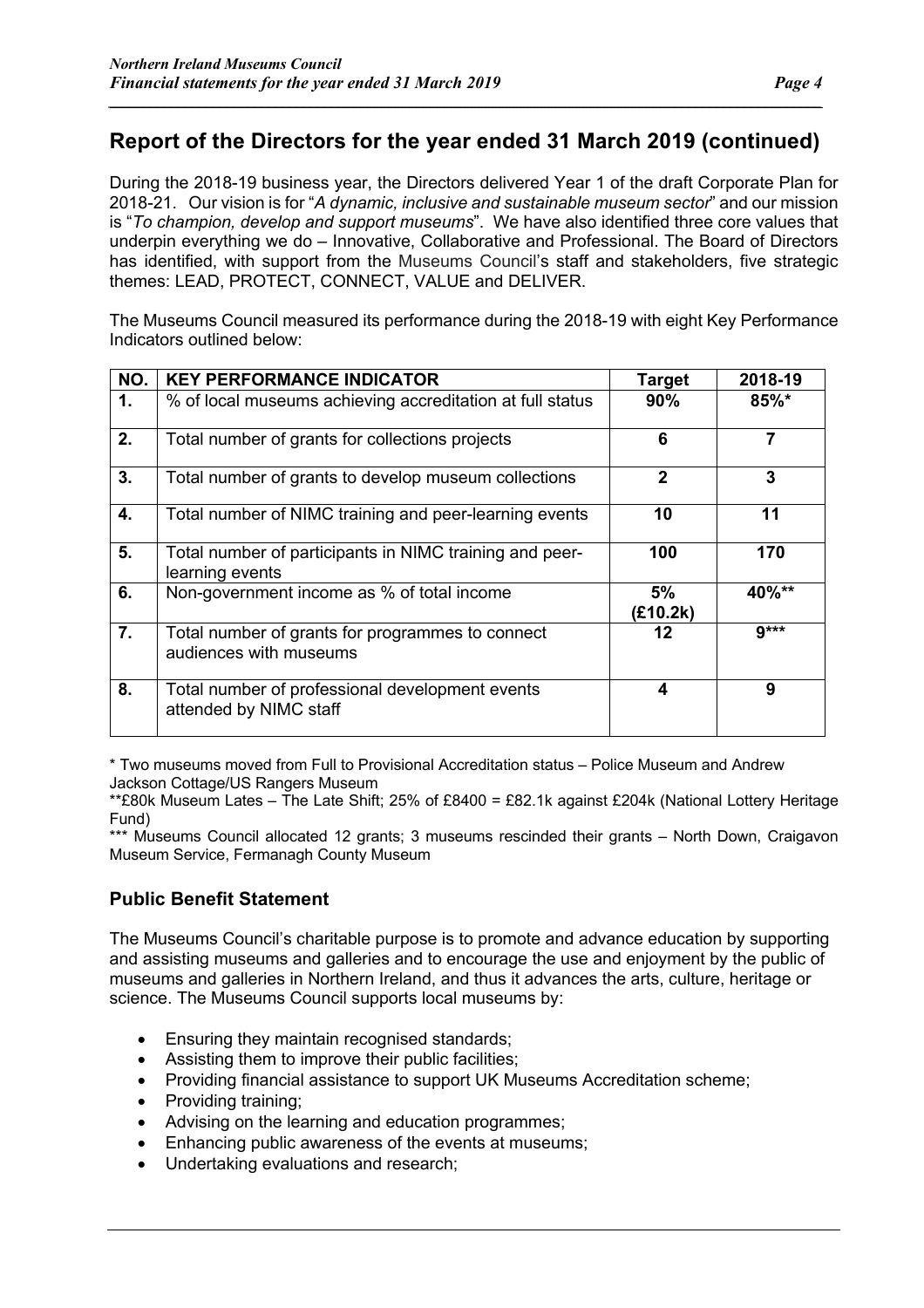*\_\_\_\_\_\_\_\_\_\_\_\_\_\_\_\_\_\_\_\_\_\_\_\_\_\_\_\_\_\_\_\_\_\_\_\_\_\_\_\_\_\_\_\_\_\_\_\_\_\_\_\_\_\_\_\_\_\_\_\_\_\_\_\_\_\_\_\_\_\_\_\_\_\_\_\_\_\_\_\_\_\_\_\_\_\_\_\_\_\_\_\_\_\_\_\_\_\_\_\_\_\_*

#### **Public Benefit Statement (Continued)**

- Delivering strategic, sector-wide programmes; and
- Providing advice, guidance and information in response to queries from the sector and the general public.

Beneficiaries include the people of Northern Ireland, visitors to museums from outside the area and online users of www.nimc.co.uk.

### **2018-19 Performance**

### **Theme 1 - LEAD**

The Museums Council leads and enables the local museum sector through its activities and by supporting, empowering and collaborating with others to ensure the positive role of museums in society. Our aim is to support and demonstrate that museums make an essential contribution to society.

#### **Museum Accreditation**

The Museums Council continued to administer the Museum Accreditation scheme in partnership with Arts Council England; Museum, Archives and Libraries Division (MALD), a division of the Welsh Government; and, Museums Galleries Scotland.

The Accreditation Scheme sets nationally agreed standards for museums in the UK in Organisational Health, Managing Collections, and Users and their Experiences.

The UK Museum Accreditation partners reviewed the scheme which was relaunched in November 2018. The revised scheme extends the Accreditation period from three years to five years, includes updates to the 2011 Accreditation Standard with improvements made to its focus, tone and structure; and, has made amendments to the eligibility criteria and accompanying guidance.

During 2018-19, the Museums Council continued to provide advice and carry out assessments to local museums in Northern Ireland. Currently there are 43 accredited museums in the scheme, 40 of which are local museums and three national museums. Support and advice have also been provided to museums not currently in the scheme and an information day was held at the Whitehead Railway Museum in November 2018. During 2018-19, one new museum was awarded 'Working Towards' eligibility status. Following the success of the 2017 Accreditation Awards, an awards ceremony was held in September 2018 to celebrate 12 local museums who had retained Full Accreditation status following return assessments.

For further information on Museum Accreditation see www.nimc.co.uk/accreditation/

#### **Website, Social Media and e-Newsletters**

The Museums Council continued to provide comprehensive information about all accredited museums in Northern Ireland through its website. The site also allows local museums to upload details of their forthcoming events programmes and it carries details of the education and learning programmes on offer. This service is provided in response to an identified barrier for nonparticipation in museum activities being a lack of information and awareness concerning museum events.

Case Studies promoting best practice on a variety of projects undertaken by local museums is publicly available on the website. See www.nimc.co.uk/what-we-do/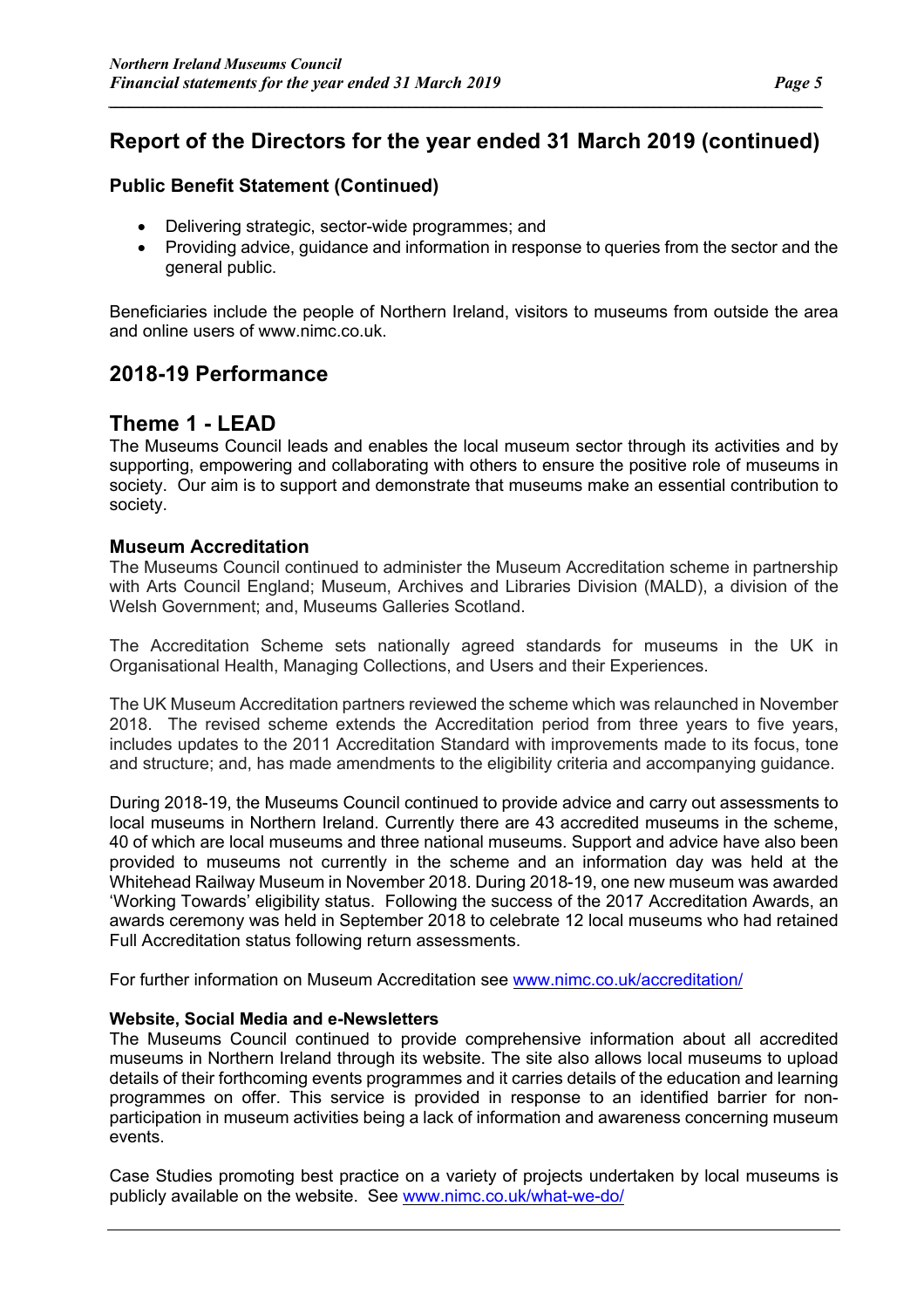*\_\_\_\_\_\_\_\_\_\_\_\_\_\_\_\_\_\_\_\_\_\_\_\_\_\_\_\_\_\_\_\_\_\_\_\_\_\_\_\_\_\_\_\_\_\_\_\_\_\_\_\_\_\_\_\_\_\_\_\_\_\_\_\_\_\_\_\_\_\_\_\_\_\_\_\_\_\_\_\_\_\_\_\_\_\_\_\_\_\_\_\_\_\_\_\_\_\_\_\_\_\_*

Online information is supplemented through the public having the option to subscribe to the Museums Council's monthly newsletter which highlights news and activities, and through Facebook, Instagram and Twitter feeds.

#### **#NIMuseumsDay**

In 2018-19, the Museums Council launched its first social media campaign #NIMuseumsDay which took place on 18 May 2018 - International Museums Day. Guidance and ideas on suitable tweets and posts were shared with the sector and a social media training day with expert Mar Dixon, creator of @AskaCurator and @MuseumSelfieDay, was organised. The social media campaign raised the profile of museums with the public and, connected the museum community with each other and the wider cultural sector online. The central message of the campaign was shared on 120 social media accounts, reaching over 365,000 people. On Twitter alone 184 users sent 295 posts with an estimated potential of 1 million impressions; Facebook was also a popular social media channel during the campaign.

#### **Shared Learning Events**

The Museums Council organises two Shared Learning events annually – Museum Forum and Spilling the Beans. These events offer the opportunity for museum staff and volunteers to share experiences and insights into recent work, consider new developments and future directions for the museum sector.

#### *Museum Forum*

The Museum Forum took place on the 4 December 2018 on the theme of 'The Inclusive Museum' and was held at the Northern Ireland War Memorial. The programme involved 13 presentations covering the areas - Accessible Museums, Dementia Friendly Museums and Playful Museums – and demonstrated the wide range of audiences engaging with museums.

The event included participants from several organisations including Early Years, the Irish Museum of Modern Art, Science Museum (London), HMS Caroline, Northern Ireland War Memorial, Dementia NI, NOW Group, Irish Linen Centre and Lisburn Museum, Belmont Playcare Preschool and a parent from FunDays: a space for families with children with additional needs.

There were 41 attendees and discussion sessions helped establish priorities for the museum sector and future planning by the Museums Council.

#### *Spilling the Beans*

Spilling the Beans was held on 20 March 2019 at the Museum of Orange Heritage and considered the theme 'Caring for Collections'. The programme involved nine short presentations on the opportunities and challenges faced when delivering museum projects. Ten speakers presented during the day over three sessions - New spaces for collections, Engaging the Public with Collections Care, and Assessing Collections Needs.

Organisations presenting at the event included Hillsborough Castle, Derry City and Strabane Museum and Visitor Service, Newry and Mourne Museum, National Trust, Downpatrick and County Down Railway, Trinity College (Dublin), Association of Independent Museums and Mid-Antrim Museum.

There were 33 attendees illustrating the importance of caring and protecting museum collections, and demonstrating the valuable stories that these collections can unlock for audiences.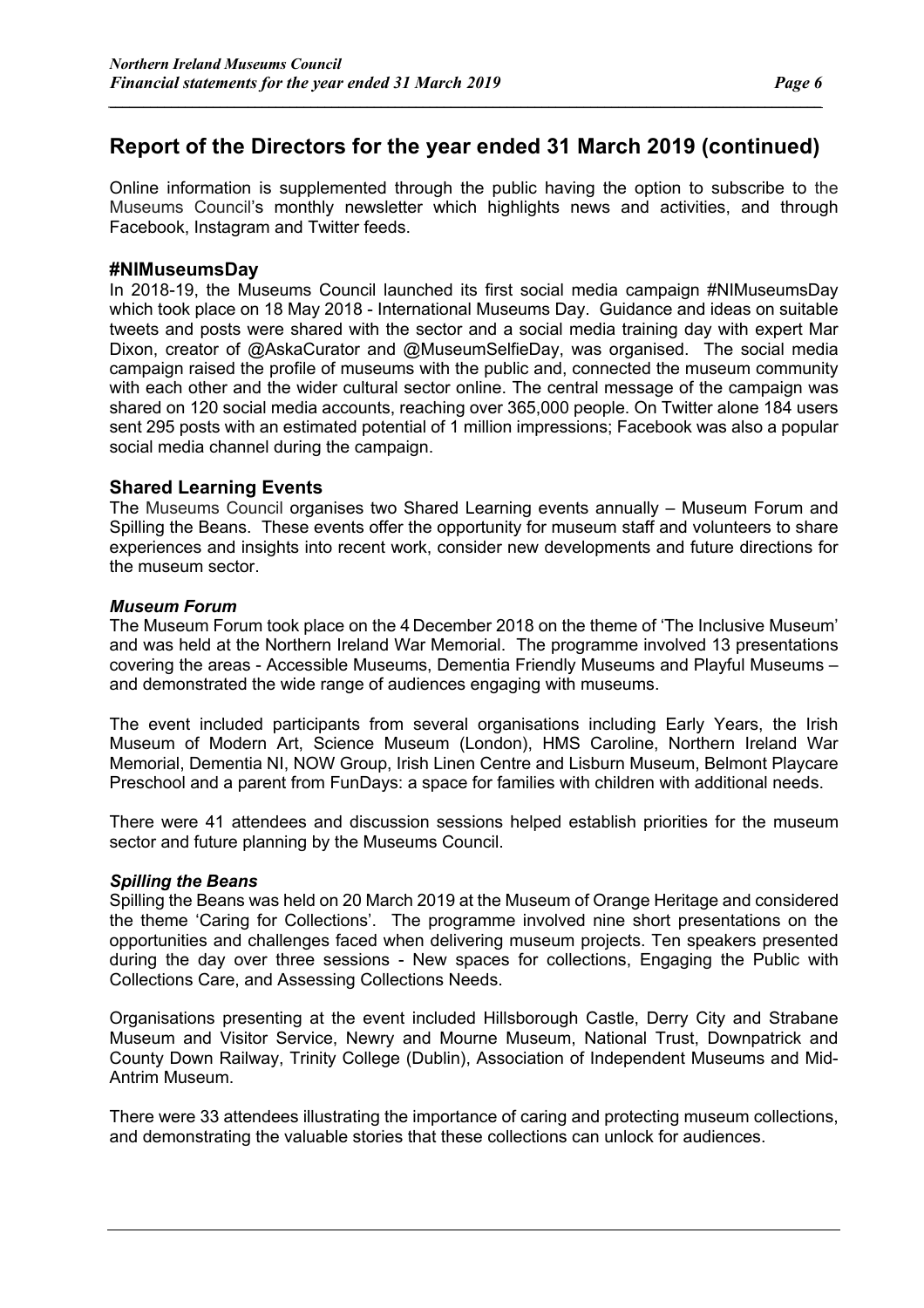*\_\_\_\_\_\_\_\_\_\_\_\_\_\_\_\_\_\_\_\_\_\_\_\_\_\_\_\_\_\_\_\_\_\_\_\_\_\_\_\_\_\_\_\_\_\_\_\_\_\_\_\_\_\_\_\_\_\_\_\_\_\_\_\_\_\_\_\_\_\_\_\_\_\_\_\_\_\_\_\_\_\_\_\_\_\_\_\_\_\_\_\_\_\_\_\_\_\_\_\_\_\_*

#### **Advice and Information**

The standing information service provided by the Museums Council continued to be heavily used during 2018-19. Notably prominent enquiries were in relation to Museum Accreditation, security of collections, access audits, the Museums Council's grant programme, documentation, audience engagement, donations and bequests, governance models for museums, exhibition interpretation and refurbishment, funding, staffing, and digital technologies.

### **Theme 2 - PROTECT**

The Museums Council enhances the protection of museum collections through regulation, grants and training, and thereby ensuring that collections are better cared for and protected.

#### **Grant Programmes**

The Accredited Museum Grant Programme is open to museums which are recognised under the UK Museum Accreditation Scheme through which they may seek grant support for projects aimed at enhancing the standards of collections care and management and improving public access to museums.

The *Playful Museums Festival* was held in February 2019 and funded from the main grant programme.

In addition, for the third year of the Dementia Friendly Programme, grants were offered to those museums wishing to engage people living with dementia.

A total of 19 grants was awarded and 16 were utilised. Three grants were returned at late notice – one for *Playful Museums Festival* and two for the Dementia Friendly Programme. The unused sum of £750 was reallocated to the Acquisition Fund.

| $10.1$ and $10.1$ , $19.0$ and $10.0$ and $10.0$ and $10.0$ and $10.0$<br><b>Grant Applicant</b> | Project                                       | <b>Amount</b>  |
|--------------------------------------------------------------------------------------------------|-----------------------------------------------|----------------|
|                                                                                                  |                                               | <b>Awarded</b> |
| North Down Museum                                                                                | Redevelopment of Plantation gallery           | £1,500         |
| Newry and Mourne Museum                                                                          | Performing Arts in Newry & Mourne             | £1,500         |
| <b>Tower Museum</b>                                                                              | Environmental Monitoring upgrade              | £1,500         |
| Carrickfergus Museum                                                                             | <b>Conservation of Davys Wilson portraits</b> | £1,000         |
| Armagh Robinson Library and<br>No. 5 Vicar's Hill                                                | Care & conservation of collections            | £1,000         |
| Craigavon Museum Services                                                                        | Purchase of map chest                         | £1,000         |
| <b>Milford House Collection</b>                                                                  | <b>Collections Care Audit</b>                 | £1,500         |
| Armagh Robinson Library and                                                                      | <b>Playful Museums Festival</b>               | £250           |
| No. 5 Vicar's Hill                                                                               |                                               |                |
| Carrickfergus Museum                                                                             | <b>Playful Museums Festival</b>               | £250           |
| <b>Tower Museum</b>                                                                              | <b>Playful Museums Festival</b>               | £230.84        |
| North Down Museum                                                                                | <b>Playful Museums Festival</b>               | £250           |
| NI War Memorial                                                                                  | <b>Playful Museums Festival</b>               | £250           |
| <b>Craigavon Museum Services</b>                                                                 | Dementia Friendly Programme                   | £250           |
| <b>Tower Museum</b>                                                                              | Dementia Friendly Programme                   | £199.16        |
| Armagh Robinson Library and                                                                      | Dementia Friendly Programme                   | £250           |
| No. 5 Vicar's Hill                                                                               |                                               |                |
| NI War Memorial                                                                                  | Dementia Friendly Programme                   | £147.26        |
| Total                                                                                            |                                               | £11,077        |

The following grants were made during 2018-19: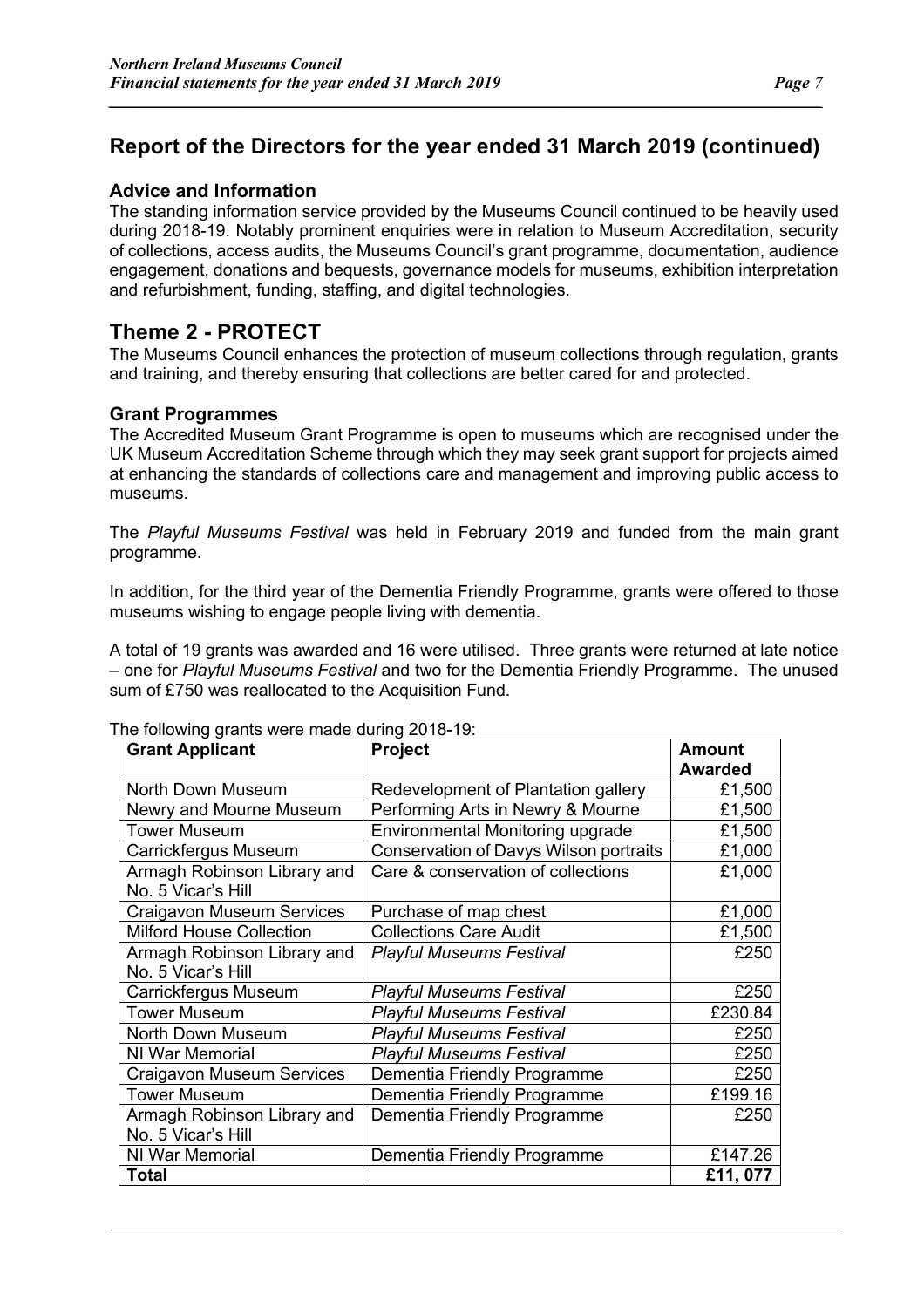*\_\_\_\_\_\_\_\_\_\_\_\_\_\_\_\_\_\_\_\_\_\_\_\_\_\_\_\_\_\_\_\_\_\_\_\_\_\_\_\_\_\_\_\_\_\_\_\_\_\_\_\_\_\_\_\_\_\_\_\_\_\_\_\_\_\_\_\_\_\_\_\_\_\_\_\_\_\_\_\_\_\_\_\_\_\_\_\_\_\_\_\_\_\_\_\_\_\_\_\_\_\_*

#### **Acquisition Fund**

This fund is a vital means of helping local museums develop their collections through providing grant assistance towards the acquisition of objects. In so doing, the fund ensures that valued aspects of the common heritage are preserved in perpetuity.

During the course of the year, the following grants were awarded:

| <b>Grant Applicant</b>           | <b>Project</b>                        | Amount         |
|----------------------------------|---------------------------------------|----------------|
|                                  |                                       | <b>Awarded</b> |
| Irish Linen Centre & Lisburn     | WSPU 'Hunger Strike' medal awarded    | £1,000         |
| Museum                           | to Lilian Metge                       |                |
| <b>Craigavon Museum Services</b> | 'December' garden sculpture by Anne   | £1,000         |
|                                  | <b>Crawford Acheson</b>               |                |
| Down County Museum               | Maquette and drawings of 'High Cross' | £850           |
|                                  | sculpture by Bob Sloan                |                |
| Total                            |                                       | £2.850         |

### **Theme 3 - CONNECT**

The Museums Council facilitates and empowers the local museum sector to connect more people and museums, enabling a more diverse range of audiences to connect, engage and participate with museums.

#### **Reimagine Remake Replay**

The *Reimagine, Remake, Replay* project is focused on connecting young people (16-24) with heritage.

The Delivery Phase for the project was approved by the National Lottery Heritage Fund (NLHF) in June 2018 and following a competitive process during August 2018, six local museums secured their involvement with the project. In September 2018, a Digital Museums Co-ordinator was recruited to support the local museums and is based with the Museums Council. The Year 1 Action Plan (January 2019 – December 2019) is currently being delivered across the museums and has included digital taster sessions for interested young people, Digital Makers Clubs, and courses in photography, film making, and event management.

The following local museums are participating in the project and building audiences with young people:

- Causeway Coast and Glens Museum Service;
- Fermanagh County Museum, Enniskillen Castle;
- Mid and East Antrim Museum Service:
- Newry and Mourne Museum;
- North Down Museum, Bangor; and
- Tower Museum, Derry/Londonderry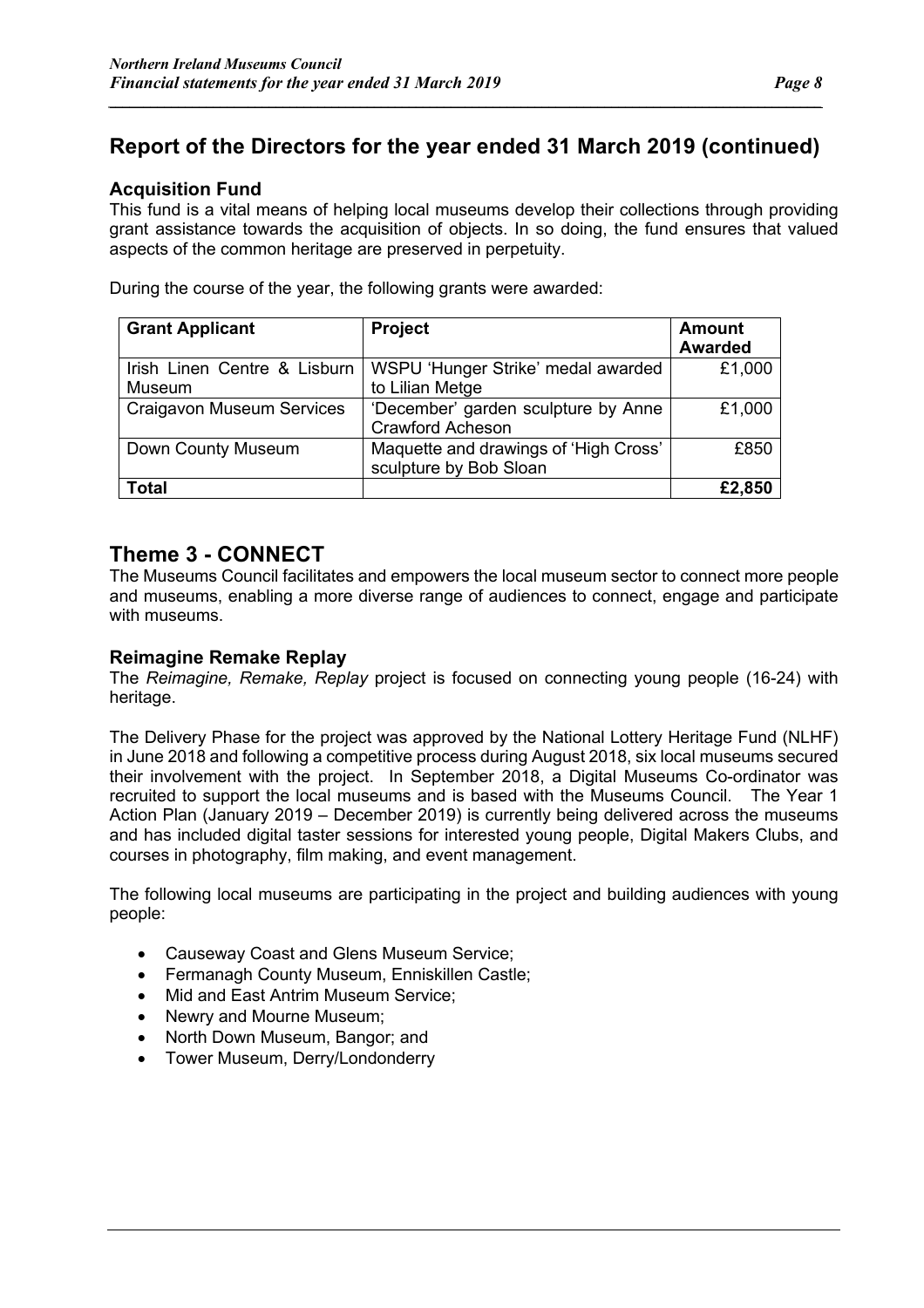*\_\_\_\_\_\_\_\_\_\_\_\_\_\_\_\_\_\_\_\_\_\_\_\_\_\_\_\_\_\_\_\_\_\_\_\_\_\_\_\_\_\_\_\_\_\_\_\_\_\_\_\_\_\_\_\_\_\_\_\_\_\_\_\_\_\_\_\_\_\_\_\_\_\_\_\_\_\_\_\_\_\_\_\_\_\_\_\_\_\_\_\_\_\_\_\_\_\_\_\_\_\_*

#### **The Late Shift**

In March 2018 the Museums Council along with its partners Thrive and Seedhead Arts was awarded £80,000 for *The Late Shift* project from the NLHF, Tourism NI, and the DfC, as part of the European Year of Cultural Heritage. The aim of *The Late Shift* project was to connect over 18s with museums, in particular, younger adult audiences (18-40) who do not normally visit museums or who do not visit museums without kids. To attract the target audience, programming was scheduled outside of normal hours, after-dark social events and with entertainment focused on the museum collections and/or building. The events took place in Autumn 2018 to coincide with the UK Museums at Night programme produced by Culture24. Capacity building workshops and creative collaborations during the period April 2018 to December 2018 helped museums design, market, manage, and subsequently evaluate their events. The following local museums held *The Late Shift* events:

- Carnival of Delights Newry and Mourne Museum 19 October 2018
- Maguire's House Party Fermanagh County Museum, Enniskillen Castle 26 October 2018
- The Dark Tower Tower Museum, Derry 26 October 2018
- Sunrise at the Mill Museum at the Mill, Mossley Mill, Newtownabbey 27 October 2018
- How to Survive a Zombie Apocalypse North Down Museum, Bangor 27 October 2018
- Into the Mystic Armagh County Museum, Armagh City 4 November 2018

The latter part of the business year focussed on reflection and evaluation with the local museums and discussions on next steps and legacy. *The Late Shift* project is due for completion in December 2019.

#### **A Brush with Nature**

In December 2018, the Museums Council secured £8,400 funding from the NLHF to support a travelling exhibition of contemporary Chinese artworks to travel to four museums across Northern Ireland during 2019. The funding will facilitate the transport of the exhibition to museums and the delivery of public engagement workshops with the artist. The exhibition was launched at Fermanagh County Museum in Enniskillen Castle on 9 February 2019 and was accompanied by a special event to celebrate Chinese New Year.

The following local museums are participating in the project, promoting cultural diversity and building audiences:

- Fermanagh County Museum, Enniskillen Castle;
- Mid-Antrim Museum, The Braid, Ballymena;
- Limavady Museum at Roe Valley Arts and Cultural Centre, Limavady; and
- Museum at the Mill at Clotworthy House, Antrim.

#### **Annual Training Programme**

During 2018-19, nine training courses were developed and delivered which were attended by 127 museum staff and volunteers. The courses were:

- Spectrum 5;
- Successful Social Media;
- Preparing to Borrow;
- General Data Protection Regulation for Museums and Galleries;
- Connecting Through Objects: Reminiscence Activities for those Living with Dementia;
- Safeguarding: Keeping Children and Adults Safe;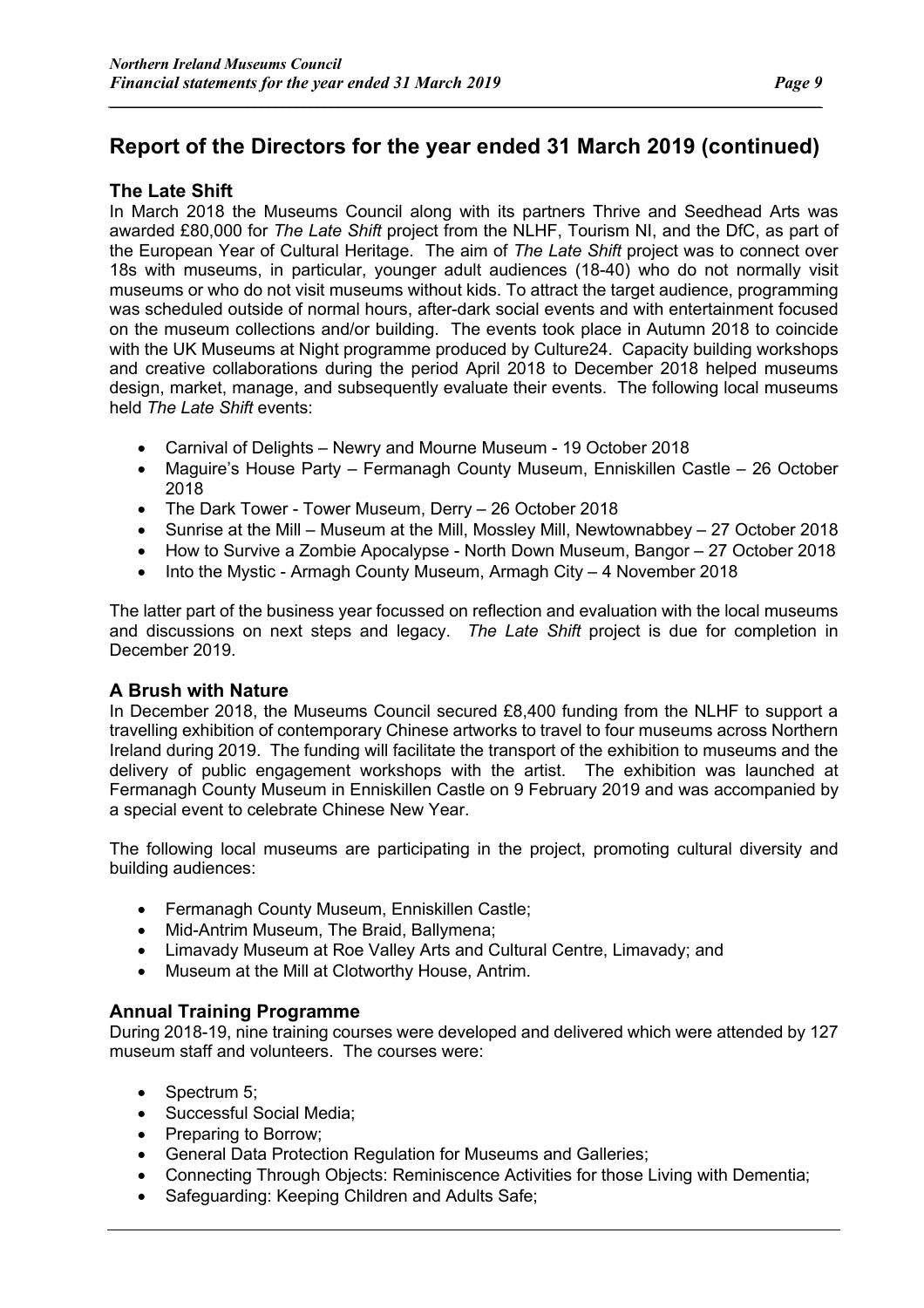*\_\_\_\_\_\_\_\_\_\_\_\_\_\_\_\_\_\_\_\_\_\_\_\_\_\_\_\_\_\_\_\_\_\_\_\_\_\_\_\_\_\_\_\_\_\_\_\_\_\_\_\_\_\_\_\_\_\_\_\_\_\_\_\_\_\_\_\_\_\_\_\_\_\_\_\_\_\_\_\_\_\_\_\_\_\_\_\_\_\_\_\_\_\_\_\_\_\_\_\_\_\_*

- Museum Standards and Ethics Workshop combined with a Study trip to Whitehead Railway Museum of the Railway Preservation Society of Ireland;
- Supporting the Preschool Curriculum; and
- Writing a Successful Funding Bid.

### **Training Needs Survey**

The first Training Needs Survey was circulated in Autumn 2018 to all Museums Council members. The purpose of this survey was to ensure that the training programme is responsive to the needs and priorities of the sector. Sixteen responses were received from eight council museums, six independents and two individual members. The survey was organised under three headings that aligned to the UK Museum Accreditation Scheme - Organisational Health, Managing Collections, and User and their Experiences. The results have provided invaluable information and informed the development of the 2019-20 Training Programme.

### **Theme 4 - VALUE**

The Museums Council promotes the value of museums and their collections through research, training and audience development activities enabling a wider range of people to value, enjoy and celebrate museums and their collections.

### **Playful Museums**

The *Playful Museums* programme is targeted at engaging those aged under five with museums and their collections. During 2018-19, this programme was supported by a partnership with Stranmillis University College. Skills capability within the local museum sector was enhanced through the delivery of a Preschool Curriculum training day in January 2019. This training day involved 10 student volunteers who assisted the museum staff in the activity planning to support the preschool curricular guidance.

The third annual *Playful Museums Festival* took place during February 2019. It was supported by the Museums Council's grants programme and was promoted through the Museums Council's *Playful Museums* Facebook page. A total of 13 local museums took part in the Festival which involved 34 events and 5,172 people participated in activities. The museums involved were Armagh Robinson Library and No. 5 Vicars' Hill, Northern Ireland War Memorial, North Down Museum, F.E. McWilliam Gallery, Fermanagh County Museum, Ballymoney Museum, Tower Museum, Mid-Antrim Museum, Lisburn Museum, HMS Caroline, Carrickfergus Museum, Newry and Mourne Museum and Down County Museum.

The *Playful Museums Festival* has become embedded in the museum sector's calendar and there is a commitment within local museums to festival programming. Five local museums were awarded financial assistance by the Museums Council and eight additional museums participated in the festival without grant support. Feedback sought praised the financial support offered by the Museums Council through the grant programme and its co-ordination of a Northern Ireland wide series of events and promotion through social media.

### **Dementia Friendly Programme**

The Museums Council is registered as working to become dementia friendly with the Alzheimer's Society in Northern Ireland. In April 2018, an action planning day was held to support local museums who also wished to register as working to become dementia friendly and to date this includes Tower Museum, Armagh County Museum, HMS Caroline, Armagh Robinson Library and No 5 and Northern Ireland War Memorial.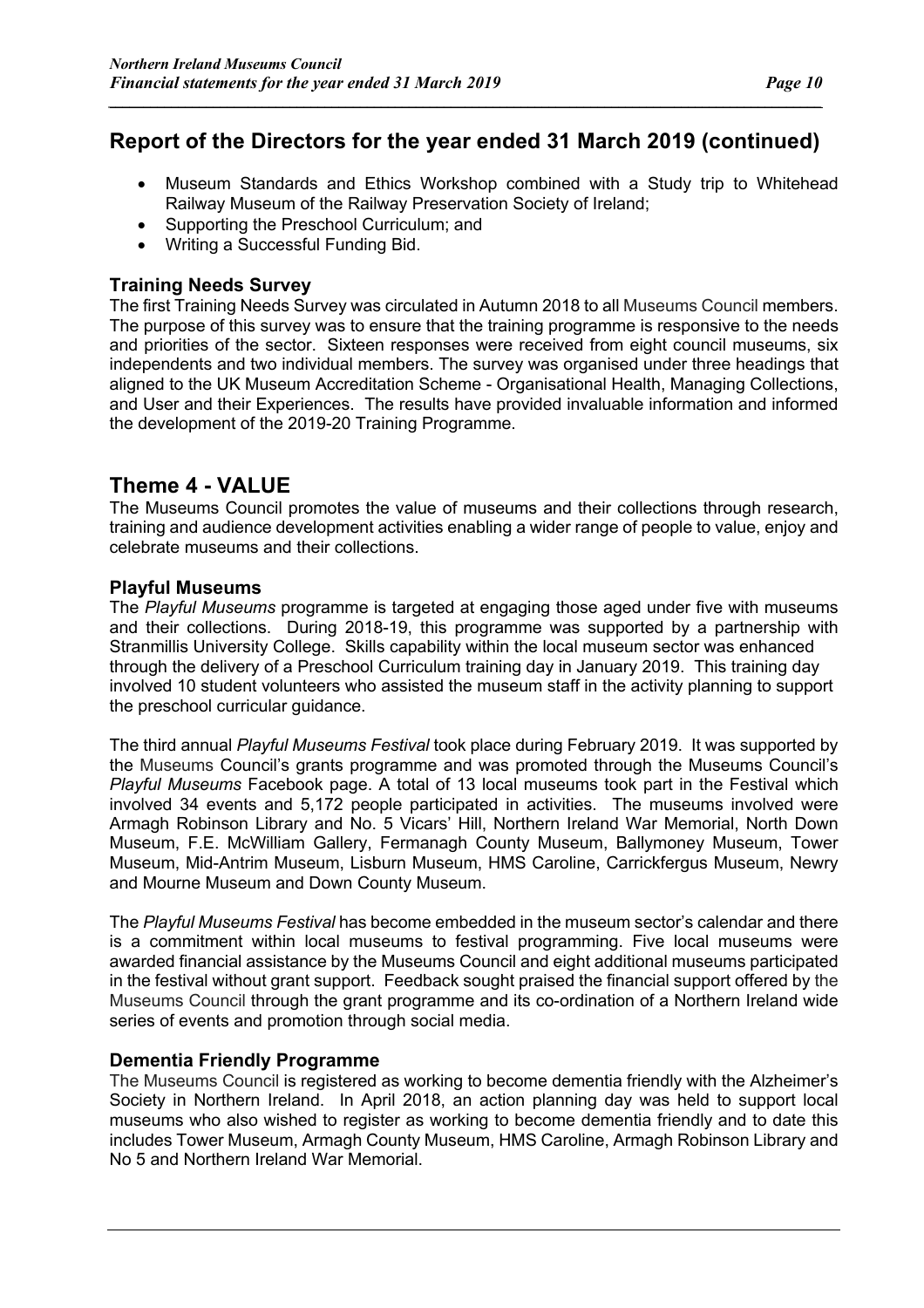*\_\_\_\_\_\_\_\_\_\_\_\_\_\_\_\_\_\_\_\_\_\_\_\_\_\_\_\_\_\_\_\_\_\_\_\_\_\_\_\_\_\_\_\_\_\_\_\_\_\_\_\_\_\_\_\_\_\_\_\_\_\_\_\_\_\_\_\_\_\_\_\_\_\_\_\_\_\_\_\_\_\_\_\_\_\_\_\_\_\_\_\_\_\_\_\_\_\_\_\_\_\_*

The Museums Council co-ordinates and chairs the local museums *Dementia Friendly Working Group* and meetings were held in September 2018 and January 2019. These meetings were attended by the Alzheimer's Society's Dementia Friendly Communities team and Dementia NI staff and members.

The Development Officer (Learning) is a Dementia Friendly Communities Champion and during 2018-19, five dementia awareness training sessions were delivered to 63 local museum staff and volunteers. Since October 2016, 192 have participated in the 19 training sessions.

Six Dementia Friendly grants, of which four were utilised, were awarded by the Museums Council to local museums. This Dementia Friendly programming took place between January to March 2019 and with activity at the Northern Ireland War Memorial, Tower Museum, Armagh Robinson Library and No. 5 Vicars' Hill and at Craigavon Museum Services. Activities involved the creation of a dementia friendly loan box, the use of music to enhance reminiscence activities alongside increasing access to existing programmes and activities for those living with dementia and their carers.

Members from Dementia NI were involved in presenting at the Museum Forum in December 2018 and have also supported several local museums with dementia friendly accessibility audits.

#### **Live Well**

The Museums Council facilitated National Museums Northern Ireland (NMNI) to partner with six local museums as part of their *Live Well* project which is funded under the Big Lottery's Accelerating Ideas funding stream. The purpose of the partnership was peer learning through sharing practice in working with disadvantaged older people. The local museums involved were: F.E. McWilliam Gallery, Linen Hall Library, Down County Museum, Tower Museum, Northern Ireland War Memorial and Mid-Antrim Museum.

#### **Museum Beat and Newsletter**

During 2018-19, ten issues of the Museum Beat and the Newsletter were issued. Museum Beat allows the Museums Council to communicate with its members about museum issues, highlight development opportunities, provide advice, guidance and information on best practice in the museum sector. Museum Beat publishes information about the Museums Council's news and programmes, museum resources, courses and conferences, grants, and job opportunities as well as highlighting local museum news, exhibitions and events.

The Newsletter has a different target audience and allows the Museums Council to communicate with non-members and to a wider range of interested parties who have signed up voluntarily to find out about its activities and the museum sector.

Over the year, Museum Beat was sent to 1,268 people in the local museum sector and 1,691 public and community organisations received the Newsletter.

To ensure compliance with the General Data Protection Regulation (GDPR), the Museums Council sought consent from all those listed in the email address books for Museum Beat and the Newsletter. This resulted in a decrease in the number of subscribers in both, but particularly in the Newsletter, from April 2018 onwards.

### **Theme 5 - DELIVER**

The Museums Council is committed to evaluating and improving the way it works and the quality of service it provides resulting in a more efficient and effective organisation for its members and stakeholders.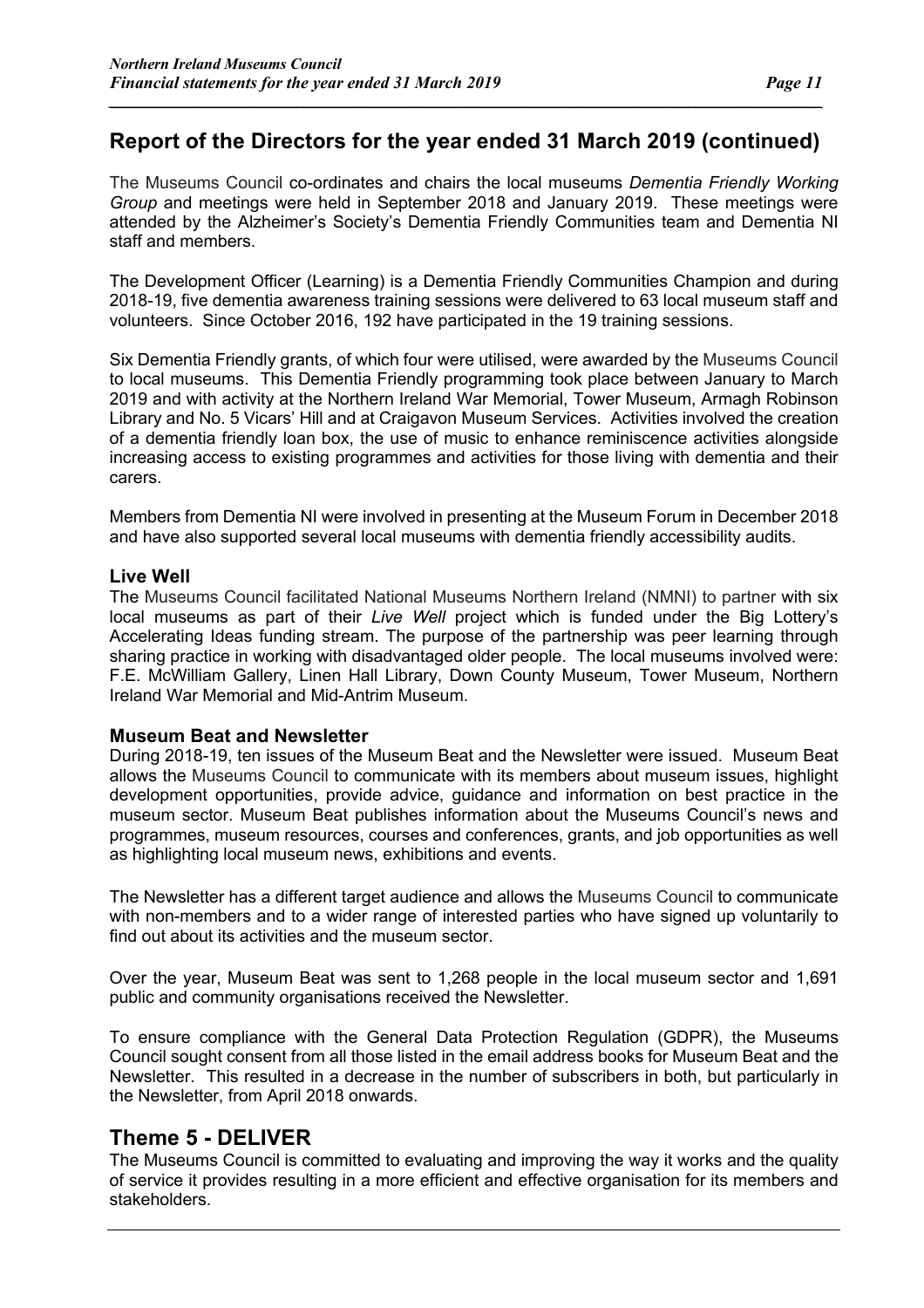*\_\_\_\_\_\_\_\_\_\_\_\_\_\_\_\_\_\_\_\_\_\_\_\_\_\_\_\_\_\_\_\_\_\_\_\_\_\_\_\_\_\_\_\_\_\_\_\_\_\_\_\_\_\_\_\_\_\_\_\_\_\_\_\_\_\_\_\_\_\_\_\_\_\_\_\_\_\_\_\_\_\_\_\_\_\_\_\_\_\_\_\_\_\_\_\_\_\_\_\_\_\_*

#### **Evaluating our services**

During 2018-19, the Northern Ireland Museums Council undertook reviews of existing areas of the business to capture the views of our members, to ensure that we are meeting their needs and delivering a quality, relevant and sustainable service. Areas reviewed were:

- Museum Beat and Newsletter;
- Grant guidelines and criteria;
- Membership fees; and
- Training.

The views of our members will shape the development of these areas of business. Final reports will be available on the Members Area of the website.

#### **Workforce Planning**

Preliminary work commenced during 2018-19 on plans for a review of the Museums Council's organisational structure. As part of this process, the Museums Council is sharing services with Libraries NI for Human Resources support and a Service Level Agreement (SLA) has been signed.

#### **Membership Survey**

A Membership Survey, *Taking Part,* was circulated in January 2019 and members views were sought on four key areas - Membership benefits, Projects and Initiatives, Museum Beat and, Services and Services Delivery. The final report will be available on the Members Area of the website.

#### **Volunteer Programme**

Two volunteers worked alongside Museums Council staff during the 2018-19 year. They have been collating evidence-based data on the work of the Museums Council and its members in order to demonstrate the social and economic impact of museums on society in Northern Ireland. Their valued contributions will be included in an advocacy document demonstrating how museums make a difference to people's lives in Northern Ireland.

#### **Equality Policy and Disability Action Plan**

The Museums Council commenced preparations for the review of its Equality Policy and Disability Action Plan. This work will be completed during the 2019-20 business year.

#### **Governance and Accountability**

In line with the requirement and guidance provided, the Museums Council has reported in full on the governance of the company during 2018-19 through the Governance Statement which follows.

The Museums Council operates in a transparent manner, with the website carrying information on the company and the Board of Directors, including the minutes of the meetings available at www.nimc.co.uk/about-us/governance/

As a membership organisation, the Museums Council is responsive to the sector, providing leadership and advocacy to advance its interests. It liaises with the membership during each year and the Board of Directors reported to the Council's membership at the Annual General Meeting held in September 2018.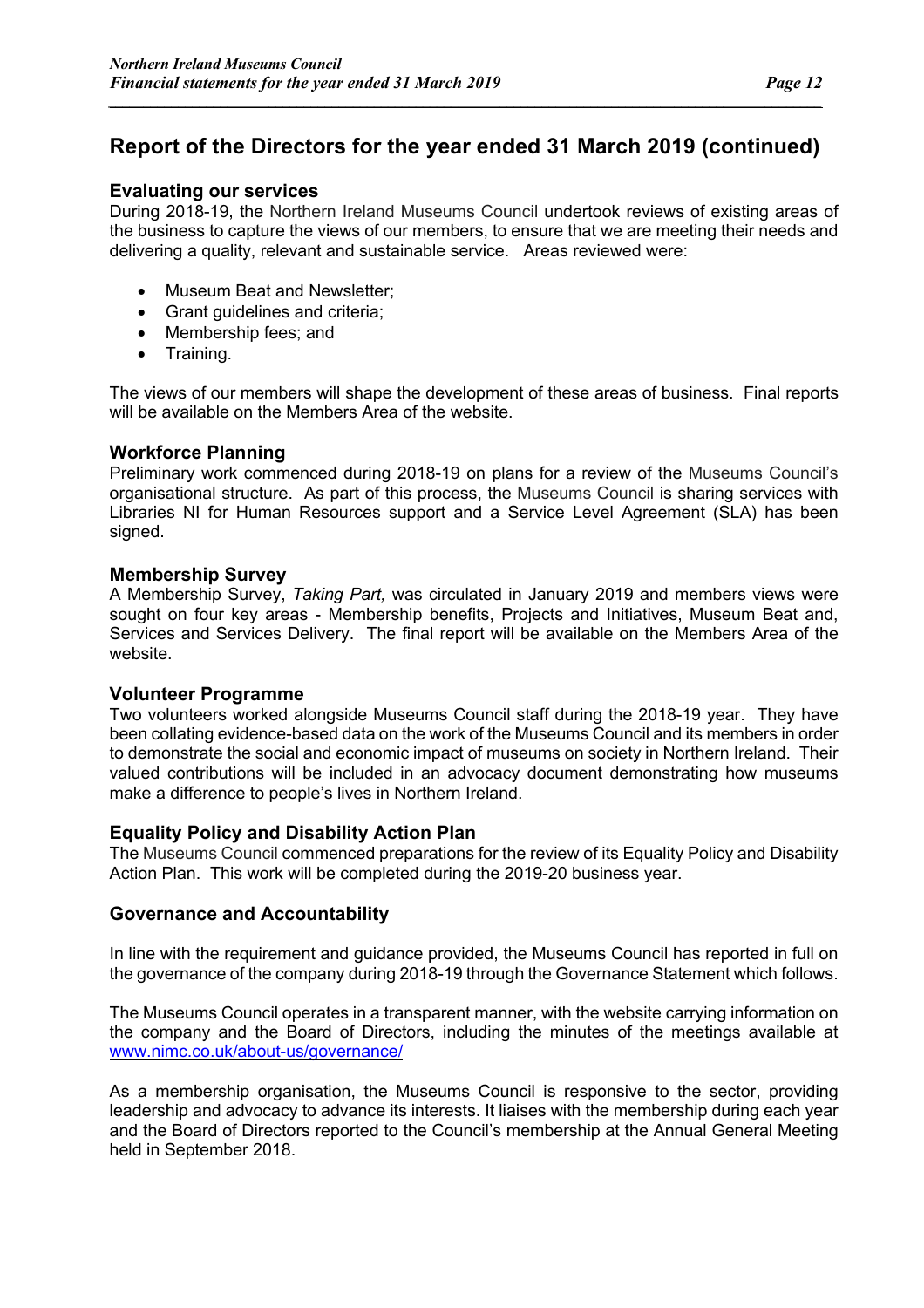#### *\_\_\_\_\_\_\_\_\_\_\_\_\_\_\_\_\_\_\_\_\_\_\_\_\_\_\_\_\_\_\_\_\_\_\_\_\_\_\_\_\_\_\_\_\_\_\_\_\_\_\_\_\_\_\_\_\_\_\_\_\_\_\_\_\_\_\_\_\_\_\_\_\_\_\_\_\_\_\_\_\_\_\_\_\_\_\_\_\_\_\_\_\_\_\_\_\_\_\_\_\_\_* **Report of the Directors for the year ended 31 March 2019 (continued)**

#### **Statement of Directors' Responsibilities**

The Board of Directors has overall responsibility for ensuring that Museums Council has appropriate system of controls, financial and otherwise. They are also responsible for keeping proper accounting records which disclose with reasonable accuracy at any time the financial position and enable them to ensure that the financial statements comply with the Companies Act 2006. They are also responsible for safeguarding the assets and hence for taking reasonable steps for the prevention and detection of fraud and other irregularities and to provide reasonable assurance that:

- The Museums Council is operating efficiently and effectively;
- It maintains a Fraud Prevention Policy and Response Plan;
- Its assets are safeguarded against unauthorised use or disposition;
- Proper records are maintained, and financial information used by the Council or used for publication is reliable; and
- That the Museums Council complies with relevant laws and regulations.

Company and charity law require the Board of Directors to prepare financial statements for each financial year which give a true and fair view of the state of affairs and of the surplus or deficit for that period. In preparing those statements, the Board of Directors has:

- Selected suitable accounting policies and then applied them consistently;
- Made judgments and estimates that are reasonable and prudent;
- Stated whether applicable accounting standards have been followed, subject to any material departures, disclosed and explained in the financial statements; and
- Prepared the financial statements on the going concern basis.

In preparing the annual report and financial statements of the Museums Council, the Board of Directors has adopted the provisions of the Charities SORP Financial Reporting Standard 102.

#### **Financial Review**

It is the view of the Board of Directors that the Museums Council operated prudently and effectively within the parameters of the financial resources which were available to it. The Board of Directors formally monitors the financial position of the Museums Council at least on a quarterly basis, at its scheduled meetings, the minutes of which are published on the Museums Council's web site.

The Museums Council operates without cash reserves and both the DfC and the NLHF, as the current major funders of the Museums Council, are aware of this position.

The Museums Council operates within the framework of Managing Public Money NI (MPMNI) and, mindful of its requirements, operates on the basis of not drawing down cash resources from its funders in advance of need. However, to facilitate business needs the Museums Council arranged advance payments of the grants from the NLHF to ensure the delivery of *The Late Shift* and *A Brush with Nature* projects.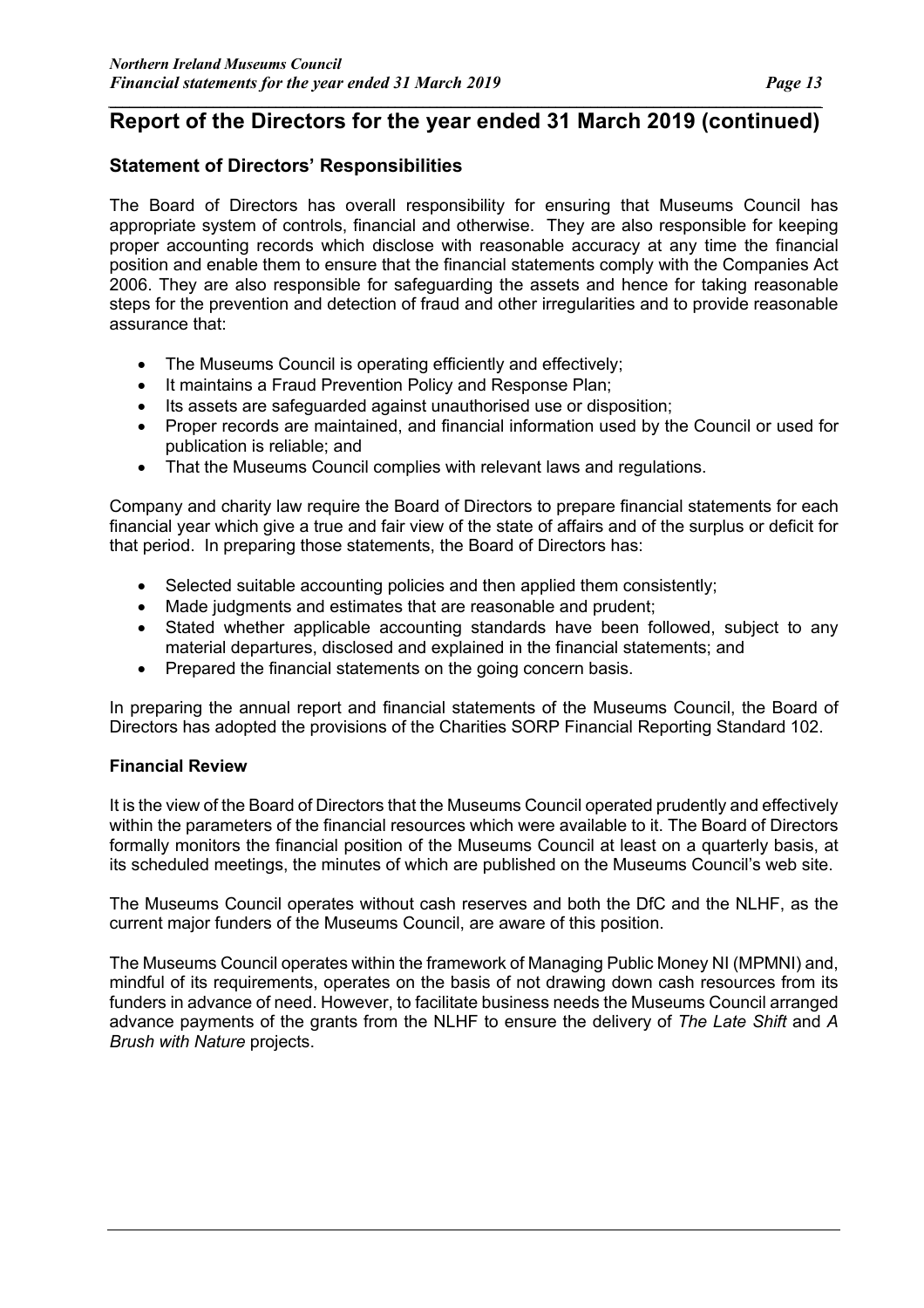*\_\_\_\_\_\_\_\_\_\_\_\_\_\_\_\_\_\_\_\_\_\_\_\_\_\_\_\_\_\_\_\_\_\_\_\_\_\_\_\_\_\_\_\_\_\_\_\_\_\_\_\_\_\_\_\_\_\_\_\_\_\_\_\_\_\_\_\_\_\_\_\_\_\_\_\_\_\_\_\_\_\_\_\_\_\_\_\_\_\_\_\_\_\_\_\_\_\_\_\_\_\_*

The financial allocation to the Museums Council from the DfC for 2018-19 was £204,000 (March 2018). However, as there was an overstatement of liabilities as of the 31 March 2018, notably, £14,000 of grant-in-aid, the Museums Council drawdown for 2018-19 was initially £190,000. Subsequently, the Museums Council was awarded further financial allocations of £4000 (August 2018) and £6000 (January 2019). The total drawdown for 2018-19 was therefore £200,000 against a total allocation of £214,000.

#### **Plans for the Future**

The Board of Directors of the Museums Council has agreed the key components of its planned activity for 2019-20 which aim to address identified statutory obligations, deliver the draft Programme for Government, the Outcomes Delivery Plan, the strategic themes in the draft Corporate Plan for the Museums Council and advance the goals of the Northern Ireland Museums Policy. These activities include the delivery of:

- Guidance and support to local museums regarding the UK Museum Accreditation Scheme;
- Administering the UK Museums Accreditation Scheme in Northern Ireland;
- Supporting audience development including increasing the number and diversity of people accessing and engaging in cultural activities with the *Reimagine, Remake, Replay*, *The Late Shift* and *A Brush with Nature* projects, the *Playful Museums Festival* and the Dementia Friendly Programme;
- Continuous professional development, skills development, building resilience and capacity for those working and volunteering in the sector;
- Assistance to local museums in developing learning programmes;
- Devising plans to address issues concerning collections storage, security, care and documentation, and audience development at local museums;
- Promoting and increasing awareness of museums and their positive social and economic impact on Northern Ireland 's society;
- Support to local museums through grant programmes, where possible;
- A review of Northern Ireland Museums Council's organisational structure;
- A review of the website and to commence plans for a new website;
- The review of the Equality Policy and a revision of the Disability Action Plan, in agreement with the Equality Commission;
- A comprehensive guide to the services and activities of local museums across Northern Ireland; and
- Advice and information to the heritage sector and the public generally.

#### **Personnel matters**

The Business Planning Committee oversees the personnel matters of the Museums Council. Employees have been consulted on matters of concern to them by means of regular staff meetings and have been kept informed on specific matters directly by management. The Museums Council has adopted procedures for the annual evaluation of staff performance and appraisal and for the upward feedback for senior management and the Board of Directors.

The Museums Council operates several detailed policies in relation to personnel matters including:

- Equal Opportunities;
- Health and Safety;
- Harassment in the Workplace;
- Grievance; and
- Raising Concerns.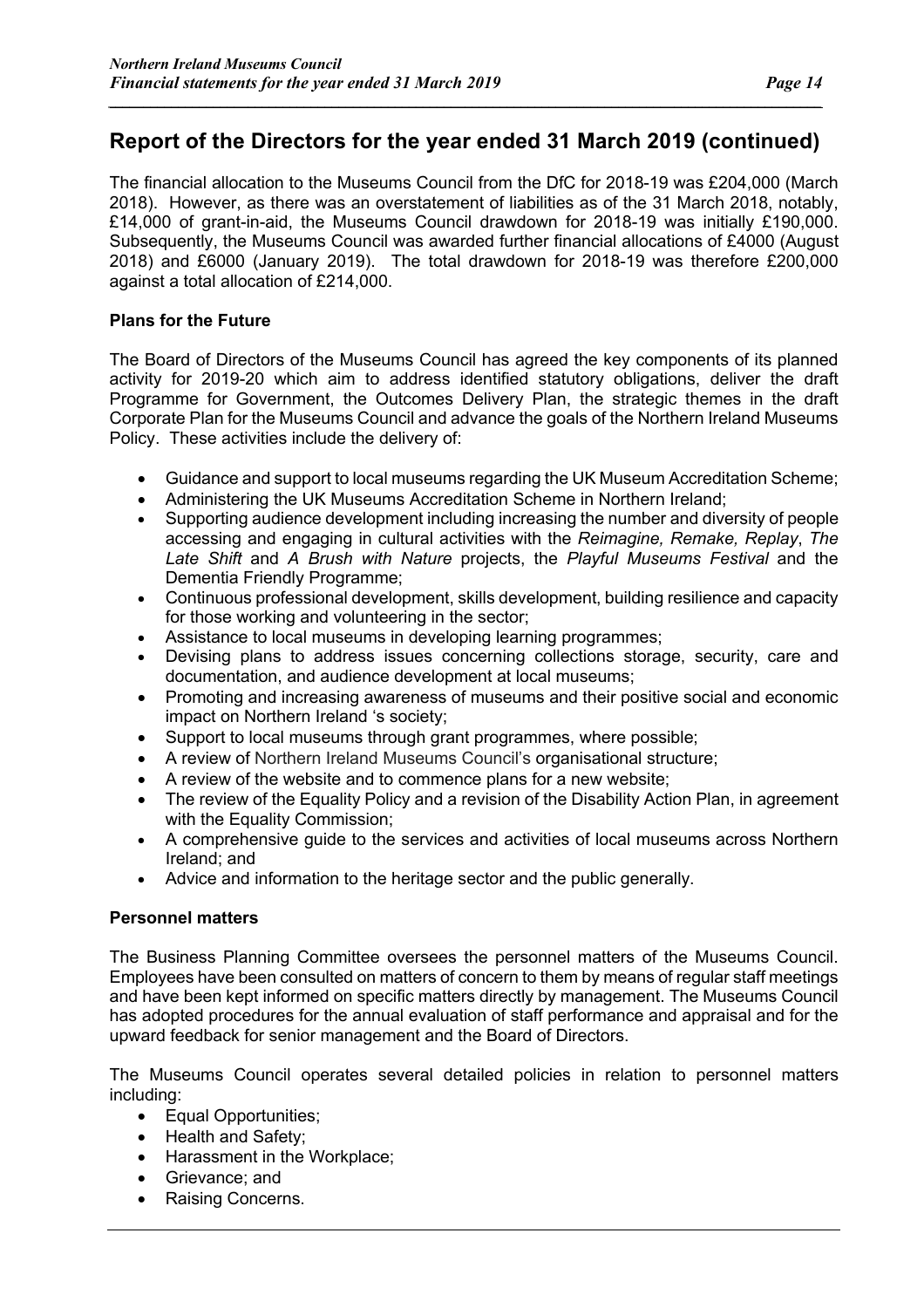*\_\_\_\_\_\_\_\_\_\_\_\_\_\_\_\_\_\_\_\_\_\_\_\_\_\_\_\_\_\_\_\_\_\_\_\_\_\_\_\_\_\_\_\_\_\_\_\_\_\_\_\_\_\_\_\_\_\_\_\_\_\_\_\_\_\_\_\_\_\_\_\_\_\_\_\_\_\_\_\_\_\_\_\_\_\_\_\_\_\_\_\_\_\_\_\_\_\_\_\_\_\_*

The Museums Council's policies are in alignment with those areas covered in the Northern Ireland Civil Service Handbook:

https://www.finance-ni.gov.uk/articles/northern-ireland-civil-service-handbook

In accordance with the Equal Opportunities policy, the Museums Council has long established fair employment practices in the areas of recruitment, selection, retention and training of staff.

#### **Political and Charitable Donations**

The Museums Council made no political or charitable donations during the 2018-19 year (2017- 18; nil).

#### **Auditors**

The statutory audit of the Museums Council was undertaken by the Northern Ireland Audit Office's (NIAO) Comptroller and Auditor General.

So far as the Directors are aware, there is no relevant audit information of which the Museums Council's auditors are unaware, and we have taken all the steps that we ought to have taken as Directors in order to make ourselves aware of any relevant audit information and to establish that the Museums Council's auditors are aware of that information.

By order of the Board of Directors

Sineed Mc Cart

**S McCartan E Crooke** Accounting Officer **Chair Chair** 

**DATE:** 3 July 2019 **DATE:** 3 July 2019

ElamerCoole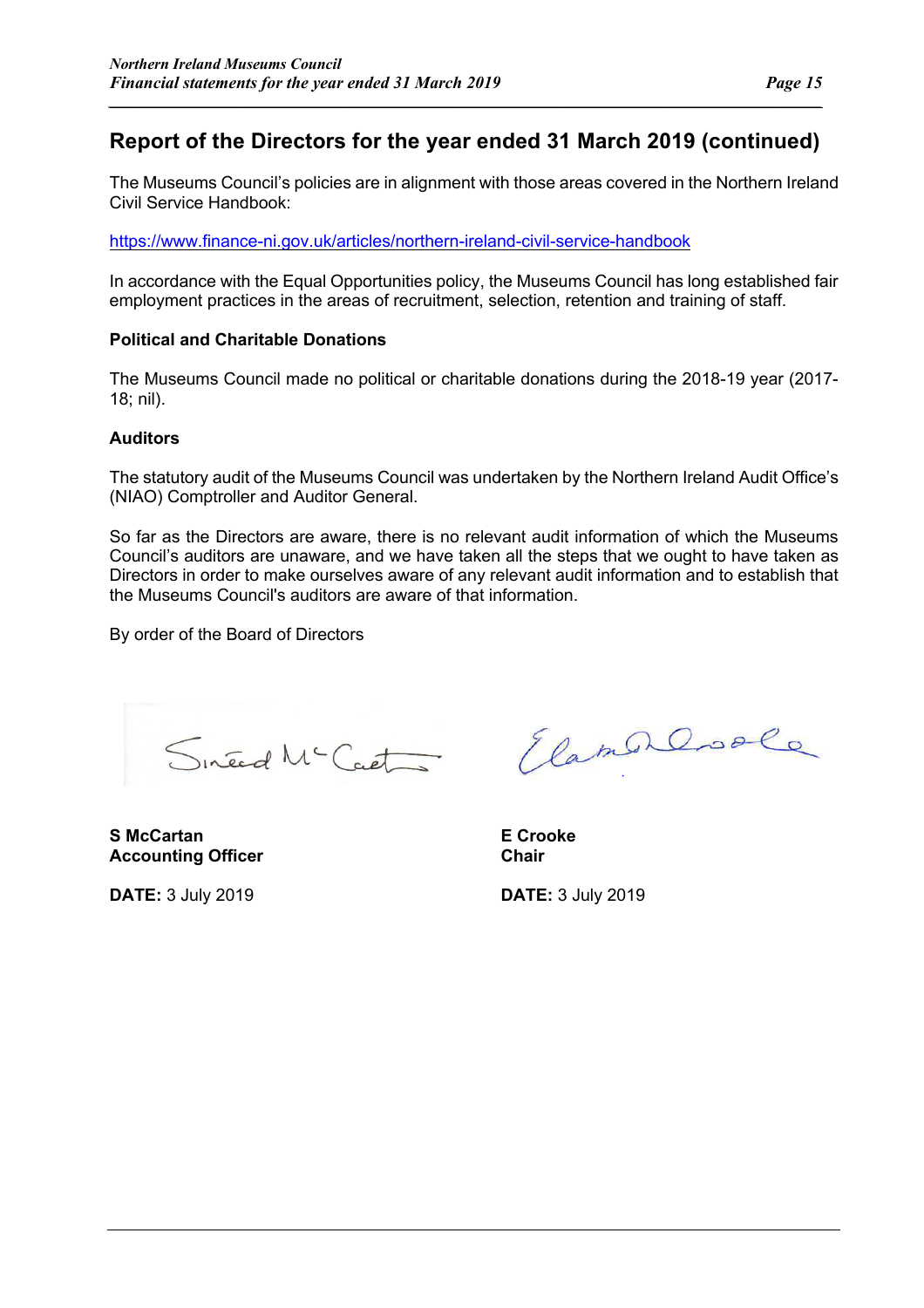### **Remuneration and Staffing Report**

#### **Remuneration Policy**

The Senior Civil Service (SCS) remuneration arrangements are based on a system of pay scales for each SCS grade containing a number of pay points from minima to maxima, allowing progression towards the maxima based on performance. In 2012, upon creation, there were 11 points on each scale. This was subsequently reduced to 10 points in 2014, 9 points in 2015 and 8 points in 2016 to allow progression through the pay scales within a reasonable period of time.

*\_\_\_\_\_\_\_\_\_\_\_\_\_\_\_\_\_\_\_\_\_\_\_\_\_\_\_\_\_\_\_\_\_\_\_\_\_\_\_\_\_\_\_\_\_\_\_\_\_\_\_\_\_\_\_\_\_\_\_\_\_\_\_\_\_\_\_\_\_\_\_\_\_\_\_\_\_\_\_\_\_\_\_\_\_\_\_\_\_\_\_\_\_\_\_\_\_\_\_\_\_\_*

The pay remit (for the NI public sector and SCS) is normally approved by the Minister of Finance but in the absence of an Executive the Department of Finance Permanent Secretary has set the 2017-18 NI public sector pay policy in line with the overarching HMT parameters and in a manner consistent with the approach taken by the previous Finance Minister in 2016-17. (The pay award for SCS staff for 2017-18 has not yet been finalised).

#### **Service contracts**

Service appointments are made in accordance with the Civil Service Commissioners' Recruitment Code, which requires appointment to be on merit on the basis of fair and open competition but also includes the circumstances when appointments may otherwise be made.

Unless otherwise stated below, the officials covered by this report hold appointments which are open-ended. Early termination, other than for misconduct, would result in the individual receiving compensation as set out in the Civil Service Compensation Scheme.

Further information about the work of the Civil Service Commissioners can be found at www.nicscommissioners.org.

#### **Staff Profile, Remuneration (audited) and Sickness Absence**

During 2018-19 the Museums Council had five staff, four on payroll and one seconded in, and as at 31 March 2019 this comprised 5 females (one on a fixed contract and contracted out). The profile of the Directors of the Company at that date was 3 female and 10 male.

The staff costs of the Museums Council during 2018-19 was as follows:

|                       | 2019<br>£ | 2018    |
|-----------------------|-----------|---------|
| Wages and salaries    | 142,093   | 116,841 |
| Social security costs | 9,996     | 9,038   |
| Other pension costs   | 30,777    | 29,553  |
|                       | 182,866   | 155,432 |
|                       |           |         |

No remuneration was paid to the Board of Directors of the company. The total of Board of Directors' expenses reimbursed by the company during the year was £494 (2017-18: £158).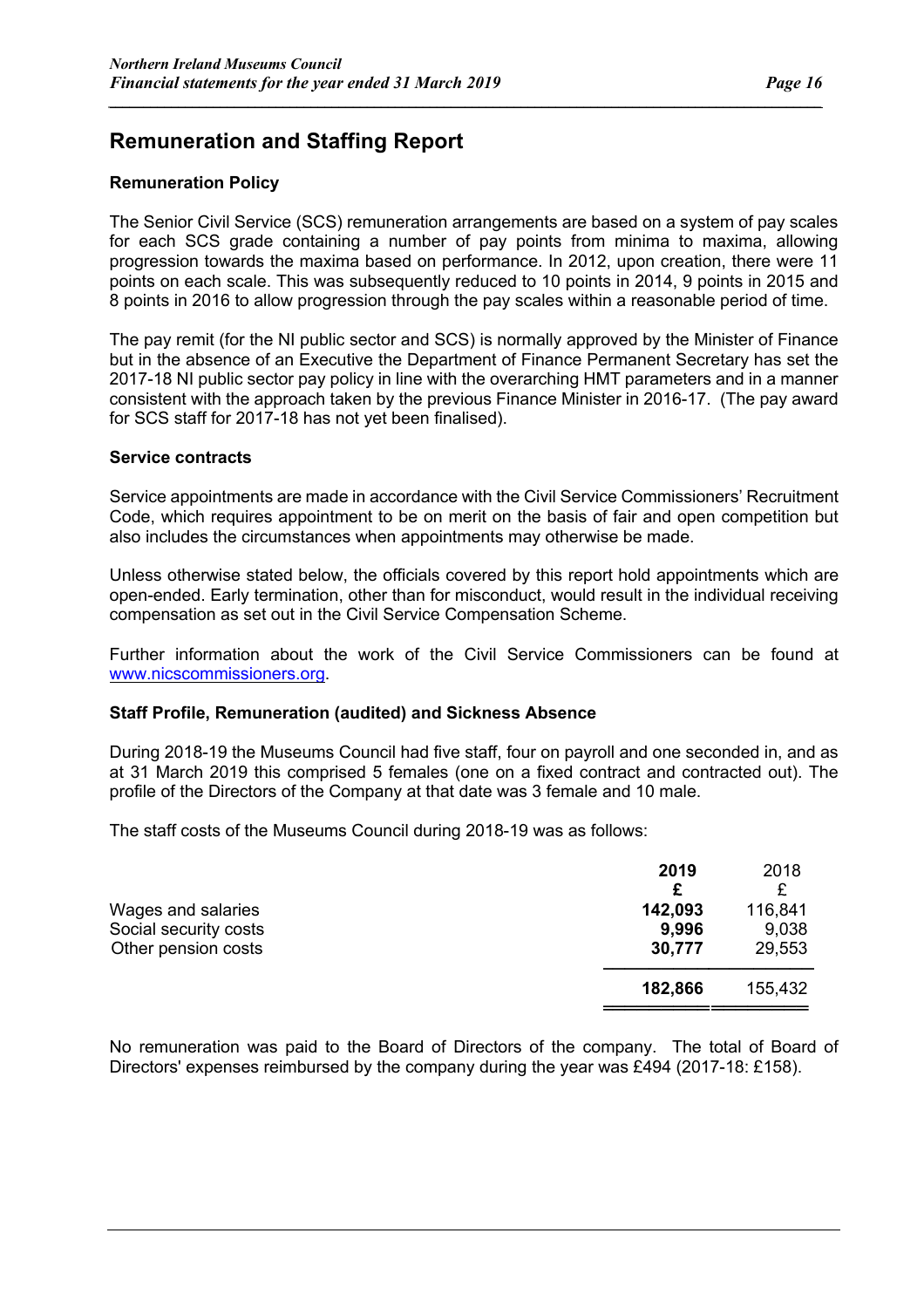#### **Sickness Absence**

The number of sick days reported in 2018-19 was 12 days per person (2017-18: 25.2). The majority of this sickness was attributable to a member of staff on long term sickness with short term sickness rates remaining relatively low and below a target of 6.5 days per person.

*\_\_\_\_\_\_\_\_\_\_\_\_\_\_\_\_\_\_\_\_\_\_\_\_\_\_\_\_\_\_\_\_\_\_\_\_\_\_\_\_\_\_\_\_\_\_\_\_\_\_\_\_\_\_\_\_\_\_\_\_\_\_\_\_\_\_\_\_\_\_\_\_\_\_\_\_\_\_\_\_\_\_\_\_\_\_\_\_\_\_\_\_\_\_\_\_\_\_\_\_\_\_*

During 2018-19, the Museums Council had no expenditure on consultancy and had no off-payroll engagements requiring assessment in line with IR35 conditions.

#### **Staff Policies**

The Museums Council is committed to the development of its staff and to policies that enable them to contribute to the performance and long-term effectiveness of the organisation.

In particular, the Museums Council:

- follows the Northern Ireland Civil Service Policy that all eligible persons shall have equal opportunity for employment on the basis of their ability, qualification and aptitude for the work;
- gives equality of opportunity when considering applications from disabled persons, in compliance with all existing legislation with regard to disabled employees;
- recognises the benefit of keeping employees informed of the progress of the business and of involving them in the company's performance; and
- regularly provides employees, through meetings and notices, with information regarding the financial and economic factors affecting the performance of the company and on other matters of concern to them.

All of the Museums Council's policies are agreed by the Board of Directors and are accessible to all members of staff.

#### **Salary and pension entitlements**

The following sections provide details of the remuneration and pension interests of the senior management of the Museums Council.

|                                                            |                        |                                  | 2018-19                                              |                                                  |                      |                                                  |                                  | 2017-18                                              |                                                   |                      |
|------------------------------------------------------------|------------------------|----------------------------------|------------------------------------------------------|--------------------------------------------------|----------------------|--------------------------------------------------|----------------------------------|------------------------------------------------------|---------------------------------------------------|----------------------|
|                                                            | <b>Salary</b><br>£'000 | <b>Bonus</b><br>payments<br>£000 | <b>Benefits</b><br>in kind<br>(to<br>nearest<br>£100 | Pension<br>Benefits*<br>(to<br>nearest<br>£1.000 | <b>Total</b><br>£000 | <b>Salary</b><br>£'000                           | <b>Bonus</b><br>payments<br>£000 | <b>Benefits</b><br>in kind<br>(to<br>nearest<br>£100 | Pension<br>Benefits*<br>(to<br>nearest<br>£1,000) | <b>Total</b><br>£000 |
| C Bailey<br>Chief Executive<br>$($ to 31/05/17)            | 0                      | 0                                | $\mathbf{0}$                                         | 0                                                | $\mathbf{0}$         | $5-10$                                           | $\mathbf{0}$                     | $\mathbf{0}$                                         | 2                                                 | $10-15$              |
| <b>S</b> McCartan<br>Chief Executive<br>$(from\ 01/08/17)$ | 50-55                  | $\mathbf{0}$                     | $\mathbf{0}$                                         | (4)                                              | $50 - 55$            | $30 - 35$<br>$(50-55)$<br>full<br>year<br>equiv) | $\mathbf{0}$                     | $\mathbf{0}$                                         | 8                                                 | $40 - 45$            |

#### **Remuneration (including salary) and pension entitlements (audited)**

*\* No minister was in place during 2018-19.*

*\*The value of pension benefits accrued during the year is calculated as (the real increase in pension multiplied by 20) plus (the real increase in any lump sum) less (the contributions made by the individual). The real increases exclude increases due to inflation or any increase or decreases due to a transfer of pension rights.*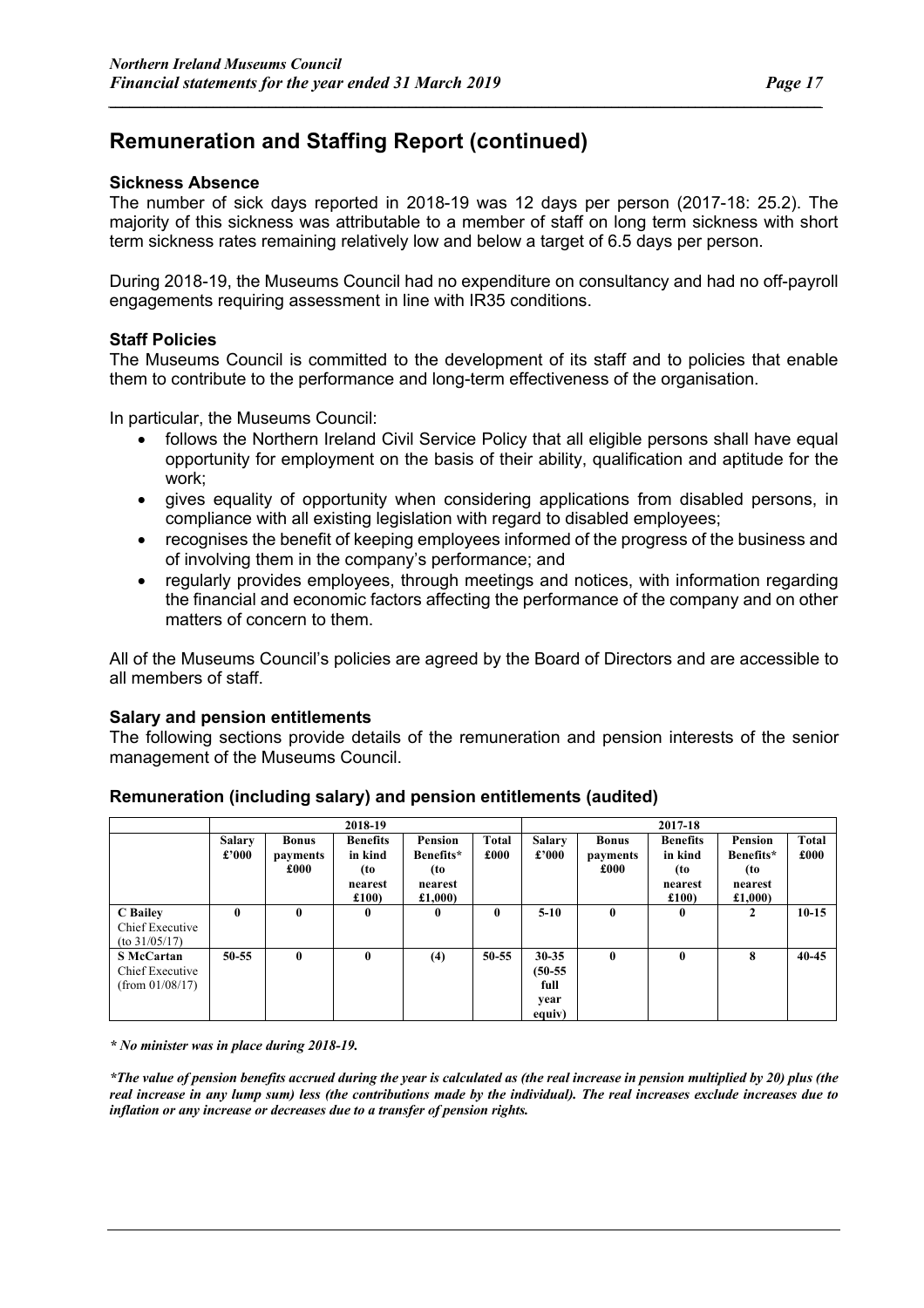**2018-19 2017-18**

### **Remuneration and Staffing Report (continued)**

C Bailey retired as Chief Executive on 31 May 2017. S McCartan has been seconded from NMNI from 1 August 2017. The figures for 2017-18 above represent S McCartan's remuneration received in the period from 1 August 2017 to 31 March 2018; the full year equivalent salary was in the band £50k-£55k.

*\_\_\_\_\_\_\_\_\_\_\_\_\_\_\_\_\_\_\_\_\_\_\_\_\_\_\_\_\_\_\_\_\_\_\_\_\_\_\_\_\_\_\_\_\_\_\_\_\_\_\_\_\_\_\_\_\_\_\_\_\_\_\_\_\_\_\_\_\_\_\_\_\_\_\_\_\_\_\_\_\_\_\_\_\_\_\_\_\_\_\_\_\_\_\_\_\_\_\_\_\_\_*

#### **Salary**

"Salary" includes gross salary, overtime and any other allowances to the extent that it is subject to UK taxation and any gratia payments.

#### **Bonuses**

Bonuses relate to the performance in the year which they become payable to the individual. One member of staff was awarded a one-off £500 bonus lump sum which was taxable and nonpensionable for exceptional performance dealing with tasks in a particularly demanding period. This payment adheres to Item 8.06 Special Bonus scheme (Pay and Reward) in the NICS Handbook.

#### **Benefits in kind**

The monetary value of benefits in kind covers any benefits provided by the employer and treated by HM Revenue and Customs as a taxable emolument. There were no benefits in kind during the financial year.

#### **Fair Pay Disclosures (Audited Information)**

|                                                            | ZU18-19 | <b>2017-18</b> |
|------------------------------------------------------------|---------|----------------|
| Band of Highest Paid Director's Total Remuneration* (£000) | 50-55   | 50-55          |
| Median Total Remuneration* (£)                             | 24.977  | 23.308         |
| Ratio                                                      | 2.10    | 2.25           |

*\* Total remuneration includes salary, non-consolidated performance-related pay, and benefits-in-kind. It does not include severance payments, employer pension contributions and the cash equivalent transfer value of pensions.*

Reporting bodies are required to disclose the relationship between the remuneration of the highest paid officer in their organisation and the median remuneration of the organisation's workforce.

The banded remuneration of the highest-paid officer in the Museums Council in the financial year 2018-19 was £50,000 – £55,000 (2017-18; £50,000 - £55,000). This was 2.10 times (2017-18; 2.25) the median remuneration of the workforce, which was £24,977 (2017-18; £23,308).

In 2018-19, 0 (2017-18; 0) employees received remuneration in excess of the highest-paid officer.

Remuneration ranged from £22,418 to £53,663 (2017-18; £3,581 to £52,334).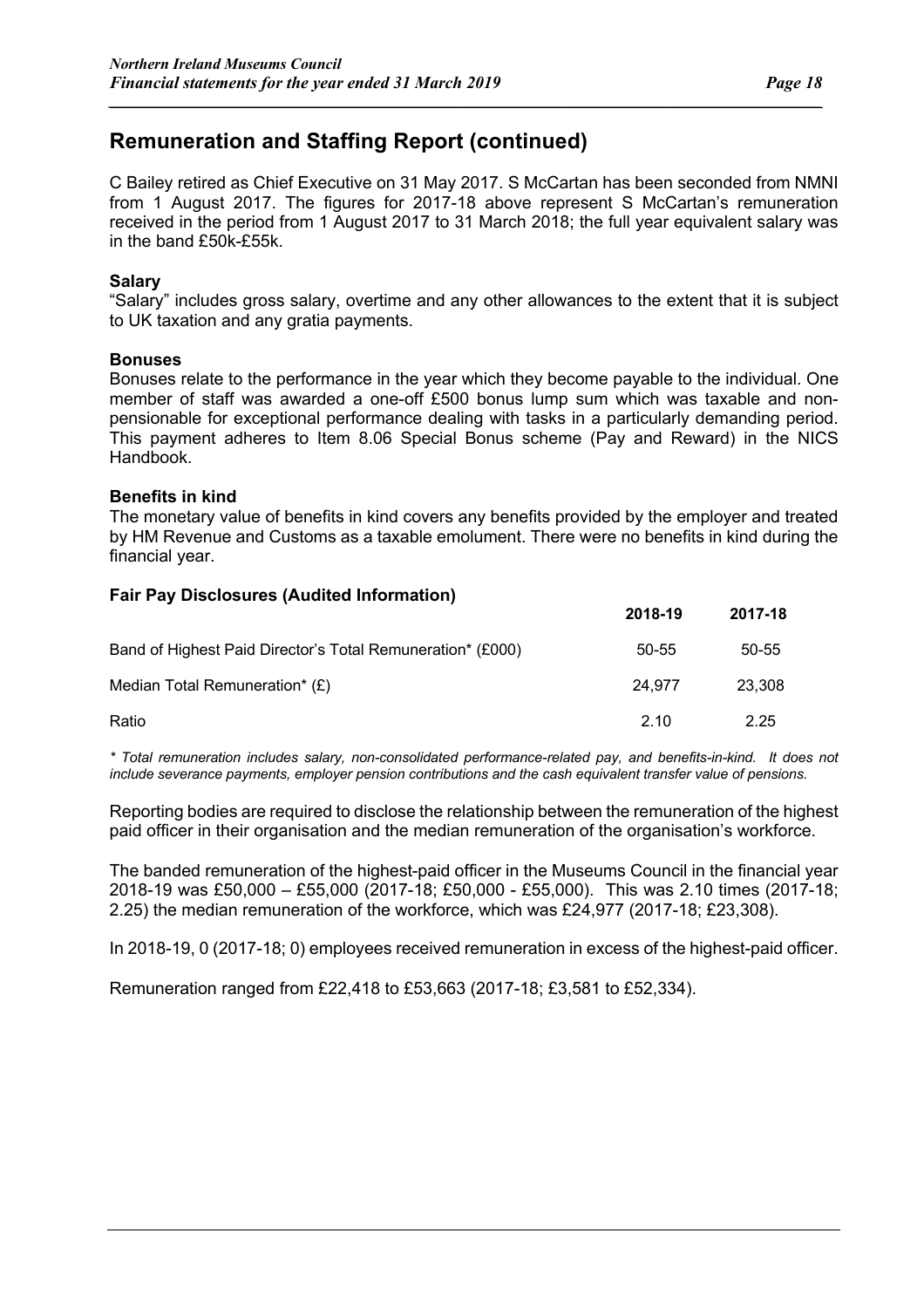#### **Pension benefits (audited***)*

|                                            | Accrued<br>pension at age<br>60 as at<br>$31/3/19$ and<br>related lump<br>sum | <b>Real increase</b><br>in pension<br>sum at age 60<br>and related<br>lump sum | <b>CETV</b> at<br>31/3/19 | <b>CETV</b> at<br>31/3/18 | Real increase in<br><b>CETV</b> |
|--------------------------------------------|-------------------------------------------------------------------------------|--------------------------------------------------------------------------------|---------------------------|---------------------------|---------------------------------|
|                                            | $\pounds$ '000                                                                | $\pounds$ '000                                                                 | $\pounds$ '000            | $\pounds$ '000            | £'000                           |
| <b>S</b> McCartan<br>(Chief)<br>Executive) | $20-25$ plus a<br>lump sum of 65-<br>70                                       | $0-2.5$ plus a<br>lump sum of $0$                                              | 486                       | 449                       | (12)                            |

*\_\_\_\_\_\_\_\_\_\_\_\_\_\_\_\_\_\_\_\_\_\_\_\_\_\_\_\_\_\_\_\_\_\_\_\_\_\_\_\_\_\_\_\_\_\_\_\_\_\_\_\_\_\_\_\_\_\_\_\_\_\_\_\_\_\_\_\_\_\_\_\_\_\_\_\_\_\_\_\_\_\_\_\_\_\_\_\_\_\_\_\_\_\_\_\_\_\_\_\_\_\_*

#### **Staff pensions**

The Principal Civil Service Pension Scheme (NI) ("PCSPS (NI)") of which senior management are members, is an unfunded, multi-employer, defined benefit scheme, but the Museums Council is unable to identify its share of the underlying assets and liabilities. The most up to date actuarial valuation was carried out as at 31 March 2012. This valuation is then reviewed by the Scheme Actuary and updated to reflect current conditions and rolled forward to the reporting date of the DoF Superannuation and Other Allowances Resource Accounts as at 31 March 2019.

#### **Northern Ireland Civil Service (NICS) Pension arrangements**

Pension benefits are provided through the NICS pension schemes which are administered by Civil Service Pensions (CSP).

The alpha pension scheme was introduced for new entrants from 1 April 2015. The alpha scheme and all previous scheme arrangements are unfunded with the cost of benefits met by monies voted each year. The majority of existing members of the classic, premium, classic plus and nuvos pension arrangements also moved to alpha from that date. Members who on 1 April 2012 were within 10 years of their normal pension age did not move to alpha and those who were within 13.5 years and 10 years of their normal pension age were given a choice between moving to alpha on 1 April 2015 or at a later date determined by their age. Alpha is a 'Career Average Revalued Earnings' (CARE) arrangement in which members accrue pension benefits at a percentage rate of annual pensionable earnings throughout the period of scheme membership. The rate is 2.32%.

New entrants joining can choose between membership of alpha or joining a good quality 'money purchase' stakeholder arrangement with a significant employer contribution (partnership pension account).

New entrants joining on or after 30 July 2007 were eligible for membership of the nuvos arrangement or they could have opted for a partnership pension account. Nuvos is also a CARE arrangement in which members accrue pension benefits at a percentage rate of annual pensionable earnings throughout the period of scheme membership. The current rate is 2.3%.

Staff in post prior to 30 July 2007 may be in one of three statutory based 'final salary' defined benefit arrangements (classic, premium and classic plus). From April 2011, pensions payable under classic, premium and classic plus are reviewed annually in line with changed in the cost of living. New entrants joining on or after 1 October 2002 and before 30 July 2007 could choose between membership of premium or joining the partnership pension account.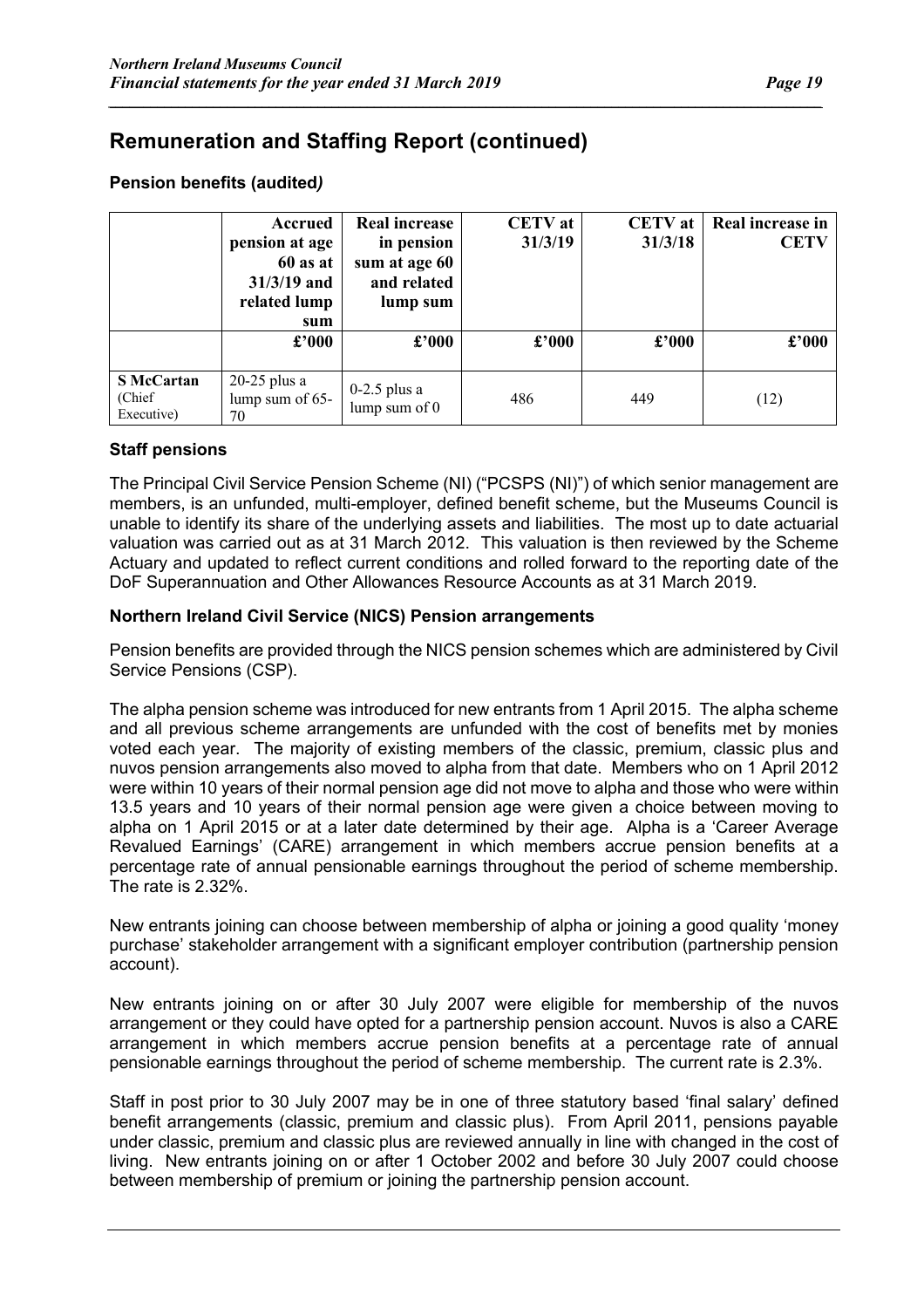All pension benefits are reviewed annually in line with changes in the cost of living. Any applicable increases are applied from April and are determined by the Consumer Price Index (CPI) figure for the preceding September. The CPI in September 2018 was 2.4% and HM Treasury has announced that public service pensions will be increased accordingly from April 2019.

*\_\_\_\_\_\_\_\_\_\_\_\_\_\_\_\_\_\_\_\_\_\_\_\_\_\_\_\_\_\_\_\_\_\_\_\_\_\_\_\_\_\_\_\_\_\_\_\_\_\_\_\_\_\_\_\_\_\_\_\_\_\_\_\_\_\_\_\_\_\_\_\_\_\_\_\_\_\_\_\_\_\_\_\_\_\_\_\_\_\_\_\_\_\_\_\_\_\_\_\_\_\_*

Employee contribution rates for all members for the period covering 1 April 2019 – 31 March 2020 are as follows:

| Annualised Rate of Pensionable Earnings<br>(Salary Bands) |             | Contribution rates – All members   |
|-----------------------------------------------------------|-------------|------------------------------------|
| From                                                      | To          | From 1 April 2019 to 31 March 2020 |
| £0                                                        | £23,500.99  | 4.6%                               |
| £23,501.00                                                | £54,500.99  | 5.45%                              |
| £54,501.00                                                | £150,000.99 | 7.35%                              |
| £150,001.00 and above                                     |             | 8.05%                              |

#### **Scheme Year 1 April 2019 to 31 March 2020**

Benefits in Classic accrue at the rate of 1/80th of pensionable salary for each year of service. In addition, a lump sum equivalent to three years' pension is payable on retirement. For Premium, benefits accrue at the rate of 1/60th of final pensionable earnings for each year of service. Unlike Classic, there is no automatic lump sum (but members may give up (commute) some of their pension to provide a lump sum). Classic plus is essentially a variation of Premium, but with benefits in respect of service before 1 October 2002 calculated broadly as per Classic.

The partnership pension account is a stakeholder pension arrangement. The employer makes a basic contribution of between 8% and 14.75% (depending on the age of the member) into a stakeholder pension product chosen by the employee. The employee does not have to contribute but where they do make contributions, the employer will match these up to a limit of 3% of pensionable salary (in addition to the employer's basic contribution). Employers also contribute a further 0.5% of pensionable salary to cover the cost of centrally provided risk benefit cover (death in service and ill health retirement).

The accrued pension quoted is the pension the member is entitled to receive when they reach pension age, or immediately on ceasing to be an active member of the scheme if they are at or over pension age. Pension age is 60 for members of **Classic, Premium**, and **Classic plus** and 65 for members of **nuvos**. The normal pension age in alpha is linked to the member's State Pension Age but cannot be before age 65. Further details about the NICS pension arrangements can be found at the website www.finance-ni.gov.uk/topics/working-northern-ireland-civilservice/civil-service-pensions-ni.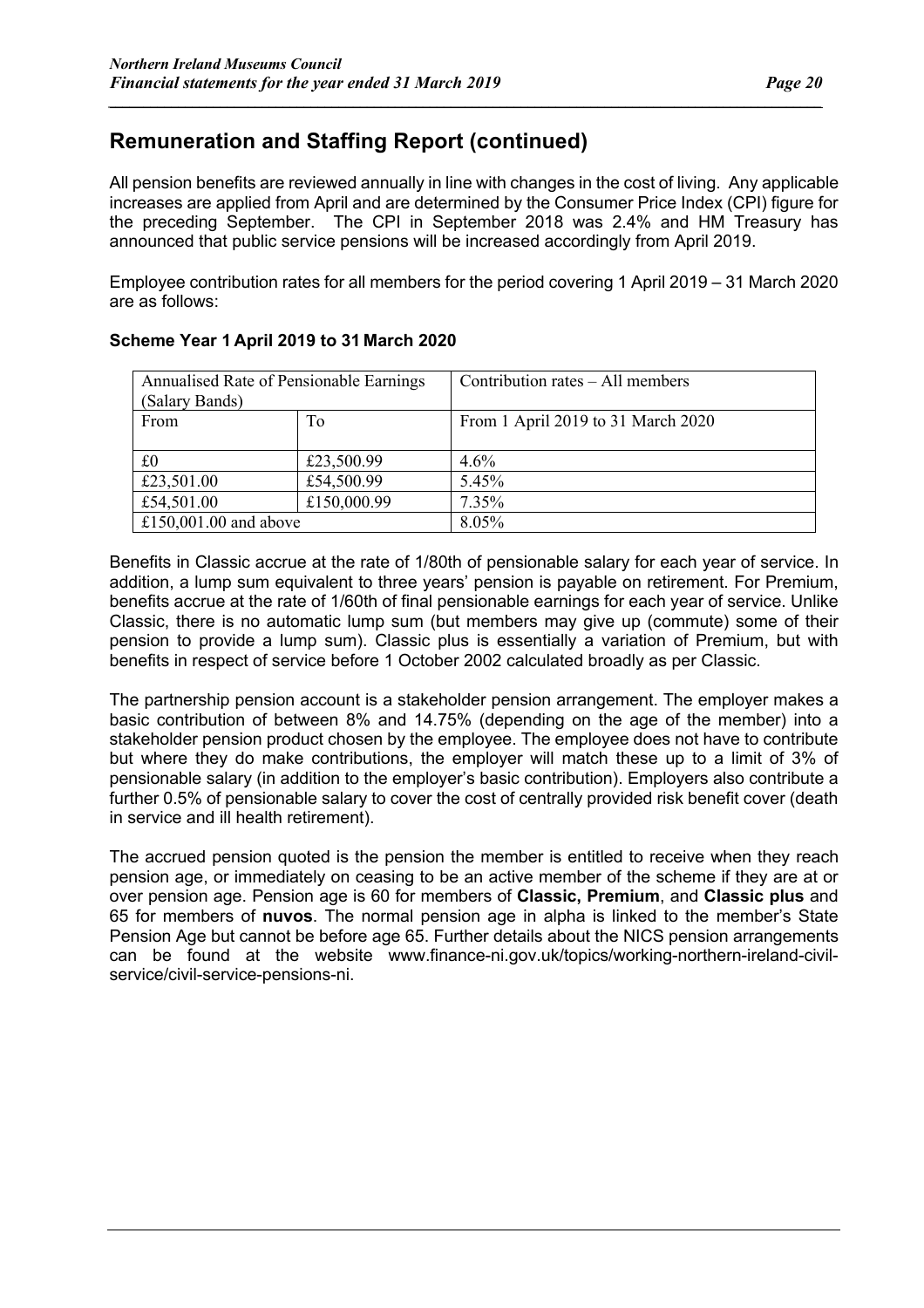#### **Cash Equivalent Transfer Values**

A Cash Equivalent Transfer Value (CETV) is the actuarially assessed capitalised value of the pension scheme benefits accrued by a member at a particular point in time. The benefits valued are the member's accrued benefits and any contingent spouse's pension payable from the scheme. A CETV is a payment made by a pension scheme or arrangement to secure pension benefits in another pension scheme or arrangement when the member leaves a scheme and chooses to transfer the benefits accrued in their former scheme. The pension figures shown relate to the benefits that the individual has accrued as a consequence of their total membership of the pension scheme, not just their service in a senior capacity to which disclosure applies. The CETV figures, and from 2003-04 the other pension details, include the value of any pension benefit in another scheme or arrangement which the individual has transferred to the NICS pension arrangements. They also include any additional pension benefit accrued to the member as a result of their purchasing additional years of pension service in the scheme at their own cost. CETVs are calculated in accordance with The Occupational Pension Schemes (Transfer Values) (Amendment) Regulations 2015 and do not take account of any actual or potential benefits resulting from Lifetime Allowance Tax which may be due when pension benefits are taken.

*\_\_\_\_\_\_\_\_\_\_\_\_\_\_\_\_\_\_\_\_\_\_\_\_\_\_\_\_\_\_\_\_\_\_\_\_\_\_\_\_\_\_\_\_\_\_\_\_\_\_\_\_\_\_\_\_\_\_\_\_\_\_\_\_\_\_\_\_\_\_\_\_\_\_\_\_\_\_\_\_\_\_\_\_\_\_\_\_\_\_\_\_\_\_\_\_\_\_\_\_\_\_*

#### **Real increase in CETV**

This reflects the increase in CETV effectively funded by the employer. It does not include the increase in accrued pension due to inflation, contributions paid by the employee (including the value of any benefits transferred from another pension scheme or arrangement) and uses common market valuation factors for the start and end of the period. However, the real increase calculation uses common actuarial factors at the start and end of the period so that it disregards the effect of any changes in factors and focuses only on the increase that is funded by the employer.

#### **Compensation for Loss of Office**

There were no compensation payments paid for loss of office in year (2017-18 nil).

Sineed Mc Caet

**S McCartan Accounting Officer** 

**Date:** 3 July 2019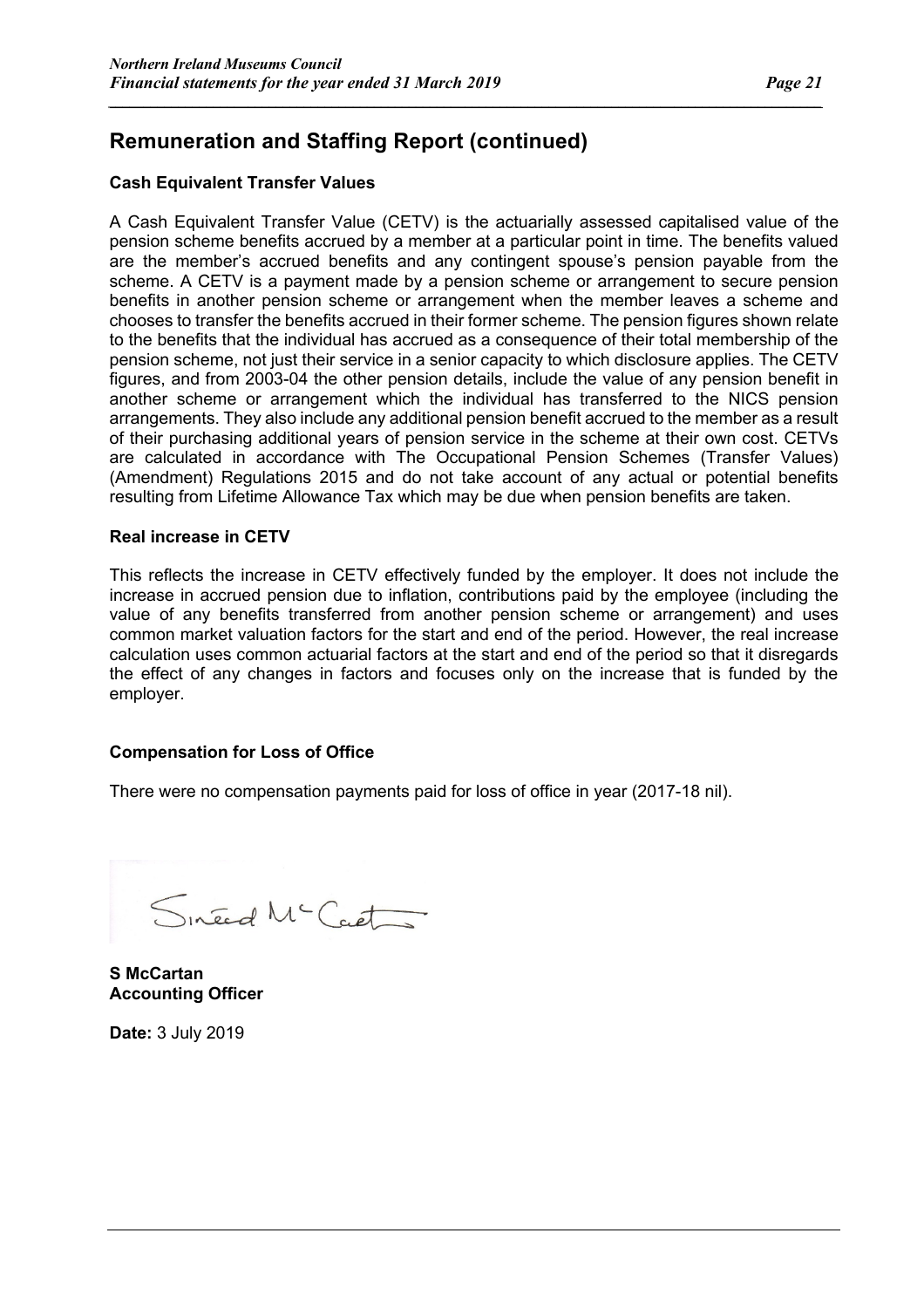#### **Introduction**

As Accounting Officer for the Museums Council, it is my responsibility to ensure that a sound system of governance and internal control is maintained that supports the Museums Council in pursuing its overall aims and objectives, which are predicated upon the Northern Ireland Executive's draft Programme for Government, the Outcomes Delivery Plan, the Northern Ireland Museums Policy, and upon various priorities of the DfC.

*\_\_\_\_\_\_\_\_\_\_\_\_\_\_\_\_\_\_\_\_\_\_\_\_\_\_\_\_\_\_\_\_\_\_\_\_\_\_\_\_\_\_\_\_\_\_\_\_\_\_\_\_\_\_\_\_\_\_\_\_\_\_\_\_\_\_\_\_\_\_\_\_\_\_\_\_\_\_\_\_\_\_\_\_\_\_\_\_\_\_\_\_\_\_\_\_\_\_\_\_\_\_*

#### **Remit**

The Museums Council was established in 1993 by order of the Minister for Education and is constituted as a company limited by guarantee (without share capital) and has charitable status. As such it operates under the Companies Act 2006 and associated subsequent legislation. The Museums Council is not a Statutory Agency and does not carry out its functions on behalf of the Crown. However, for policy and administrative purposes, the Museums Council is classified as a NDPB of the DfC, through which it received most of its funding.

Government has approved the Museums Council's overall aim of supporting local museums in Northern Ireland in maintaining and improving their standards of collections care and services to the public and to promote a coherent framework of museum provision.

#### **Compliance with Corporate Governance Code**

The Museums Council, in so far as it is relevant for a NDPB, complies with the Corporate Governance Code.

#### **Governance Framework**

The Museums Council is in compliance with the Code of Good Practice 2013, issued by the Department of Finance (DoF), concerning corporate governance in central government departments. While the Code does not apply to NDPBs, the Museums Council operated within its principles during the financial year 2018-19.

The Museums Council is governed by a Board of Directors comprising between seven and fifteen members. Board members serve on a voluntary basis and are normally appointed for a period of three years. Directors are drawn from various bodies and constituencies as follows:

- The Minister of the DfC has the right to nominate three Directors;
- Local Government Councils that operate an Accredited museum have the right to nominate three Directors;
- The Northern Ireland Regional Museum Curators Group has the right to nominate three Directors;
- The Independent and service museums have the right to nominate two Directors:
- Queen's University and Ulster University have the right to nominate one Director;
- NMNI may nominate one Director; and
- Other Directors may be co-opted.

The Board of Directors report to the Museums Council membership at the Annual General Meeting, which is held in September each year.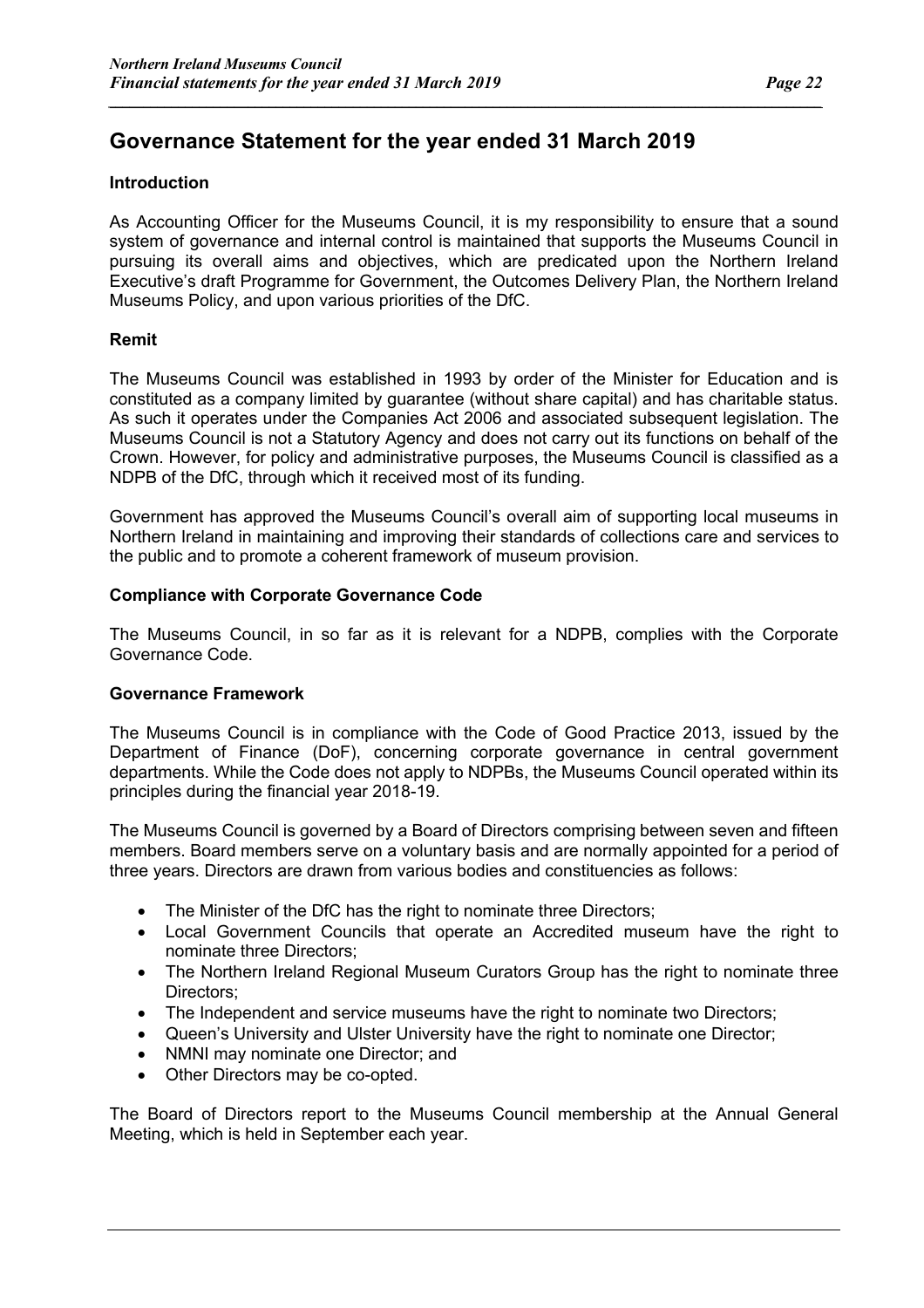### **Governance Statement for the year ended 31 March 2019**

#### **The Role of the Board of Directors and Governance Framework**

The Board of Directors has the corporate responsibility for ensuring that the Museums Council effectively and efficiently fulfils its aims and objectives while being mindful of its statutory authority and obligations. To this end, the Board of Directors:

*\_\_\_\_\_\_\_\_\_\_\_\_\_\_\_\_\_\_\_\_\_\_\_\_\_\_\_\_\_\_\_\_\_\_\_\_\_\_\_\_\_\_\_\_\_\_\_\_\_\_\_\_\_\_\_\_\_\_\_\_\_\_\_\_\_\_\_\_\_\_\_\_\_\_\_\_\_\_\_\_\_\_\_\_\_\_\_\_\_\_\_\_\_\_\_\_\_\_\_\_\_\_*

- Establishes the overall strategic direction of the Museums Council within the determined policy and resources framework;
- Monitors the performance of the Museums Council as it pursues its aims and objectives;
- Observes the highest standards of propriety, particularly in relation to corporate governance and the stewardship of public funds;
- Operates within the limits of its statutory authority and any delegated authority agreed with the DfC, and in accordance with any other conditions relating to the use of public funds;
- takes account of the views and opinions of the Northern Ireland Museums Council membership in devising the work of the Museums Council;
- Takes account of any guidance issued by the DfC when reaching its decisions;
- Establishes a committee structure, including an Audit and Risk Assurance Committee, to assist in carrying out the work of the Museums Council; and
- Appoints, and monitors, the performance of the Museums Council's Accounting Officer.

In carrying out these functions the Board of Directors usually meets four times a year, during March, June, September and December. The venue for these meetings alternates between the Museums Council headquarters in Cultra and a place, usually a museum, outside Belfast. However, from time to time additional meetings are held to deal with extra-ordinary business.

The Directors of the Board do not receive remuneration for their service to the Museums Council.

A system of internal control is maintained which includes the formulation of policies and procedures relating to: fraud prevention, whistleblowing and the requirements of the Bribery Act 2010; financial planning, performance and procurement; the freedom of information and data management; and, risk management, business planning and performance. These, and other associated matters, are scrutinised by the Museums Council's Board of Directors at each of its meetings and are the focus of discussions at the bi-annual accountability meetings held with the DfC.

In addition, the Museums Council retains the services of a contracted company to provide internal audit services, with external audit being undertaken by the NIAO.

The aim of the system of internal control is to manage the risks to a reasonable level, rather than seek to eliminate all the risks the Museums Council faces in undertaking its remit and duties.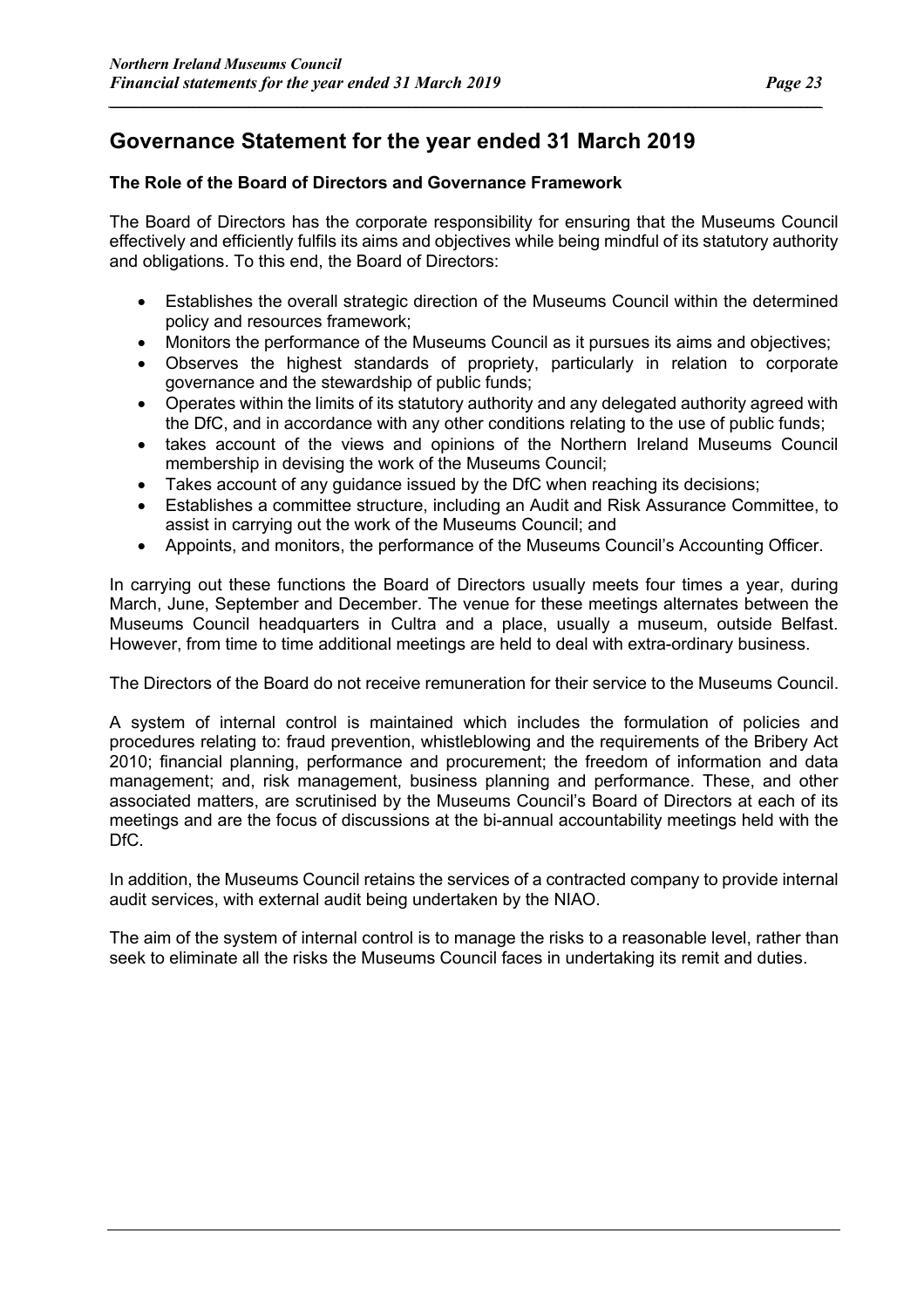*\_\_\_\_\_\_\_\_\_\_\_\_\_\_\_\_\_\_\_\_\_\_\_\_\_\_\_\_\_\_\_\_\_\_\_\_\_\_\_\_\_\_\_\_\_\_\_\_\_\_\_\_\_\_\_\_\_\_\_\_\_\_\_\_\_\_\_\_\_\_\_\_\_\_\_\_\_\_\_\_\_\_\_\_\_\_\_\_\_\_\_\_\_\_\_\_\_\_\_\_\_\_*

#### **The Work of the Board of Directors and its Committees**

Mindful of its statutory obligations, the Board of Directors delegates the operation and monitoring of the governance framework to management, together with the day to day operation of the Museums Council. However, it reserves particular matters for decision by the Board of Directors, including issues of corporate strategy; key strategic objectives and targets; major decisions involving the use of financial and other resources; and personnel issues including key appointments and standards of conduct. At each of its meetings the Board of Directors receive a report on the management and operation of the Museums Council from the staff.

The Board of Directors may decide to delegate, where it has power to do so, responsibility for specified matters to its Committees or individual members. The decisions and recommendations of Committees are recorded and presented to a meeting of the full Board of Directors for ratification or note.

Currently the Museums Council's Board of Directors has three Committees, each having a Terms of Reference agreed by the Board:

- **Audit and Risk Assurance Committee** deals with the strategic processes of audit, risk, control and governance.
- **Business Planning Committee** focuses upon the corporate planning, business planning processes, monitors the staff appraisal process and deals with strategic human resource matters.
- **Grant Committee** assesses the requests for grant assistance. (Decisions on the allocation of the Council's Acquisition Fund is delegated to the Chair.)

Corporate governance training for the Board of Directors took place in March 2019.

In order to manage any conflicts or potential conflicts of interest the Chair of each Committee asks those present at the start of each meeting if they are conflicted with any of the agenda items. Using this process, reported conflicts were noted in the minutes.

#### The Board of Directors

The Board of Directors of the Museums Council serve a three-year term, which for several of the current Directors runs until the 2021 Annual General Meeting of the company.

During the year under review, the Board of Directors formally met on four occasions, with the Committees meeting at intervals between the Board meetings. The table below provides an overview of members' attendance at meetings of the Board of Directors during 2018-19, with the number of attendances being set against the total number of meetings which the member could have attended.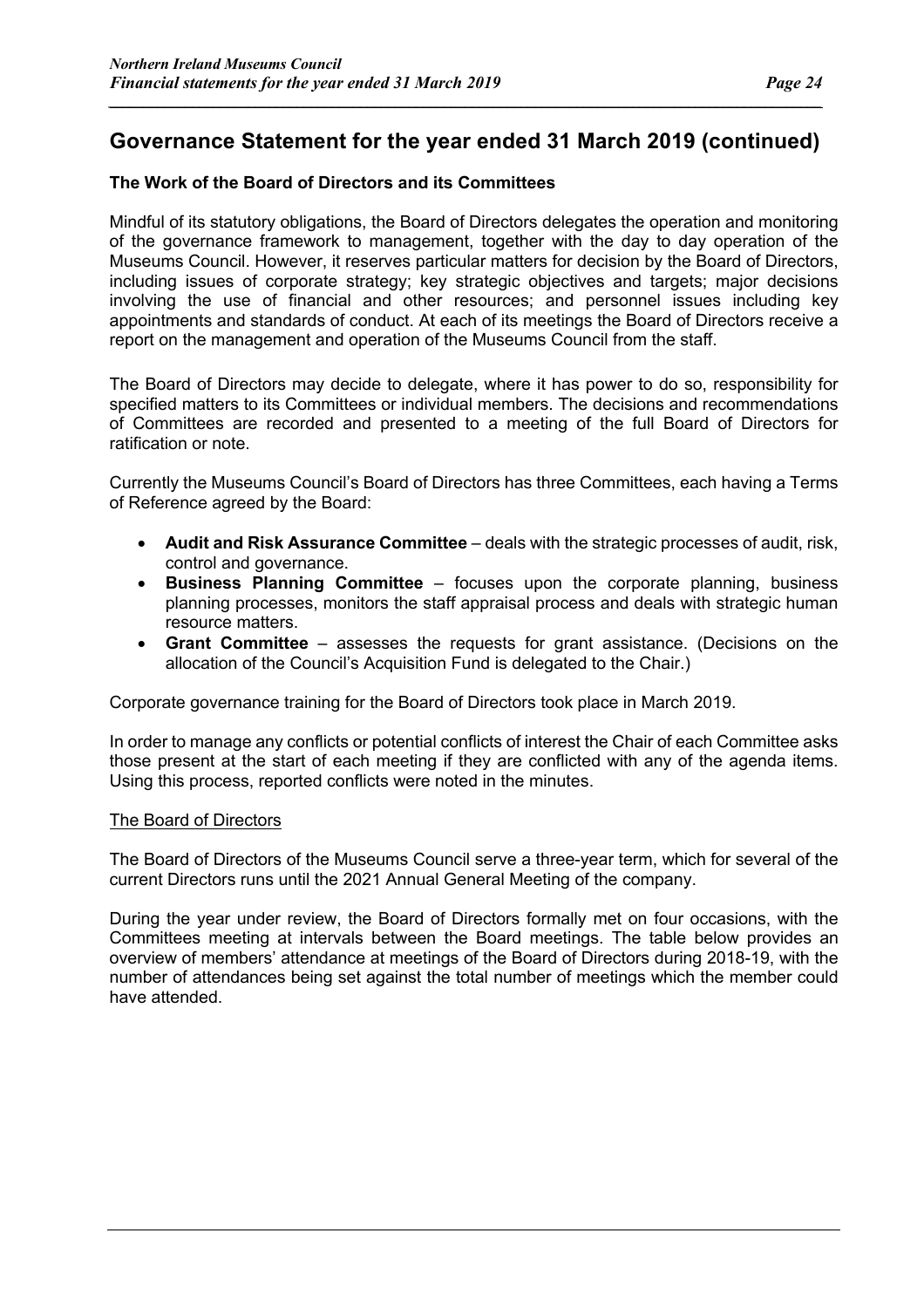*\_\_\_\_\_\_\_\_\_\_\_\_\_\_\_\_\_\_\_\_\_\_\_\_\_\_\_\_\_\_\_\_\_\_\_\_\_\_\_\_\_\_\_\_\_\_\_\_\_\_\_\_\_\_\_\_\_\_\_\_\_\_\_\_\_\_\_\_\_\_\_\_\_\_\_\_\_\_\_\_\_\_\_\_\_\_\_\_\_\_\_\_\_\_\_\_\_\_\_\_\_\_*

| <b>Directors</b>                 | <b>Board of Directors</b> |                |
|----------------------------------|---------------------------|----------------|
|                                  | Actual                    | Possible       |
| Neil Armstrong                   | 4                         | 4              |
| Sean Barden                      | 2                         | 2              |
| <b>Councillor Robert Burgess</b> | 2                         | 2              |
| <b>Councillor Aaron Callan</b>   | 0                         | 2              |
| Jayne Clarke                     | 4                         | 4              |
| <b>Councillor Michael Cooper</b> | 0                         | 2              |
| <b>Riann Coulter</b>             |                           | $\overline{2}$ |
| Elizabeth Crooke                 | 4                         | 4              |
| <b>Ben Crothers</b>              | 2                         | 2              |
| Roisin Doherty                   | 0                         | $\overline{2}$ |
| <b>Anne Dorbie</b>               | 2                         | 4              |
| Neil Hamilton                    | 3                         | 4              |
| Roddy Hegarty                    | 2                         | 4              |
| Robin Morton                     | 4                         | 4              |
| <b>Councillor A D McIntyre</b>   | 0                         | $\overline{2}$ |
| <b>Councillor M McKinty</b>      | 0                         | $\overline{2}$ |
| Helen Perry                      | 2                         | 2              |

Each year the Board of Directors agree a Business Plan which sets out the actions, targets and the allocation of resources to be delivered in support of the Museums Council's aims, the draft Programme for Government, Outcomes Delivery Plan and the Northern Ireland Museums Policy. The draft Business Plan is submitted to the DfC no later than the 31 January each year. The Permanent Secretary in the DfC approved the Museums Council's 2018-19 Business Plan on 9 August 2018.

The Museums Council's Board of Directors did not receive any Ministerial Direction during 2018- 19.

Standing agenda items for the quarterly meetings of the Board of Directors include written reports from the Chief Executive on the performance against the Business Plan targets, the financial performance, and governance compliance. The minutes of the meetings of the Board of Directors are made public through the Museums Council's web site https://www.nimc.co.uk/aboutus/governance/

Notable aspects of the business conducted by the Board of Directors during 2018-19 included reviewing the Museums Council's governance documents, updating the organisation's policies and approving grant support for museums.

#### The Committees

The Museums Council's Audit and Risk Assurance Committee (ARAC) met on five occasions during the year. The ARAC meetings are also attended by representatives of the Museum Council's internal and external auditors. The ARAC reports included the review of various policies and procedures and the active management of corporate risks through the close scrutiny of the Corporate Risk Register at each meeting. It also noted progress made in addressing the recommendations of auditors.

The Grant Committee met on three occasions to assess the applications received from museums for support through the Accredited Museum Grant Programme.

The Business Planning Committee met four times to consider business planning matters.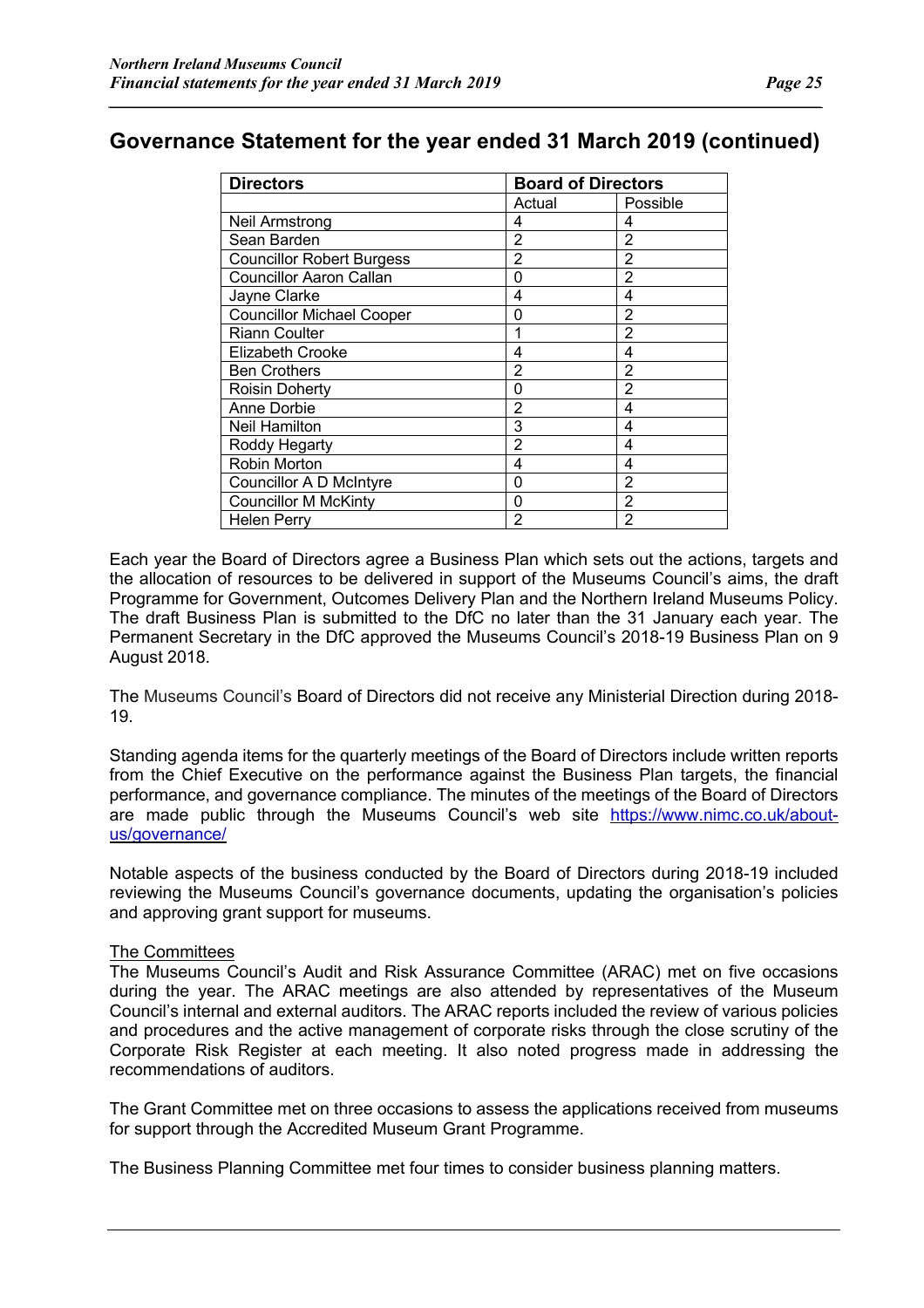*\_\_\_\_\_\_\_\_\_\_\_\_\_\_\_\_\_\_\_\_\_\_\_\_\_\_\_\_\_\_\_\_\_\_\_\_\_\_\_\_\_\_\_\_\_\_\_\_\_\_\_\_\_\_\_\_\_\_\_\_\_\_\_\_\_\_\_\_\_\_\_\_\_\_\_\_\_\_\_\_\_\_\_\_\_\_\_\_\_\_\_\_\_\_\_\_\_\_\_\_\_\_*

The table below provides an overview of members' attendance at Committee meetings during 2018-19, with the number of attendances being set against the total number of meetings which the member could have attended.

|                                  | <b>Risk</b><br><b>Audit</b><br>and |          | <b>Grant Committee</b> |                | <b>Business Planning</b> |                |  |
|----------------------------------|------------------------------------|----------|------------------------|----------------|--------------------------|----------------|--|
|                                  | <b>Assurance</b>                   |          |                        |                | <b>Committee</b>         |                |  |
|                                  | <b>Committee</b>                   |          |                        |                |                          |                |  |
|                                  | Actual                             | Possible | Actual                 | Possible       | Actual                   | Possible       |  |
| Neil Armstrong                   | n/a                                | n/a      | 2                      | 2              | 4                        | 4              |  |
| Sean Barden                      | n/a                                | n/a      |                        | 1              | n/a                      | n/a            |  |
| <b>Councillor Robert Burgess</b> | n/a                                | n/a      | $\overline{2}$         | $\overline{2}$ | 2                        | 2              |  |
| <b>Councillor Aaron Callan</b>   | n/a                                | n/a      | n/a                    | n/a            | n/a                      | n/a            |  |
| Jayne Clarke                     | n/a                                | n/a      | n/a                    | n/a            | 3                        | 4              |  |
| <b>Councillor Michael Cooper</b> | n/a                                | n/a      | n/a                    | n/a            | 0                        | $\overline{2}$ |  |
| <b>Riann Coulter</b>             | n/a                                | n/a      |                        | $\overline{2}$ | 1                        | $\overline{2}$ |  |
| <b>Elizabeth Crooke</b>          | 3                                  | 5        | n/a                    | n/a            | 3                        | 4              |  |
| <b>Ben Crothers</b>              | n/a                                | n/a      | n/a                    | n/a            | n/a                      | n/a            |  |
| Roisin Doherty                   | n/a                                | n/a      | n/a                    | n/a            | 1                        | $\overline{2}$ |  |
| Anne Dorbie                      | 5                                  | 5        | n/a                    | n/a            | n/a                      | n/a            |  |
| <b>Neil Hamilton</b>             | 4                                  | 5        |                        | 1              |                          | 1              |  |
| Roddy Hegarty                    | n/a                                | n/a      | $\overline{2}$         | 3              | n/a                      | n/a            |  |
| Robin Morton                     | 5                                  | 5        | n/a                    | n/a            | 4                        | 4              |  |
| <b>Councillor A D McIntyre</b>   | n/a                                | n/a      | n/a                    | n/a            | n/a                      | n/a            |  |
| <b>Councillor M McKinty</b>      | n/a                                | n/a      | n/a                    | n/a            | n/a                      | n/a            |  |
| <b>Helen Perry</b>               | n/a                                | n/a      | n/a                    | n/a            |                          | 2              |  |

#### **Independent Assurance**

In February 2019 the Northern Ireland Museums Council's Audit and Risk Assurance Committee considered the final *Internal Audit Annual Report 2018-19* received from the Museums Council's Internal Auditors, PwC, which provided a 'satisfactory' rating and made one Priority 1 recommendation regarding the Museums Council's Business Continuity Plan.

The Comptroller and Auditor General certifies the Museums Council's accounts and provides an opinion on the financial statements and whether they have been properly prepared in accordance with UK. A *Report to Those Charged with Governance* was also issued by the NIAO.

#### **Operation and Performance**

#### Business Planning

During 2018-19 the Museums Council delivered a Business Plan that was structured around the corporate strategic themes – LEAD, PROTECT, CONNECT, VALUE and DELIVER.

The Business Plan contained a range of Key Performance Indicators (KPIs) for the Museums Council. By the end of the year under review, six out of eight KPIs were considered to be completed.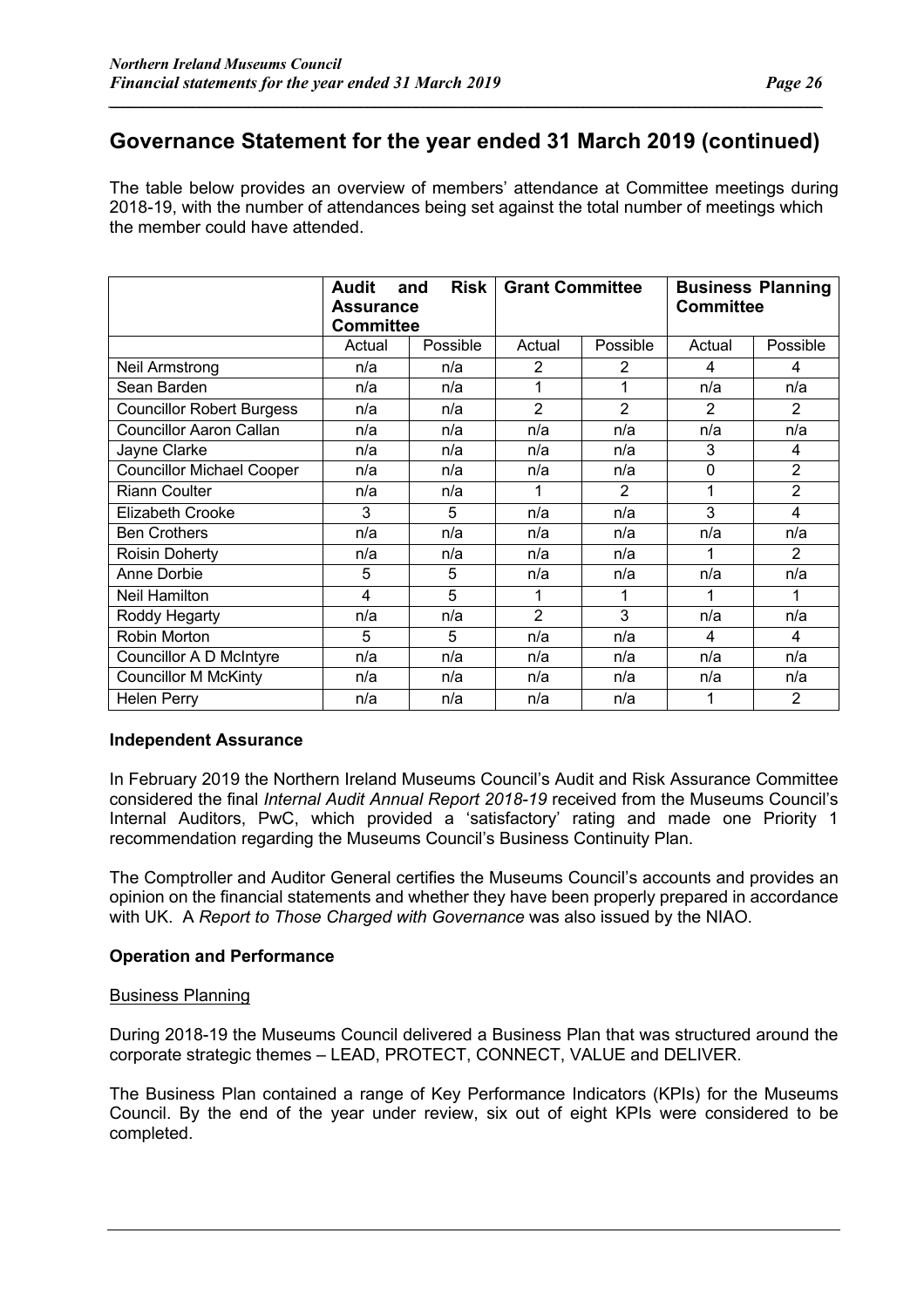*\_\_\_\_\_\_\_\_\_\_\_\_\_\_\_\_\_\_\_\_\_\_\_\_\_\_\_\_\_\_\_\_\_\_\_\_\_\_\_\_\_\_\_\_\_\_\_\_\_\_\_\_\_\_\_\_\_\_\_\_\_\_\_\_\_\_\_\_\_\_\_\_\_\_\_\_\_\_\_\_\_\_\_\_\_\_\_\_\_\_\_\_\_\_\_\_\_\_\_\_\_\_*

The two KPIs not fully completed were:

- $KPI$  1 85% (target 90%) of local museums achieving accreditation status at full status was not met as two local museums moved from full status to provisional.
- KPI 7 Total number of grants (target 12 grants) for programmes to connect audiences with museums was not fully met. The grant programme was oversubscribed, 12 grants were awarded and accepted, but three local museums returned the grants at a late stage. The released funding was relocated to the Acquisition Fund and was fully spent. Details of the achievements made during 2018-19 are set out in the Report of the Directors above.

#### Risk Management

The Museums Council identifies and evaluates risks to its business through its ARAC. The ARAC received a quarterly risk assessment at each of its meetings, which identified the risk, how it was being manifest and managed, and an action plan for addressing the identified threat. Significant risks are escalated to the Board of Directors as and when it is deemed necessary.

The Corporate Risk Register was revised during 2018-19 and adopted by the Board of Directors at its December 2018 meeting. The new corporate risks are:

- Risk 1 There is a risk that recurring reductions in grant-in-aid will mean that the Museums Council by March 2020 will operate at a deficit and is unsustainable as an independent organisation.
- Risk 2 There is a risk that recurring reductions in grant-in-aid will severely reduce services to the Museums Council members by March 2020, resulting in a lack of support from members and the wider Northern Ireland museum sector.
- Risk 3 There is a risk that the ageing Museums Council website could collapse by March 2020 resulting in the loss of the Museums Council's communication link with the public, the local museum sector and other stakeholders.

The Corporate Risk Register is reviewed with the DfC at bi-annual accountability meetings.

#### Financial Planning

The Museum Council's key financial target is to operate within the allocated budget for the year. The financial allocation to the Museums Council from the DfC for 2018-19 was £204,000 (March 2018). However, as there was an overstatement of liabilities as of the 31 March 2018, in particular, £14,000 of grant-in-aid, the Museums Council drawdown for 2018-19 was initially £190,000. Subsequently, the Museums Council was awarded further financial allocations of £4000 (August 2018) and £6000 (January 2019). The total drawdown for 2018-19 was therefore £200,000 against a total allocation of £214,000.

#### Procurement

The Museums Council maintains procedures regarding procurement. It continues to ensure that services and goods are procured in line with MPMNI and related guidance by the DoF.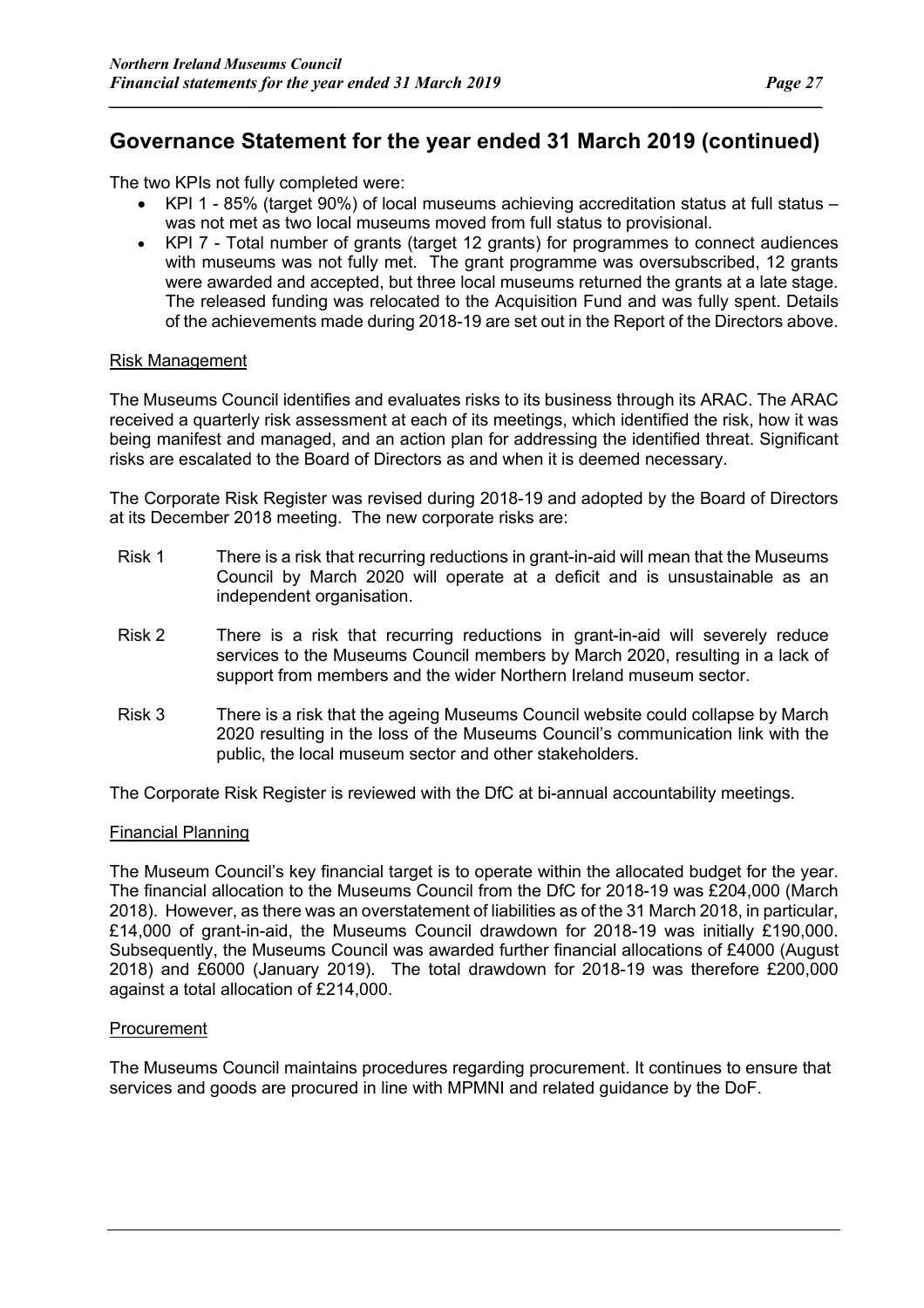*\_\_\_\_\_\_\_\_\_\_\_\_\_\_\_\_\_\_\_\_\_\_\_\_\_\_\_\_\_\_\_\_\_\_\_\_\_\_\_\_\_\_\_\_\_\_\_\_\_\_\_\_\_\_\_\_\_\_\_\_\_\_\_\_\_\_\_\_\_\_\_\_\_\_\_\_\_\_\_\_\_\_\_\_\_\_\_\_\_\_\_\_\_\_\_\_\_\_\_\_\_\_*

#### Prompt Payments

The Museums Council is committed to the prompt payment of bills for goods and services. The target for payment of bills is 10 days from receipt of an appropriate and valid invoice. Performance in this regard was monitored throughout the 2018-19 year, which found that 100% of the bills were paid within the stipulated timeframe (2017-18; 100%).

#### Fraud

The Museums Council maintains policy and procedures relating to fraud prevention. In analysing of fraud risk with the Museums Council, general payments, and those relating to grant assistance, were identified as the highest risk elements. No fraud investigations were initiated or on-going during the 2018-19 period. (2017-18; nil).

#### Health and Safety

In line with the Museums Council's Health and Safety policy and procedures various checks were undertaken during the year. No health and safety issues or concerns occurred during 2018-19. (2017-18; nil).

#### Conflicts of Interest

The Museums Council maintains a Register of Interests of its Board of Directors and Accounting Officer. Declarations of interest are made and recorded at each meeting of the Board of Directors and its Committees. No associated issues arose during the year.

#### Gifts and Hospitality

The Museums Council has a policy relating to Gifts and Hospitality. No gifts or hospitality were registered during the 2018-19 year (2017-18; nil).

#### Freedom of Information and Data Management

The Museums Council received one request under the Freedom of Information Act during 2018- 19. The request related to expenditure on Information, Communication and Technology. The request was answered in line with established procedures and within the set timeframes. In compliance with the requirements of the Data Protection Act 2018, the Museums Council maintains an associated policy and procedures. The Museums Council is compliant with the GDPR. No issues concerning data loss or personal data related incidents occurred during the 2018-19 year.

#### Safeguarding Children and Young People

The Museums Council has a Safeguarding Policy Statement. The Museums Council does not require its Board or staff members to undertake or participate in any 'regulated' or 'controlled' activity on its behalf. Consequently, staff members are not required to register with the Independent Safeguarding Authority under the vetting and barring arrangements. In September 2018, a Digital Museums Co-ordinator was recruited who is required to work with young people. An AccessNI check has been completed by the postholder.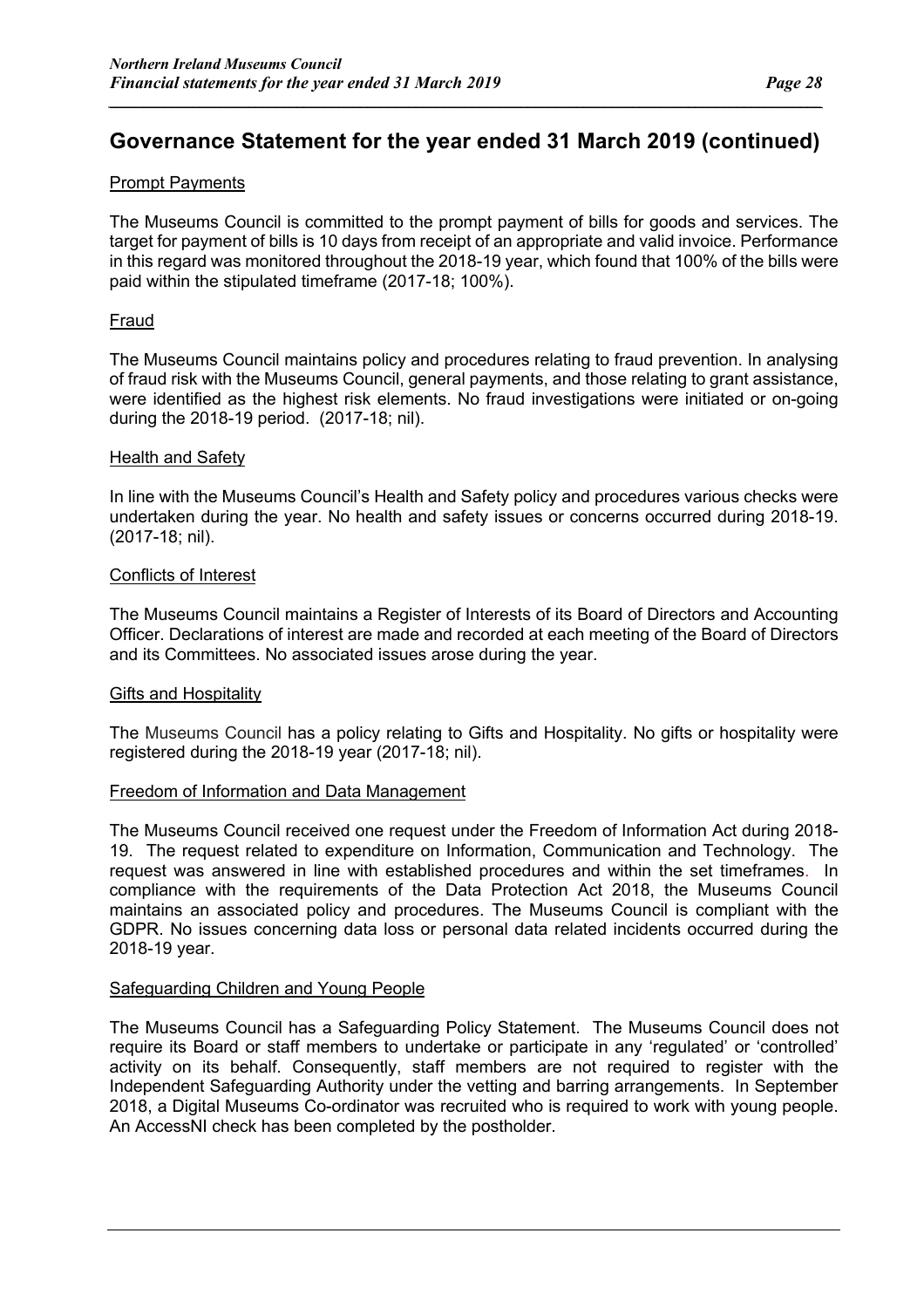*\_\_\_\_\_\_\_\_\_\_\_\_\_\_\_\_\_\_\_\_\_\_\_\_\_\_\_\_\_\_\_\_\_\_\_\_\_\_\_\_\_\_\_\_\_\_\_\_\_\_\_\_\_\_\_\_\_\_\_\_\_\_\_\_\_\_\_\_\_\_\_\_\_\_\_\_\_\_\_\_\_\_\_\_\_\_\_\_\_\_\_\_\_\_\_\_\_\_\_\_\_\_*

#### **Review of Effectiveness**

The Museums Council has responsibility for conducting, at least annually, a review of the effectiveness of its governance framework including the system of internal control. The review of effectiveness is informed by the work of the staff that have responsibility for the development and maintenance of the governance environment, the reports and recommendations of Internal Audit, comments made by the external auditors and other review agencies. In March 2019 an assessment of the Board of Directors performance was undertaken, drawing upon the *Unlocking your Board's full potential – Board Evaluation Questionnaire*, issued by the National Audit Office (NAO). This examined the Board of Directors understanding of its remit and role, performance management, relationships with key stakeholders, propriety and fraud, project management, risk management and audit. It concluded that performance and effectiveness were satisfactory, that it was compliant with the principles of good practice of Corporate Governance Code, and that the quality of information and data made available to it was accurate and of a distinct and consistently high calibre.

In addition, the Museums Council's ARAC has reflected on its effectiveness during 2018-19 utilising the NAO's ARAC Effectiveness Checklist. It concluded that performance and effectiveness were satisfactory and compliant with best practice.

#### **Quality of Information**

Based on the control procedures noted and effective implementation of recommendations from internal and external reviews, the Board of Directors is content with the quality of the information and data which they receive.

#### **Significant Control Weakness**

The Head of Internal Audit has provided a **Limited** opinion in the 2018-19 Annual Assurance Report. This opinion is, in part, based on a limitation placed on the scope of the internal audit to deliver 12 days of internal audit rather than the 20 days requested by the auditors. The Museums Council's Audit and Risk Assurance Committee has confirmed that the annual 12 days are satisfactory.

#### **Conclusion**

The information provided above gives an understanding of the internal control structure and stewardship of our organisation, gives a sense of the risks and vulnerabilities encountered during the year and how these have been addressed, and from which I conclude that the systems of governance and internal control operated by the Museums Council are satisfactory.

Sineed Mc Cart

**S McCartan Accounting Officer DATE:** 3 July 2019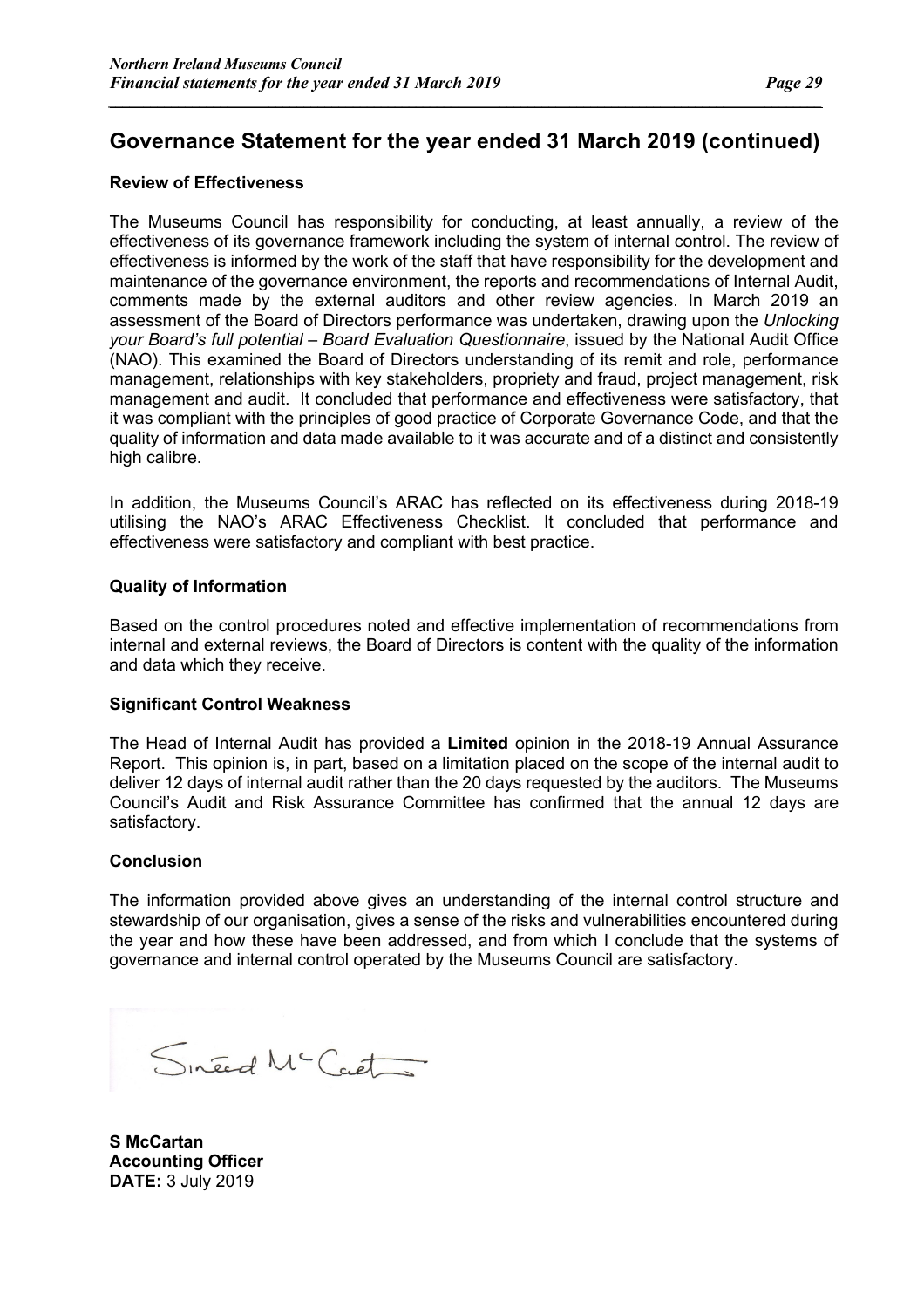### **Membership of the Northern Ireland Museums Council at 31 March 2019**

*\_\_\_\_\_\_\_\_\_\_\_\_\_\_\_\_\_\_\_\_\_\_\_\_\_\_\_\_\_\_\_\_\_\_\_\_\_\_\_\_\_\_\_\_\_\_\_\_\_\_\_\_\_\_\_\_\_\_\_\_\_\_\_\_\_\_\_\_\_\_\_\_\_\_\_\_\_\_\_\_\_\_\_\_\_\_\_\_\_\_\_\_\_\_\_\_\_\_\_\_\_\_*

The Museums Council is a membership organisation. There are three categories of member: Museum Member; Supporting Member; and Associate Member. At 31 March 2019, the Council had 97 members (2017-18; 98). Membership on behalf of many museums is held by their parent authority. The name of the museum is shown in brackets, where appropriate.

#### **Museum Members**

This class of membership is open to museums in Northern Ireland, which are recognised under the Museum Accreditation Scheme. Museum Members are entitled to advice, information, training and grant-aid.

- Antrim and Newtownabbey District Council (Museum at the Mill and Sentry Hill);
- Ards and North Down District Council (North Down Museum);
- Armagh City, Banbridge and Craigavon Borough Council (Armagh County Museum, Barn Museum, Craigavon Museum Service and F. E. McWilliam Gallery and Studio);
- Armagh Robinson Library and No. 5 Vicar's Hill;
- Causeway Coast and Glens Borough Council (Ballycastle Museum, Ballymoney Museum, Coleraine Museum, Green Lane Museum, Limavady Museum);
- Derry City and Strabane District Council (Tower Museum);
- Downpatrick and County Down Railway ;
- Fermanagh and Omagh District Council (Fermanagh County Museum):
- Flame: The Gasworks Museum;
- Garvagh Museum;
- Inniskillings Museum;
- Linen Hall Library;
- Lisburn and Castlereagh City Council (Irish Linen Centre & Lisburn Museum);
- Mid and East Antrim Borough Council (Andrew Jackson Cottage / US Rangers Museum, Carrickfergus Museum and Mid-Antrim Museum);
- Milford House Collection;
- Newry, Mourne and Down District Council (Down County Museum and Newry and Mourne Museum);
- Northern Ireland War Memorial;
- Police Museum;
- Whitehead Railway Museum of Railway Preservation Society of Ireland;
- Royal Irish Fusiliers Museum;
- Royal Ulster Rifles Museum;
- The National Trust (Ardress House, The Argory, Castle Ward, Florence Court, Hezlett House, Mount Stewart, Springhill); and
- The Somme Association (Somme Museum).

#### **Supporting Members**

This type of membership is open to district councils in Northern Ireland that operate non-Accredited museums and to those that do not operate museum services. Membership of this category entitles councils to advice, information, training and assistance with feasibility and development studies.

There is currently one Supporting Member – Larne Museum (Mid and East Antrim District Council).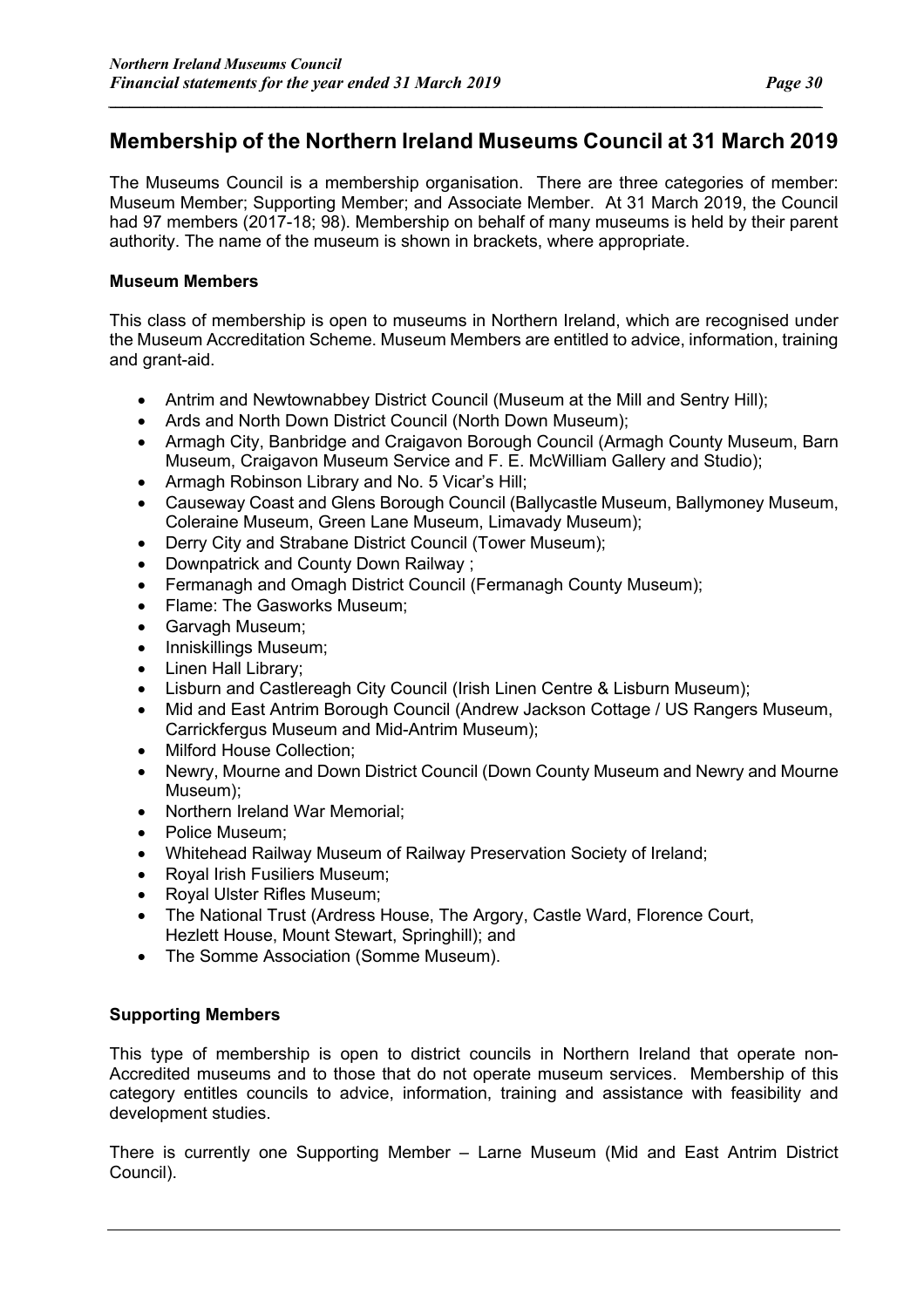### **Membership of the Northern Ireland Museums Council at 31 March 2019 (continued)**

*\_\_\_\_\_\_\_\_\_\_\_\_\_\_\_\_\_\_\_\_\_\_\_\_\_\_\_\_\_\_\_\_\_\_\_\_\_\_\_\_\_\_\_\_\_\_\_\_\_\_\_\_\_\_\_\_\_\_\_\_\_\_\_\_\_\_\_\_\_\_\_\_\_\_\_\_\_\_\_\_\_\_\_\_\_\_\_\_\_\_\_\_\_\_\_\_\_\_\_\_\_\_*

#### **Associate Members**

Membership is open to the national and centrally funded Accredited museums of Northern Ireland, other museums and any agency, commercial company, individual or other body wishing to subscribe. Membership provides access to advice, information and training.

There are currently 56 Associate Members.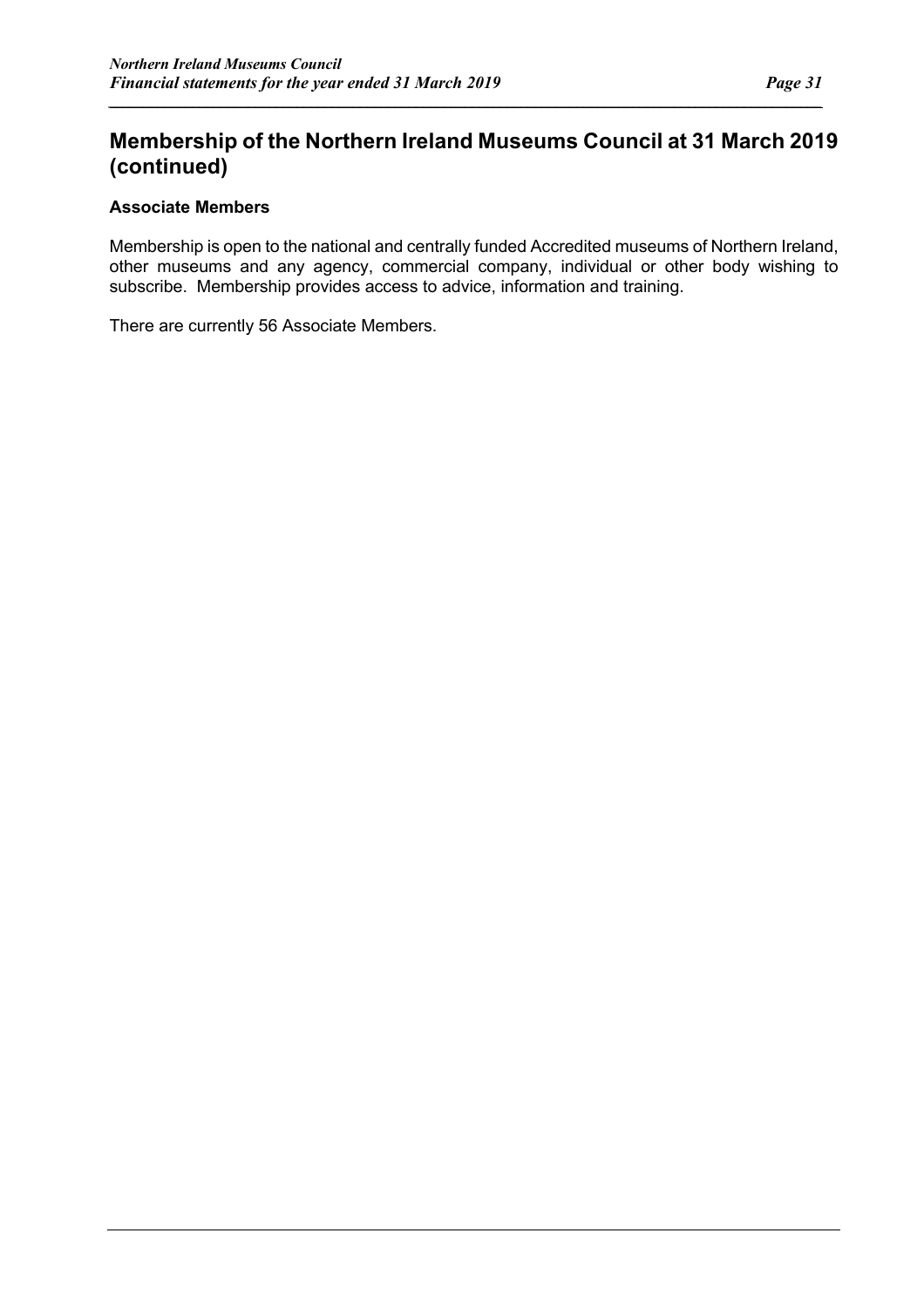### **The Certificate and Report of the Comptroller and Auditor General to the Members of the Northern Ireland Museums Council**

*\_\_\_\_\_\_\_\_\_\_\_\_\_\_\_\_\_\_\_\_\_\_\_\_\_\_\_\_\_\_\_\_\_\_\_\_\_\_\_\_\_\_\_\_\_\_\_\_\_\_\_\_\_\_\_\_\_\_\_\_\_\_\_\_\_\_\_\_\_\_\_\_\_\_\_\_\_\_\_\_\_\_\_\_\_\_\_\_\_\_\_\_\_\_\_\_\_\_\_\_\_\_*

#### **Opinion on financial statements**

I certify that I have audited the financial statements of the Northern Ireland Museums' Council for the year ended 31 March 2019 under the Companies (Public Sector Audit) Order (Northern Ireland) 2013. The financial statements comprise the Statement of Financial Activities, Balance Sheet and Cash Flow Statement; and the related notes including significant accounting policies. The financial reporting framework that has been applied in their preparation is applicable law and United Kingdom Accounting standards including FRS 102 "The Financial Reporting Standard applicable in the United Kingdom and Republic of Ireland" (United Kingdom Generally Accepted Accounting Practice). I have also audited the information in the Remuneration and Staffing Report that is described in that report as having been audited.

In my opinion the financial statements:

- give a true and fair view of the state of Northern Ireland Museums' Council's affairs as at 31 March 2019 and of its total incoming resources and expenditure of resources for the year then ended;
- have been properly prepared in accordance with United Kingdom Generally Accepted Accounting Practice; and
- have been prepared in accordance with the Companies Act 2006.

#### **Opinion on regularity**

In my opinion, in all material respects the expenditure and income recorded in the financial statements have been applied to the purposes intended by the Assembly and the financial transactions recorded in the financial statements conform to the authorities which govern them.

#### **Basis of opinions**

I conducted my audit in accordance with International Standards on Auditing (UK) (ISAs) and Practice Note 10 'Audit of Financial Statements of Public Sector Entities in the United Kingdom'. My responsibilities under those standards are further described in the Auditor's responsibilities for the audit of the financial statements section of this certificate. My staff and I are independent of Northern Ireland Museums' Council in accordance with the ethical requirements of the Financial Reporting Council's Revised Ethical Standard 2016, and have fulfilled our other ethical responsibilities in accordance with these requirements. I believe that the audit evidence obtained is sufficient and appropriate to provide a basis for my opinions.

#### **Other information**

The directors and Accounting Officer are responsible for the other information included in the annual report. The other information comprises the information included in the Annual Report other than the financial statements, the parts of the Remuneration and Staffing Report described in the report as having been audited, and my audit certificate and report. My opinion on the financial statements does not cover the other information and I do not express any form of assurance conclusion thereon.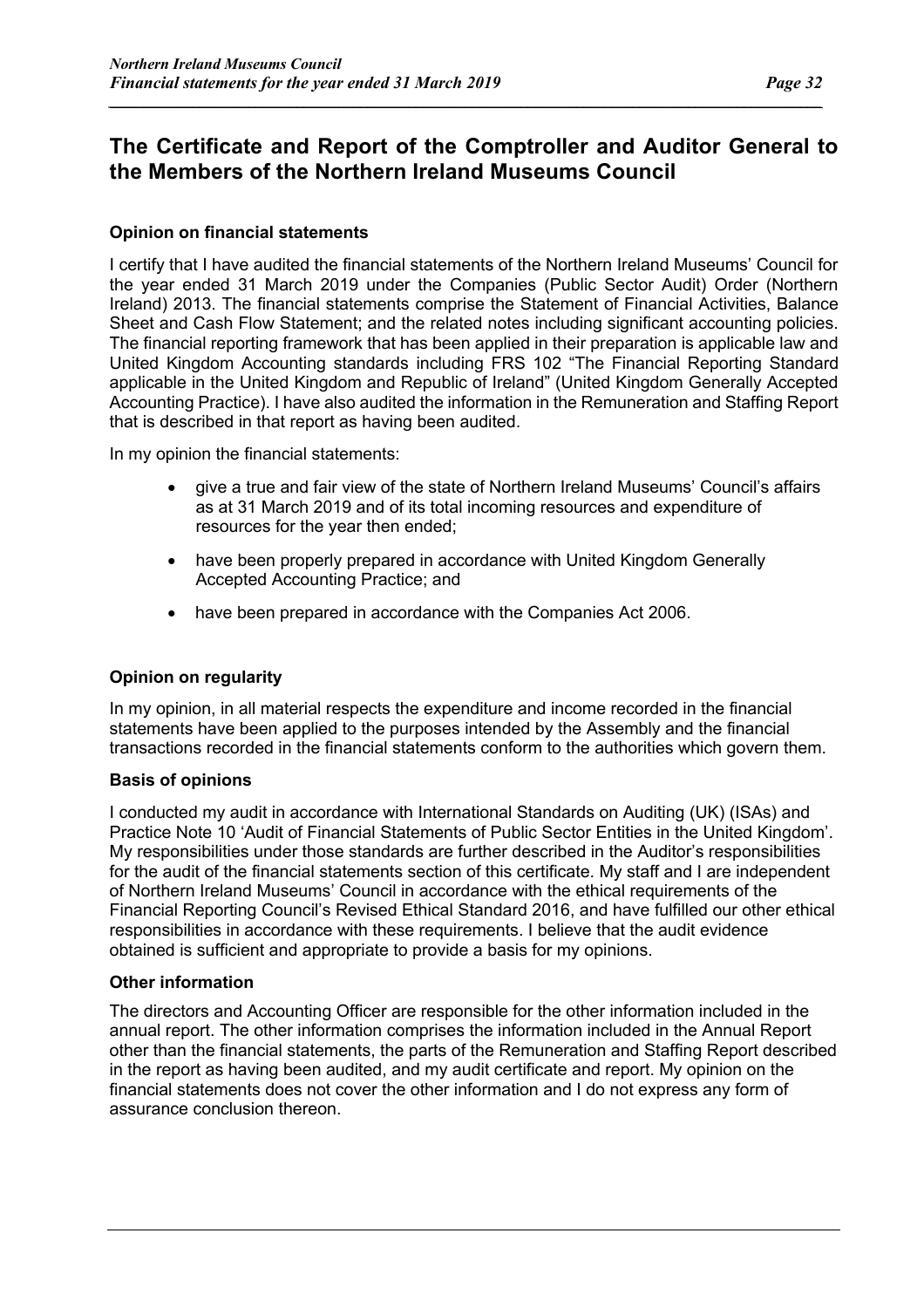### **The Certificate and Report of the Comptroller and Auditor General to the Members of the Northern Ireland Museums Council (continued)**

*\_\_\_\_\_\_\_\_\_\_\_\_\_\_\_\_\_\_\_\_\_\_\_\_\_\_\_\_\_\_\_\_\_\_\_\_\_\_\_\_\_\_\_\_\_\_\_\_\_\_\_\_\_\_\_\_\_\_\_\_\_\_\_\_\_\_\_\_\_\_\_\_\_\_\_\_\_\_\_\_\_\_\_\_\_\_\_\_\_\_\_\_\_\_\_\_\_\_\_\_\_\_*

In connection with my audit of the financial statements, my responsibility is to read the other information and, in doing so, consider whether the other information is materially inconsistent with the financial statements or my knowledge obtained in the audit or otherwise appears to be materially misstated. If, based on the work I have performed, I conclude that there is a material misstatement of this other information, I am required to report that fact. I have nothing to report in this regard.

#### **Opinion on other matters**

In my opinion:

- the parts of the Remuneration and Staffing Report to be audited have been properly prepared in accordance the Government Financial Reporting Manual; and
- the information given in the Report of the Directors for the financial year for which the financial statements are prepared is consistent with the financial statements.

#### **Responsibilities of the directors and Accounting Officer for the financial statements**

As explained more fully in the Statement of Directors and Accounting Officer Responsibilities, the directors' and the Accounting Officer are responsible for the preparation of the financial statements and for being satisfied that they give a true and fair view.

#### **Auditor's responsibilities for the audit of the financial statements**

My responsibility is to audit, certify and report on the financial statements in accordance with the Companies (Public Sector Audit) Order (Northern Ireland) 2013.

I am required to obtain evidence about the amounts and disclosures in the financial statements sufficient to give reasonable assurance that the financial statements are free from material misstatement, whether caused by fraud or error. Reasonable assurance is a high level of assurance, but is not a guarantee that an audit conducted in accordance with ISAs will always detect a material misstatement when it exists. Misstatements can arise from fraud or error and are considered material if, individually or in the aggregate, they could reasonably be expected to influence the economic decisions of users taken on the basis of these financial statements.

A further description of my responsibilities for the audit of the financial statements is located on the Financial Reporting Council's website www.frc.org.uk/auditorsresponsibilities. This description forms part of my certificate.

In addition, I am required to obtain evidence sufficient to give reasonable assurance that the expenditure and income recorded in the financial statements have been applied to the purposes intended by the Assembly and the financial transactions recorded in the financial statements conform to the authorities which govern them.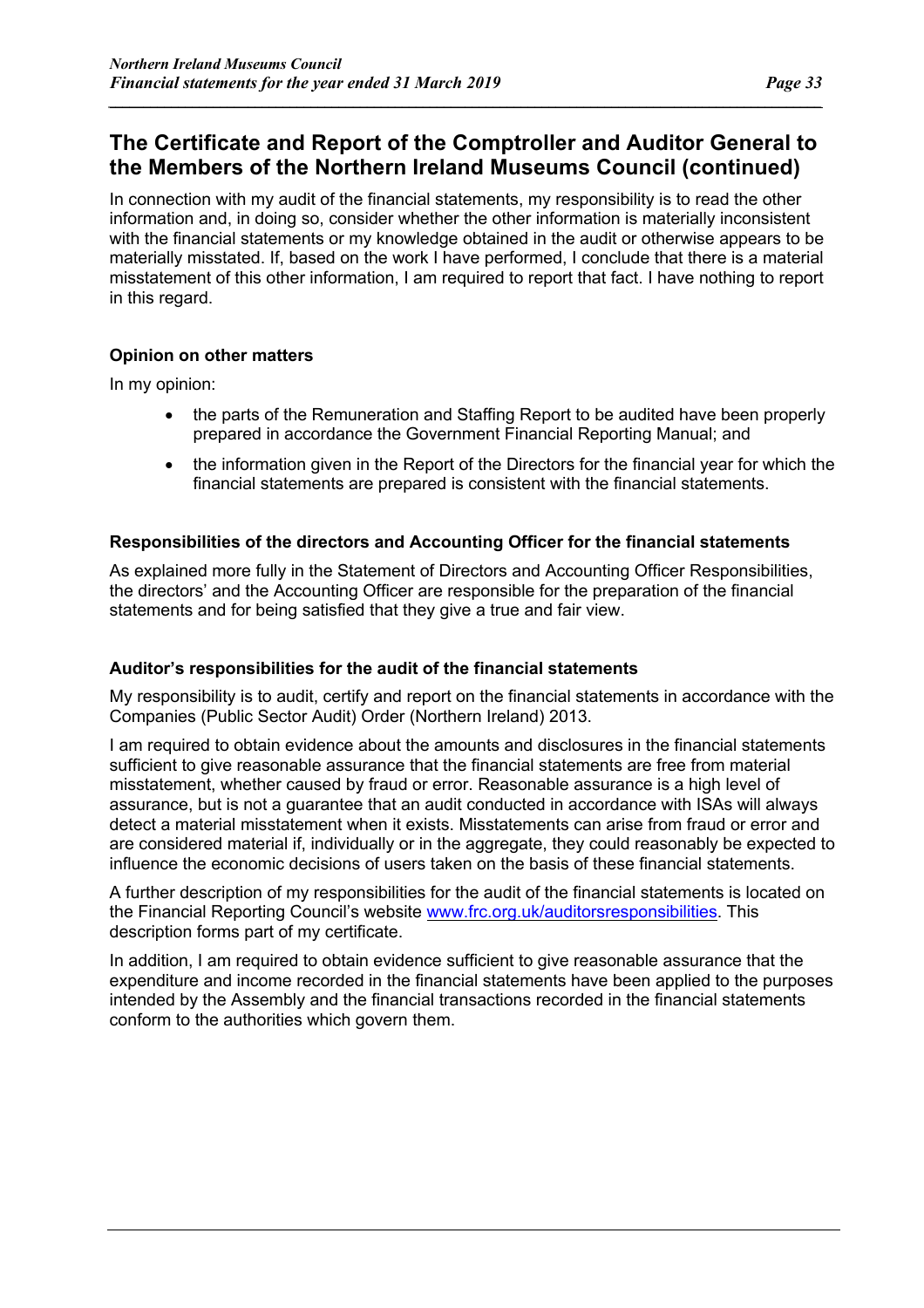### **The Certificate and Report of the Comptroller and Auditor General to the Members of the Northern Ireland Museums Council (continued)**

*\_\_\_\_\_\_\_\_\_\_\_\_\_\_\_\_\_\_\_\_\_\_\_\_\_\_\_\_\_\_\_\_\_\_\_\_\_\_\_\_\_\_\_\_\_\_\_\_\_\_\_\_\_\_\_\_\_\_\_\_\_\_\_\_\_\_\_\_\_\_\_\_\_\_\_\_\_\_\_\_\_\_\_\_\_\_\_\_\_\_\_\_\_\_\_\_\_\_\_\_\_\_*

#### **Matters on which I report by exception**

I have nothing to report in respect of the following matters which I report to you if, in my opinion:

- adequate accounting records have not been kept; or
- the financial statements and the parts of the Remuneration and Staffing Report to be audited are not in agreement with the accounting records; or
- I have not received all of the information and explanations I require for my audit; or
- the Governance Statement does not reflect compliance with the Department of Finance's guidance.

#### **Report**

I have no observations to make on these financial statements.

K & Donelly

*KJ Donnelly Comptroller and Auditor General Northern Ireland Audit Office 106 University Street Belfast BT7 1EU*

*4th July 2019*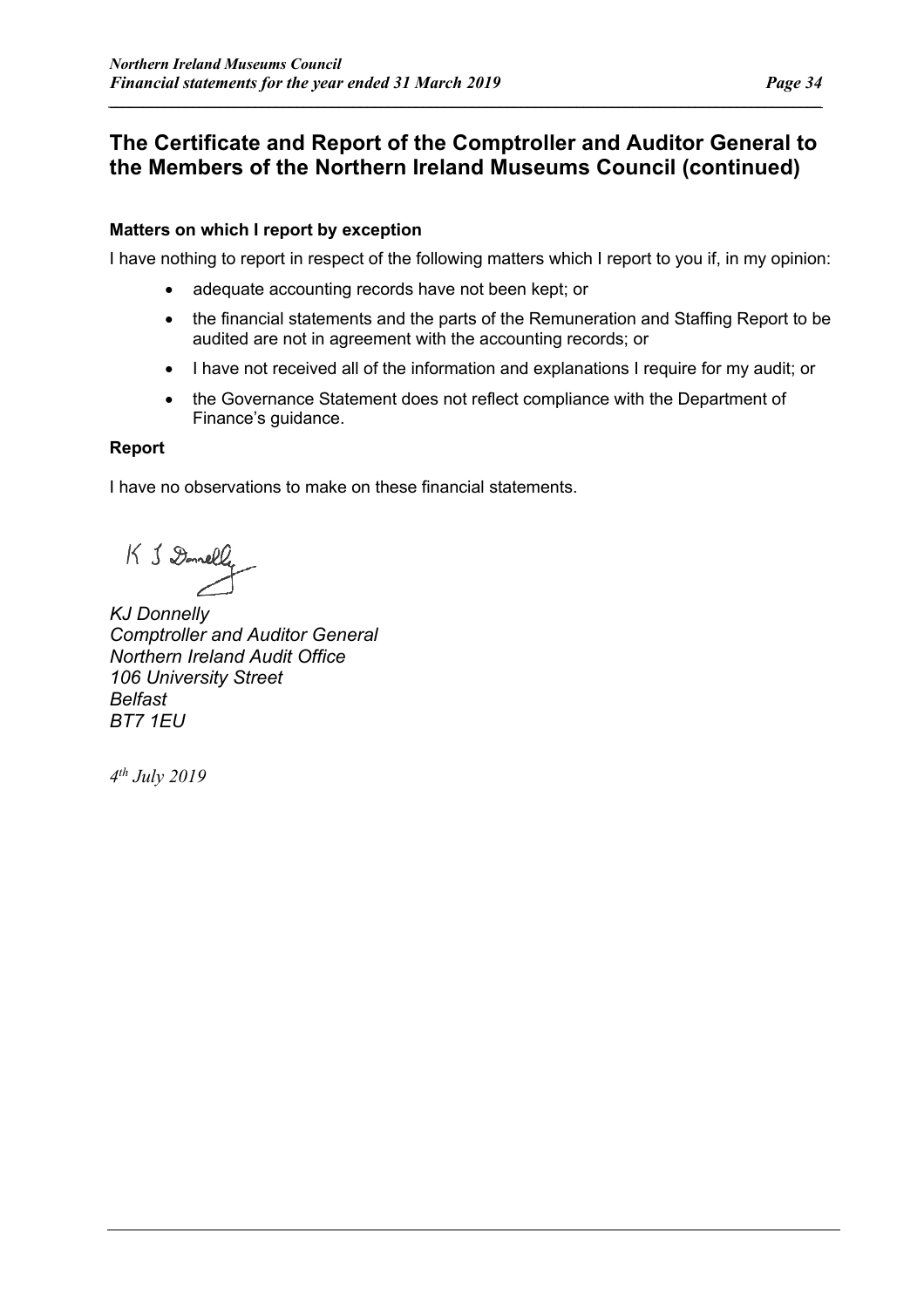### **Statement of Financial Activities**

|                                                           |                         | <b>Unrestricted</b><br><b>Funds</b> | <b>Restricted</b><br><b>Funds</b> | <b>Total</b><br><b>Funds</b><br>2019 | <b>Total Funds</b><br>2018 |
|-----------------------------------------------------------|-------------------------|-------------------------------------|-----------------------------------|--------------------------------------|----------------------------|
|                                                           | <b>Note</b>             | £                                   | £                                 | £                                    | $\pounds$                  |
| <b>INCOME &amp;</b><br><b>ENDOWNMENTS</b><br><b>FROM:</b> |                         |                                     |                                   |                                      |                            |
| Donations & legacies                                      | $\mathbf{3}$            | 200,000                             | 80,400                            | 280,400                              | 232,391                    |
| Charitable activities                                     | $\overline{\mathbf{4}}$ | 5,057                               | 24,035                            | 29,092                               | 4,780                      |
| Other trading activities                                  | 5                       | 14,395                              |                                   | 14,395                               | 12,665                     |
| <b>TOTAL INCOME</b>                                       |                         | 219,452                             | 104,435                           | 323,887                              | 249,836                    |
| <b>EXPENDITURE ON:</b>                                    |                         |                                     |                                   |                                      |                            |
| Charitable activities                                     | 6                       | (230, 133)                          | (87, 049)                         | (317, 182)                           | (234, 524)                 |
| <b>Total Expenditure</b>                                  |                         | (230, 133)                          | (87,049)                          | (317, 182)                           | (234, 524)                 |
| <b>NET INCOME/</b><br>(EXPENDITURE)                       | 9                       | (10,681)                            | 17,386                            | 6,705                                | 15,312                     |
| <b>TRANSFERS BETWEEN</b><br><b>FUNDS</b>                  |                         |                                     |                                   |                                      |                            |
| <b>RECONCILIATION OF</b><br><b>FUNDS</b>                  |                         |                                     |                                   |                                      |                            |
| Total funds brought forward                               |                         | 12,803                              |                                   | 12,803                               | (2,509)                    |
| <b>TOTAL FUNDS CARRIED</b><br><b>FORWARD</b>              |                         | 2,122                               | 17,386                            | <u>19,508</u>                        | 12,803                     |

*\_\_\_\_\_\_\_\_\_\_\_\_\_\_\_\_\_\_\_\_\_\_\_\_\_\_\_\_\_\_\_\_\_\_\_\_\_\_\_\_\_\_\_\_\_\_\_\_\_\_\_\_\_\_\_\_\_\_\_\_\_\_\_\_\_\_\_\_\_\_\_\_\_\_\_\_\_\_\_\_\_\_\_\_\_\_\_\_\_\_\_\_\_\_\_\_\_\_\_\_\_\_*

The Statement of Financial Activities includes all gains and losses in the year and therefore a statement of total recognised gains and losses has not been prepared.

All of the above amounts relate to continuing activities.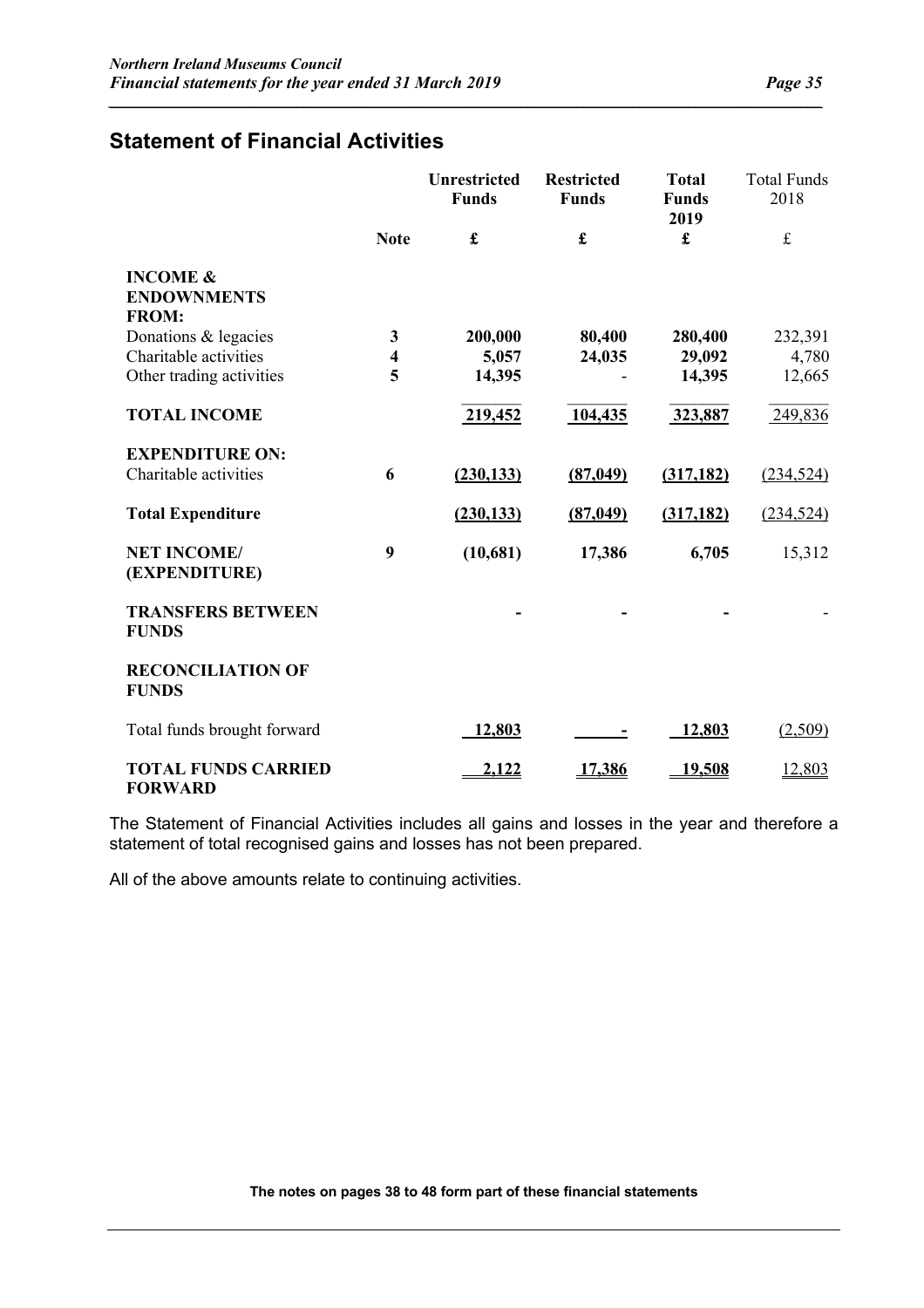### **Balance sheet**

|                                                                           |             |                            | 2019             | 2018                      |
|---------------------------------------------------------------------------|-------------|----------------------------|------------------|---------------------------|
|                                                                           | <b>Note</b> |                            | £                | $\pounds$                 |
| <b>Fixed assets:</b><br>Tangible assets                                   | 12          |                            | 1,764            | 2,198                     |
| <b>Current assets</b><br>Debtors<br>Cash at bank<br>Total current assets  | 13          | 37,593<br>41,192<br>78,785 |                  | 2,276<br>65,033<br>67,309 |
| <b>Liabilities</b><br>Creditors: Amounts falling due within one year      | 14          | (61, 041)                  |                  | (56,704)                  |
| Net current assets/(liabilities)                                          |             |                            | 17,744           | 10,605                    |
| Total assets less current liabilities<br><b>Total net assets</b>          |             |                            | 19,508<br>19,508 | 12,803<br>12,803          |
| The funds of the charity<br>Restricted income funds<br>Unrestricted funds | 15<br>16    |                            | 17,386<br>2,122  | 12,803                    |
| <b>Total charity funds</b>                                                |             |                            | 19,508           | 12,803                    |

*\_\_\_\_\_\_\_\_\_\_\_\_\_\_\_\_\_\_\_\_\_\_\_\_\_\_\_\_\_\_\_\_\_\_\_\_\_\_\_\_\_\_\_\_\_\_\_\_\_\_\_\_\_\_\_\_\_\_\_\_\_\_\_\_\_\_\_\_\_\_\_\_\_\_\_\_\_\_\_\_\_\_\_\_\_\_\_\_\_\_\_\_\_\_\_\_\_\_\_\_\_\_*

It is the view of the Board that an exemption from the audit requirements of Part 16 of the Companies Act 2006 is available under section 482 of that Act, since the company meets the DoF's definition of a non-profit making company and is subject to a public sector audit under the Companies (Public Sector Audit)(Northern Ireland) Order 2013, being an order issued under Article 5(3) of the Audit and Accountability (Northern Ireland) Order 2003. The Board therefore claims this exemption.

The Board of Directors acknowledge their responsibilities for complying with the requirements of the Companies Act 2006 with respect to accounting records and preparation of accounts.

These financial statements have been approved by the Board of Directors on 25 June 2019 and signed on its behalf by:

ElamerCoole

**E Crooke Chair**

**Company registration: NI027735**

**The notes on pages 38 to 48 form part of these financial statements**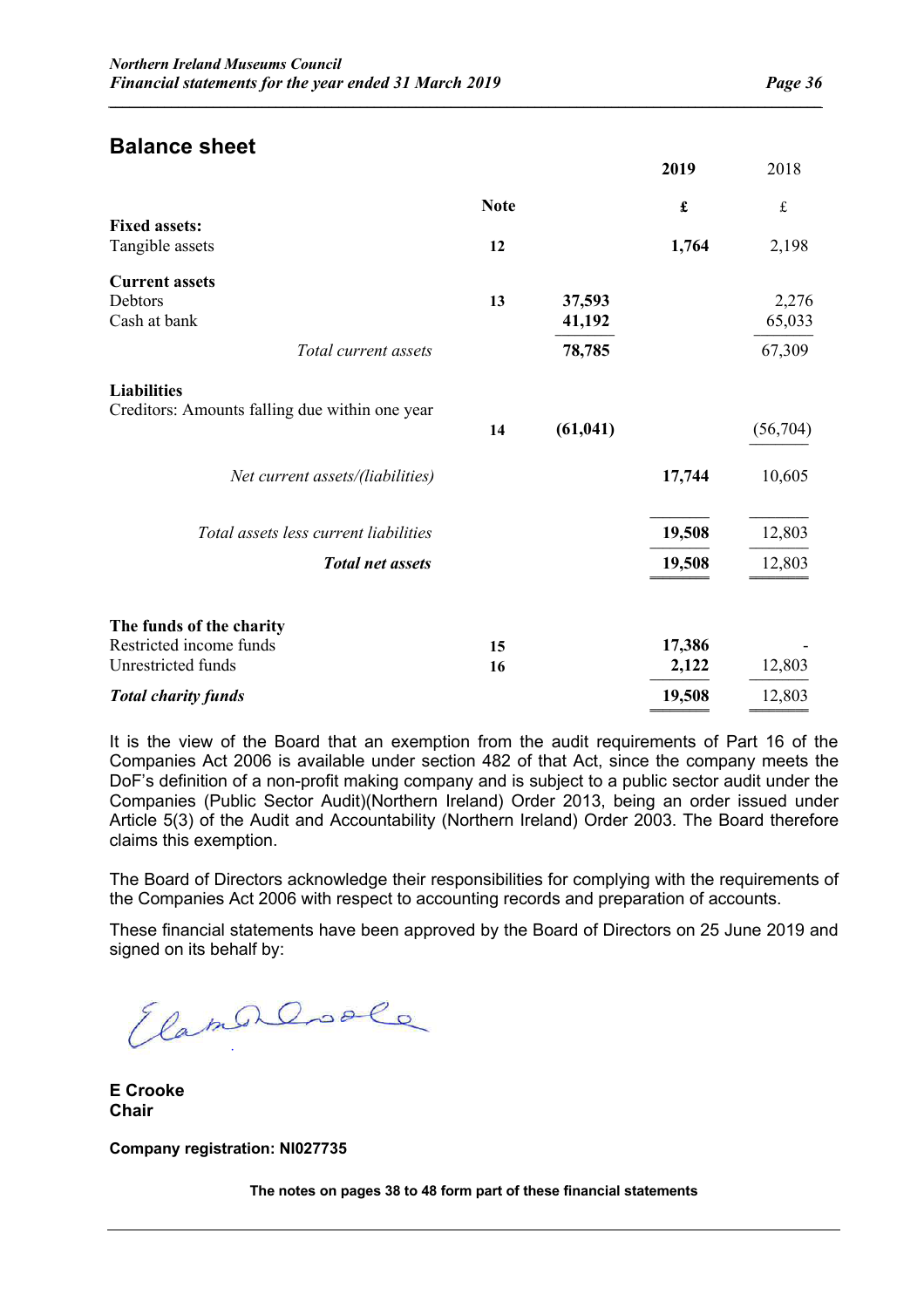**═════════** ═════════

### **Statement of Cash Flows**

|                                                                         | <b>Note</b> | 2019<br>£ | 2018<br>£ |
|-------------------------------------------------------------------------|-------------|-----------|-----------|
| <b>NET CASH INFLOW/ (OUTFLOW) FROM</b><br><b>OPERATING ACTIVITIES</b>   | 22          | (23, 242) | 31,592    |
| <b>CAPITAL EXPENDITURE</b><br>Payments to acquire tangible fixed assets |             | (599)     | (3,081)   |
| Net cash outflow from capital expenditure                               |             |           |           |
| <b>INCREASE / (DECREASE) IN CASH</b>                                    | 23          | (23, 841) | 28,511    |

*\_\_\_\_\_\_\_\_\_\_\_\_\_\_\_\_\_\_\_\_\_\_\_\_\_\_\_\_\_\_\_\_\_\_\_\_\_\_\_\_\_\_\_\_\_\_\_\_\_\_\_\_\_\_\_\_\_\_\_\_\_\_\_\_\_\_\_\_\_\_\_\_\_\_\_\_\_\_\_\_\_\_\_\_\_\_\_\_\_\_\_\_\_\_\_\_\_\_\_\_\_\_*

**The notes on pages 38 to 48 form part of these financial statements**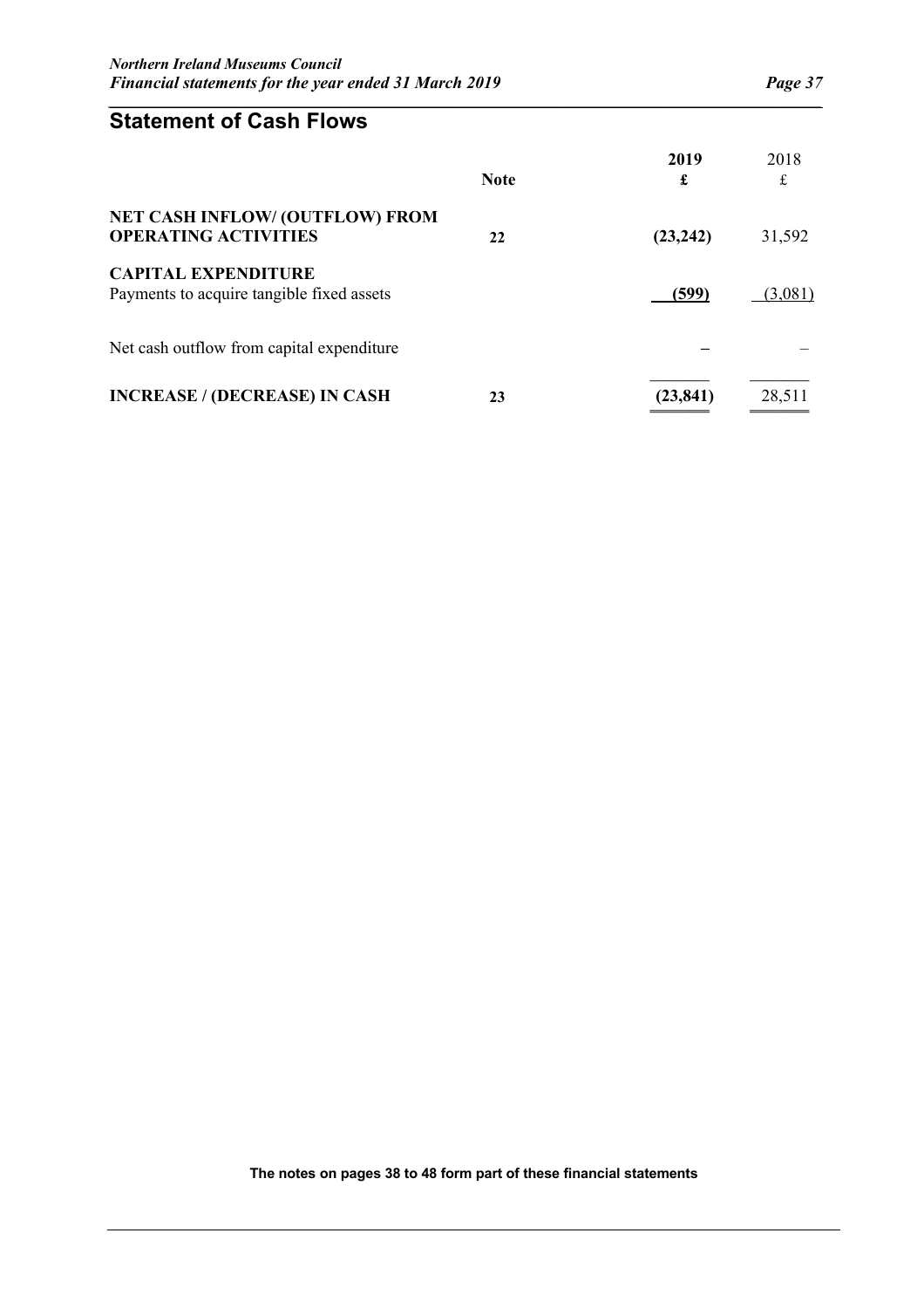#### **Notes to the financial statements**

#### **1. NATURE OF ORGANISATION**

The principal activity of the Museums Council is to support local museums in Northern Ireland. The Museums Council is a company limited by guarantee incorporated in Northern Ireland. The Museums Council's place of business is its registered office at 153 Bangor Road, Holywood, Co Down, BT18 0EU.

*\_\_\_\_\_\_\_\_\_\_\_\_\_\_\_\_\_\_\_\_\_\_\_\_\_\_\_\_\_\_\_\_\_\_\_\_\_\_\_\_\_\_\_\_\_\_\_\_\_\_\_\_\_\_\_\_\_\_\_\_\_\_\_\_\_\_\_\_\_\_\_\_\_\_\_\_\_\_\_\_\_\_\_\_\_\_\_\_\_\_\_\_\_\_\_\_\_\_\_\_\_\_*

#### **2. ACCOUNTING POLICIES**

#### **Basis of preparation**

The financial statements have been prepared in accordance with Accounting and Reporting by Charities: Statement of Recommended Practice applicable to charities preparing their accounts in accordance with the Financial Reporting Standard applicable in the UK and Republic of Ireland (FRS 102) and the Companies Act 2006. Assets and liabilities are initially recognised at historical cost or transaction value unless otherwise stated in the relevant accounting policy notes.

The financial statements also meet the disclosure requirements of the Government Financial Reporting Manual (FReM) and those issued by the DoF in so far as those requirements are appropriate.

#### **Incoming resources**

Income is recognised when the charity is legally entitled to, the income after any performance conditions have been met, the amounts can be measured reliably and it is probable that income will be received.

Income from government and other grants, whether 'capital' grants or 'resource' grants, is recognised when the charity has entitlement to the funds, any performance conditions attached to the grants have been met, it is probable that the income will be received and the amount can be measured reliably and is not deferred.

Income received in advance of the provision of a specific service is deferred until the criteria for income recognition are met.

#### **Resources expended**

All expenditure is accounted for on an accruals basis and has been classified under headings that aggregate all costs related to the category. Expenditure is recognised where there is a legal or constructive obligation to make payments to third parties, it is probable that the settlement will be required and the amount of the obligation can be measured reliably.

Expenditure on charitable activities includes costs undertaken to further the purposes of the charity. Support costs are those functions that assist the work of the charity but do not directly undertake charitable activities. Support costs include back office costs and travel expenses which support the charity's activities. These costs have been allocated to expenditure on charitable activities. The basis on which support costs have been allocated are set out in the notes to the accounts.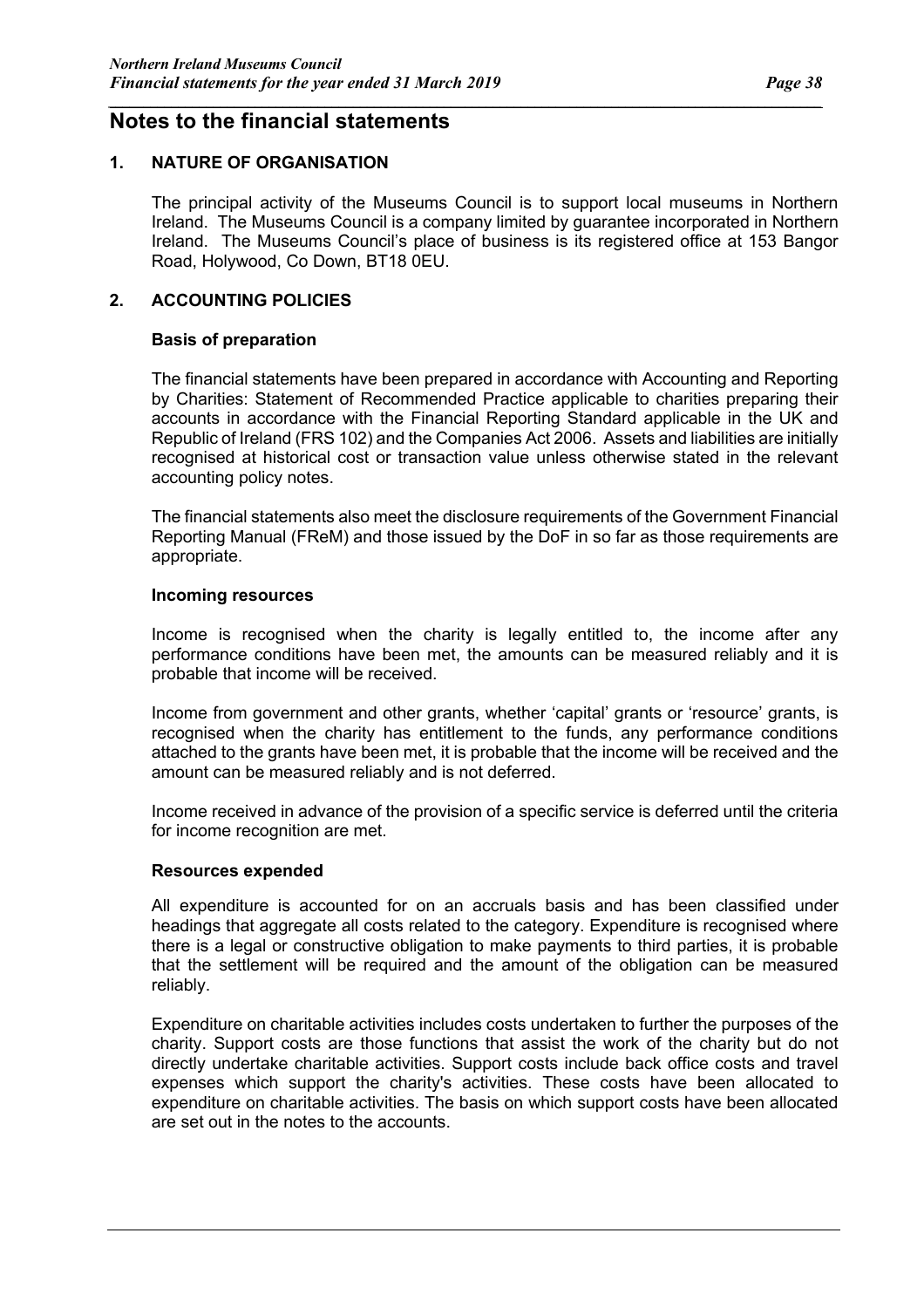#### **2. ACCOUNTING POLICIES** *(continued)*

Governance costs include those incurred in the governance of the Museums Council and are primarily associated with constitutional, statutory requirements and strategic matters such as audit and accountancy, board expenses and printing financial statements. The salary and related overhead costs pertaining to the Accounting Officer and finance staff are apportioned between charitable activities and governance costs at a rate of 95% and 5% respectively.

*\_\_\_\_\_\_\_\_\_\_\_\_\_\_\_\_\_\_\_\_\_\_\_\_\_\_\_\_\_\_\_\_\_\_\_\_\_\_\_\_\_\_\_\_\_\_\_\_\_\_\_\_\_\_\_\_\_\_\_\_\_\_\_\_\_\_\_\_\_\_\_\_\_\_\_\_\_\_\_\_\_\_\_\_\_\_\_\_\_\_\_\_\_\_\_\_\_\_\_\_\_\_*

#### **Fund accounting**

The Museums Council receives various types of funding which require separate disclosure. These are as follows:

a) unrestricted funds: funds which may be expended at the discretion of management in furtherance of the objects of the Museums Council; and

b) restricted funds: funds which are earmarked by the donor for specific purposes.

#### **Designated funds**

Within unrestricted funds the Museums Council may designate a part of its reserves for particular purposes. Designated funds relate to incoming resources in the current and previous years, which are allocated to fund specific activities in future accounting periods.

#### **Fixed assets**

Tangible fixed assets are stated at valuation.

The costs of all fixed assets of the Museums Council are restated annually to reflect their current value using the relevant price indices at the year end (where material). Any revaluation surplus or loss, net of the corresponding adjustment to accumulated depreciation, is credited to the revaluation reserve. However, due to the immaterial nature of the amounts involved no revaluation has been recognised.

The Museums Council has a fixed asset capitalisation threshold of £250.

Depreciation is calculated so as to write off the cost of an asset, less its estimated residual value, over the useful economic life of that asset as follows:

| Computer equipment | - 33% Straight line |
|--------------------|---------------------|
| Office equipment   | - 15% Straight line |
| Furniture          | - 10% Straight line |

#### **Operating lease agreements**

Costs in respect of operating leases are charged on a straight line basis over the lease term.

#### **Pension scheme arrangements**

Past and present staff of the Museums Council are members of the PCSPS (NI), as set out in Note 10. The scheme is an unfunded, multi-employer, defined benefit scheme. All contributions are charged to the Statement of Financial Activities ("SoFA") as incurred.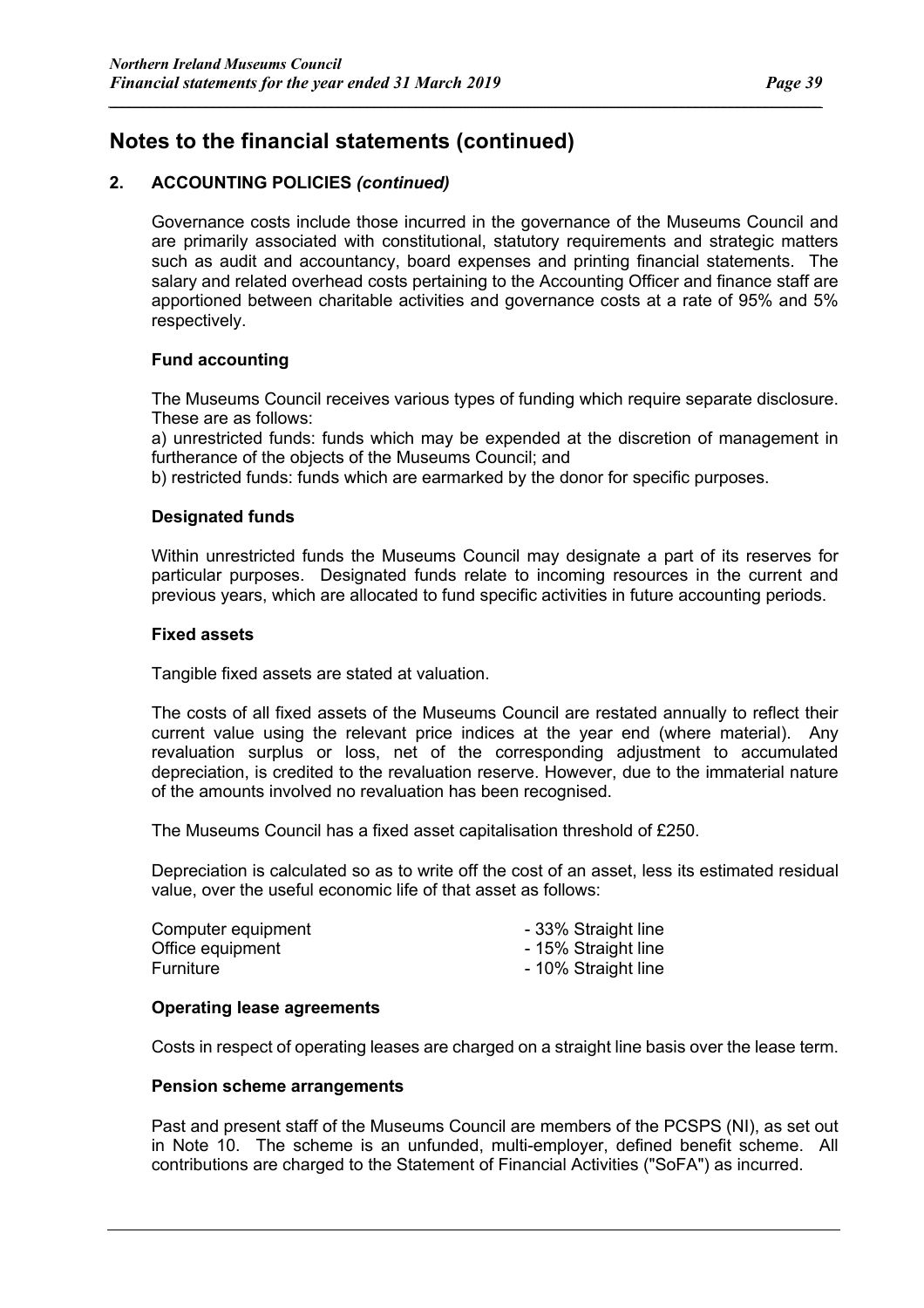#### **2. ACCOUNTING POLICIES** *(continued)*

#### **Reserves**

The Museums Council receives various types of funding which require separate disclosure. These are differentiated between restricted and unrestricted reserves. Unrestricted reserves represent retained amounts available for discretionary spend on the Council's objectives. Restricted reserves represent retained amounts available for specific projects.

*\_\_\_\_\_\_\_\_\_\_\_\_\_\_\_\_\_\_\_\_\_\_\_\_\_\_\_\_\_\_\_\_\_\_\_\_\_\_\_\_\_\_\_\_\_\_\_\_\_\_\_\_\_\_\_\_\_\_\_\_\_\_\_\_\_\_\_\_\_\_\_\_\_\_\_\_\_\_\_\_\_\_\_\_\_\_\_\_\_\_\_\_\_\_\_\_\_\_\_\_\_\_*

#### **Holiday Pay**

A liability is recognised to the extent of any unused holiday pay entitlement which is accrued at the Balance Sheet date carried forward to future periods. This is measured at the undiscounted salary cost of future holiday entitlement so accrued as of the Balance Sheet date.

| 3. DONATIONS & LEGACIES                                                        | <b>Unrestricted</b><br><b>Funds</b><br>£ | <b>Restricted</b><br><b>Funds</b><br>£ | <b>Total Funds</b><br>2019<br>£           | <b>Total Funds</b><br>2018<br>$\frak{t}$ |
|--------------------------------------------------------------------------------|------------------------------------------|----------------------------------------|-------------------------------------------|------------------------------------------|
| <b>Grants receivable</b><br>DFC grant-in-aid<br>National Lottery Heritage Fund | 200,000<br>200,000                       | 80,400<br>80,400                       | 200,000<br>80,400<br>280,400              | 218,000<br>14,391<br>232,391             |
| <b>Total 2018</b>                                                              | 218,000                                  | 14,391                                 | 232,391                                   |                                          |
| <b>4. CHARITABLE ACTIVITIES</b>                                                | <b>Unrestricted</b><br><b>Funds</b><br>£ | <b>Restricted</b><br><b>Funds</b><br>£ | <b>Total Funds</b><br>2019<br>£           | <b>Total Funds</b><br>2018<br>$\pounds$  |
| The Late Shift Ticket income<br>Training income<br>Nerve Centre income         | 5,057<br>5,057                           | 8,898<br>15,137<br>24,035              | 8,898<br>5,057<br>15,137<br><u>29,092</u> | 4,780<br>4,780                           |
| Total 2018                                                                     | 4,780                                    |                                        | 4,780                                     |                                          |
| <b>5. OTHER TRADING</b><br><b>ACTIVITIES</b>                                   | <b>Unrestricted</b><br><b>Funds</b>      | <b>Restricted</b><br><b>Funds</b>      | <b>Total Funds</b><br>2019                | <b>Total Funds</b><br>2018               |
|                                                                                | £                                        | $\mathbf f$                            | £                                         | $\pounds$                                |
| Memberships                                                                    | 14,395                                   |                                        | 14,395                                    | 12,665                                   |
| Total 2018                                                                     | 12,665                                   |                                        | 12,665                                    |                                          |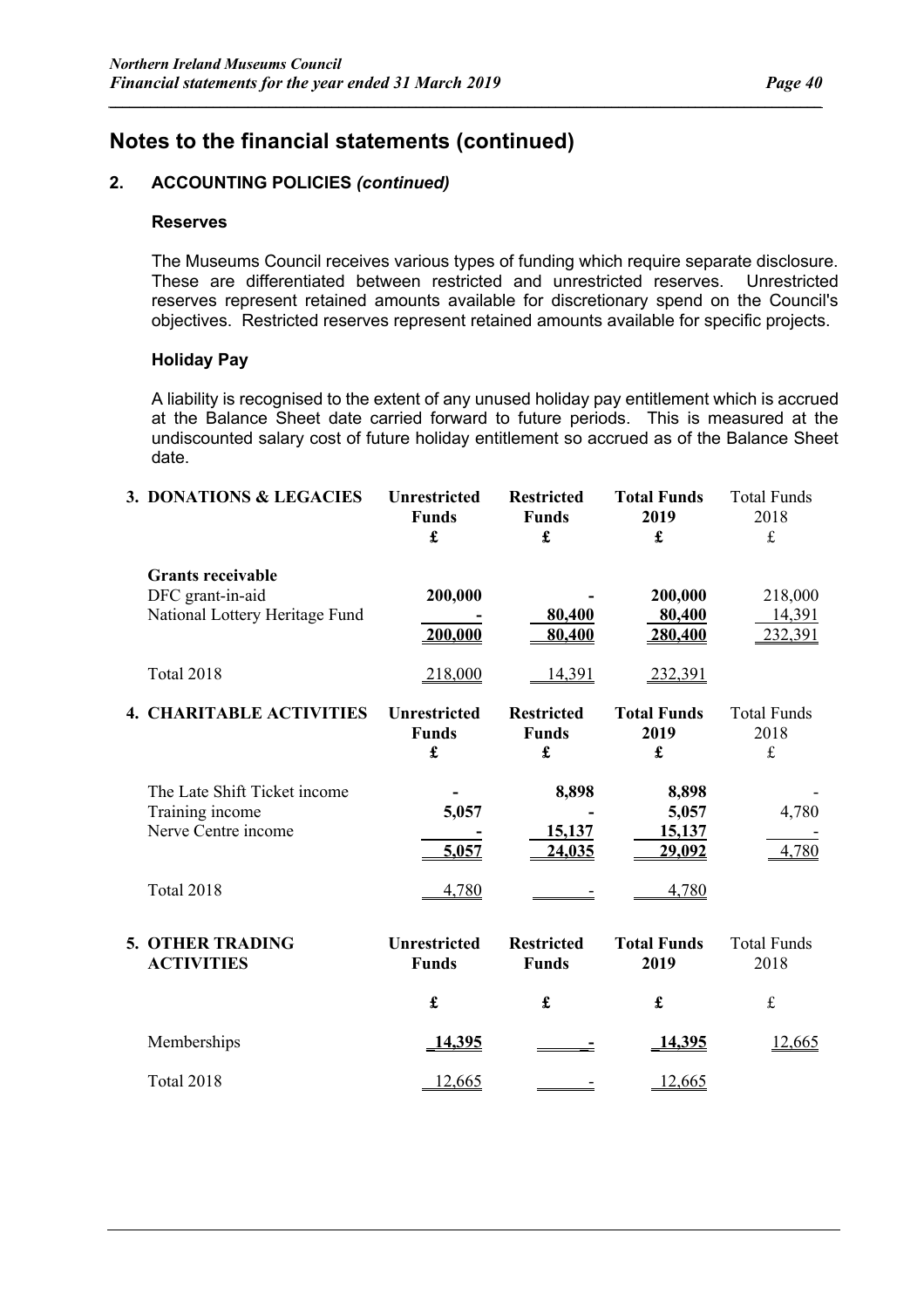### **6. COSTS OF CHARITABLE ACTIVITIES BY FUND TYPE**

|                                   | <b>Unrestricted</b><br><b>Funds</b> | <b>Funds</b> | <b>Restricted Total Funds</b><br>2018 | Total Funds<br>2017 |
|-----------------------------------|-------------------------------------|--------------|---------------------------------------|---------------------|
|                                   | £                                   | £            | £                                     | $\frak{t}$          |
| Grants awarded                    | 11,077                              |              | 11,077                                | 22,338              |
| Acquisition fund                  | 2,850                               |              | 2,850                                 | 6,475               |
| <b>Bursaries</b>                  |                                     |              |                                       | 579                 |
| Project costs                     | 1,059                               |              | 1,059                                 | 1,342               |
| Programme costs                   |                                     | 25,865       | 25,865                                |                     |
| <b>Evaluation</b> costs           |                                     | 16,073       | 16,073                                |                     |
| Equipment and materials           |                                     | 834          | 834                                   |                     |
| Training costs                    | 4,928                               | 2,000        | 6,928                                 |                     |
| The Late Shift ticket fees        |                                     | 1,209        | 1,209                                 |                     |
| Travel and subsistence            |                                     | 2,512        | 2,512                                 |                     |
| Promotion and brand development   |                                     | 13,129       | 13,129                                |                     |
| Membership fees                   | 785                                 |              | 785                                   | 900                 |
| Staff training                    | 1,074                               | 3,710        | 4,784                                 | 8,826               |
| Professional fees                 | 1,987                               | 6,580        | 8,567                                 |                     |
| Wages and salaries                | 123,387                             | 15,137       | 138,524                               | 113,589             |
| Employer's N.I. Contributions     | 9,610                               |              | 9,610                                 | 8,727               |
| Staff pension costs               | 29,958                              |              | 29,958                                | 28,980              |
| Temporary staff recruitment costs |                                     |              |                                       | 3,348               |
| Support costs (Note 7)            | 12,330                              |              | 12,330                                | 19,217              |
| Governance costs (Note 8)         | 31,088                              |              | 31,088                                | 20,203              |
|                                   | 230,133                             | 87,049       | 317,182                               | 234,524             |
| <b>Total 2018</b>                 | 221,720                             | 12,804       | 234,524                               |                     |

*\_\_\_\_\_\_\_\_\_\_\_\_\_\_\_\_\_\_\_\_\_\_\_\_\_\_\_\_\_\_\_\_\_\_\_\_\_\_\_\_\_\_\_\_\_\_\_\_\_\_\_\_\_\_\_\_\_\_\_\_\_\_\_\_\_\_\_\_\_\_\_\_\_\_\_\_\_\_\_\_\_\_\_\_\_\_\_\_\_\_\_\_\_\_\_\_\_\_\_\_\_\_*

#### **7. SUPPORT COSTS**

|                                 | <b>Unrestricted</b> |              | <b>Restricted Total Funds</b> | Total Funds |
|---------------------------------|---------------------|--------------|-------------------------------|-------------|
|                                 | <b>Funds</b>        | <b>Funds</b> | 2019                          | 2018        |
|                                 | £                   | £            | £                             | $\mathbf f$ |
| Insurance                       | 857                 |              | 857                           | 652         |
| Telephone and communications    | 1,219               |              | 1,219                         | 961         |
| Computer and software           | 3,286               |              | 3,286                         | 5,856       |
| Administration costs            |                     |              |                               | 3,500       |
| Repairs and maintenance         | 145                 |              | 145                           | 27          |
| Printing and stationery         | 985                 |              | 985                           | 1,448       |
| Postage                         | 202                 |              | 202                           | 243         |
| Travel and subsistence          | 2,724               |              | 2,724                         | 4,994       |
| <b>Bank</b> charges             | 20                  |              | 20                            | 40          |
| Sundry expenses                 | 599                 |              | 599                           | 165         |
| Depreciation                    | 1,033               |              | 1,033                         | 1,044       |
| Bad debts                       | 1,260               |              | 1,260                         | 267         |
| Promotion and brand development |                     |              |                               | 20          |
|                                 |                     |              |                               |             |
|                                 | 12,330              |              | 12,330                        | 19,217      |
| <b>Total 2018</b>               | 15,590              | 3.627        | 9,217                         |             |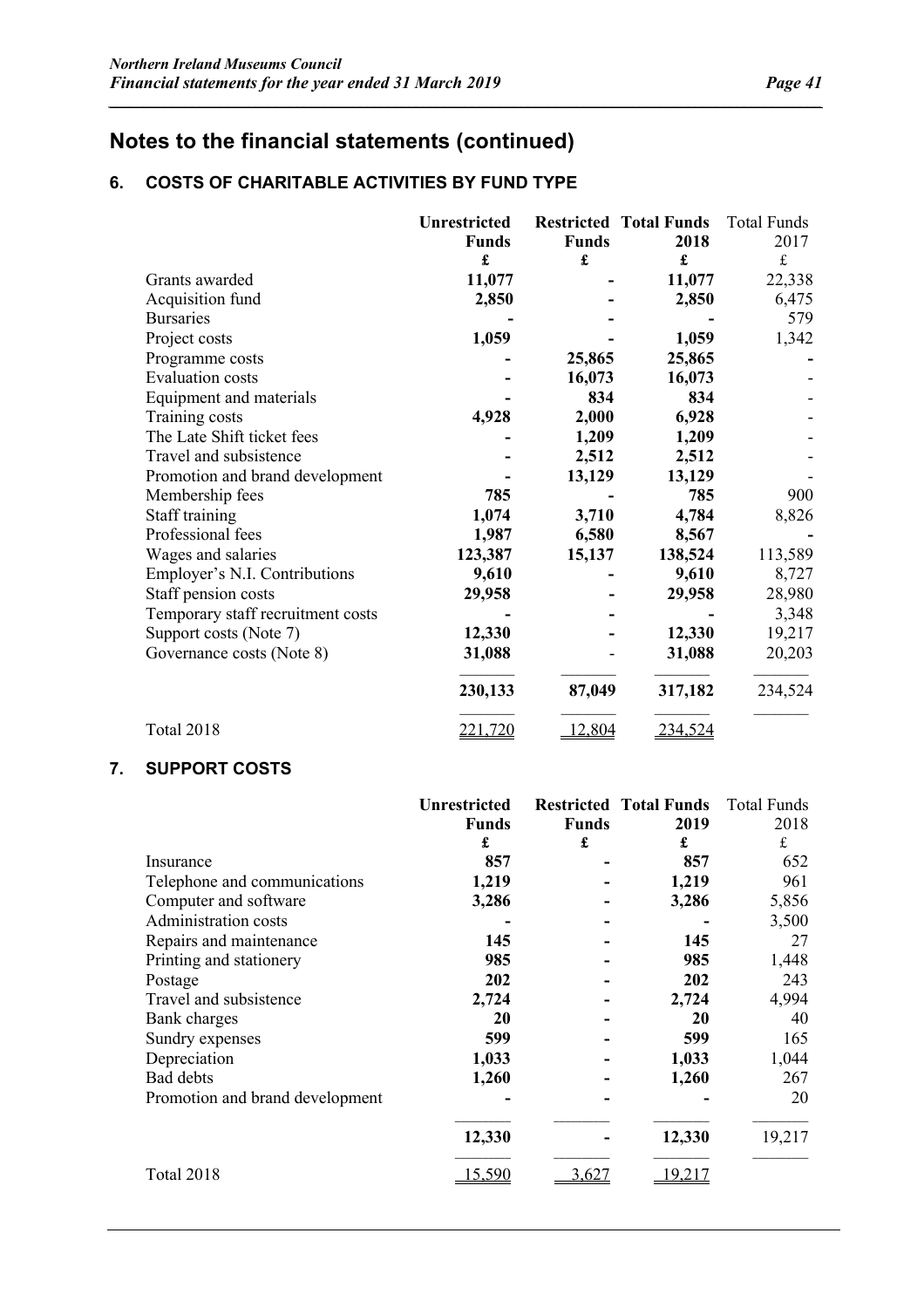══════════ ══════════

### **Notes to the financial statements (continued)**

#### **8. GOVERNANCE COSTS**

|     |                                                                   |              | <b>Unrestricted Total Funds</b> | <b>Total Funds</b> |
|-----|-------------------------------------------------------------------|--------------|---------------------------------|--------------------|
|     |                                                                   | <b>Funds</b> | 2019                            | 2018               |
|     |                                                                   | £            | £                               | $\mathbf f$        |
|     | Staff costs                                                       | 4,774        | 4,774                           | 4,226              |
|     | Accountancy fees and internal audit                               | 13,863       | 13,863                          | 7,157              |
|     | Audit fees                                                        | 8,900        | 8,900                           | 6,750              |
|     | Board member expenses                                             | 2,851        | 2,851                           | 1,170              |
|     | Printing of annual report                                         | 700          | 700                             | 900                |
|     |                                                                   | 31,088       | 31,088                          | 20,203             |
|     | <b>Total 2018</b>                                                 | 20,203       | 20,203                          |                    |
| 9.  | <b>NET INCOME/(EXPENDITURE)</b><br>This is stated after charging: |              |                                 |                    |
|     |                                                                   |              | 2019                            | 2018               |
|     |                                                                   |              | £                               | $\pounds$          |
|     | Staff pension contributions                                       |              | 30,777                          | 29,553             |
|     | Depreciation                                                      |              | 1,033                           | 1,044              |
|     | Auditors' remuneration:                                           |              |                                 |                    |
|     | audit of the financial statements                                 |              | 8,900                           | 6,750              |
| 10. | <b>STAFF COSTS</b>                                                |              |                                 |                    |
|     | Total staff costs were as follows:                                |              |                                 |                    |
|     |                                                                   |              | 2019<br>£                       | 2018<br>$\frak{t}$ |
|     | Wages and salaries                                                |              | 142,093                         | 116,841            |
|     | Social security costs                                             |              | 9,996                           | 9,038              |
|     | Other pension costs                                               |              | 30,777                          | 29,553             |
|     |                                                                   |              | 182,866                         | 155,432            |

*\_\_\_\_\_\_\_\_\_\_\_\_\_\_\_\_\_\_\_\_\_\_\_\_\_\_\_\_\_\_\_\_\_\_\_\_\_\_\_\_\_\_\_\_\_\_\_\_\_\_\_\_\_\_\_\_\_\_\_\_\_\_\_\_\_\_\_\_\_\_\_\_\_\_\_\_\_\_\_\_\_\_\_\_\_\_\_\_\_\_\_\_\_\_\_\_\_\_\_\_\_\_*

No remuneration was paid to the Directors of the company. The total of Directors' expenses reimbursed by the company during the year was £494 (2018 – £158).

The PCSPS (NI) of which all of the Museums Council's employees are members, is an unfunded, multi-employer, defined benefit scheme, but the Museums Council is unable to identify its share of the underlying assets and liabilities. The most up to date actuarial valuation was carried out at 31 March 2012 and details of this valuation are available in the PCSPS (NI) resource accounts.

For 2018-19 employers' contributions of £30,777 were payable to the PCSPS (NI) (2017-18: £29,553) at one of three rates in the range 20.8% to 26.3% of pensionable pay, based on salary bands.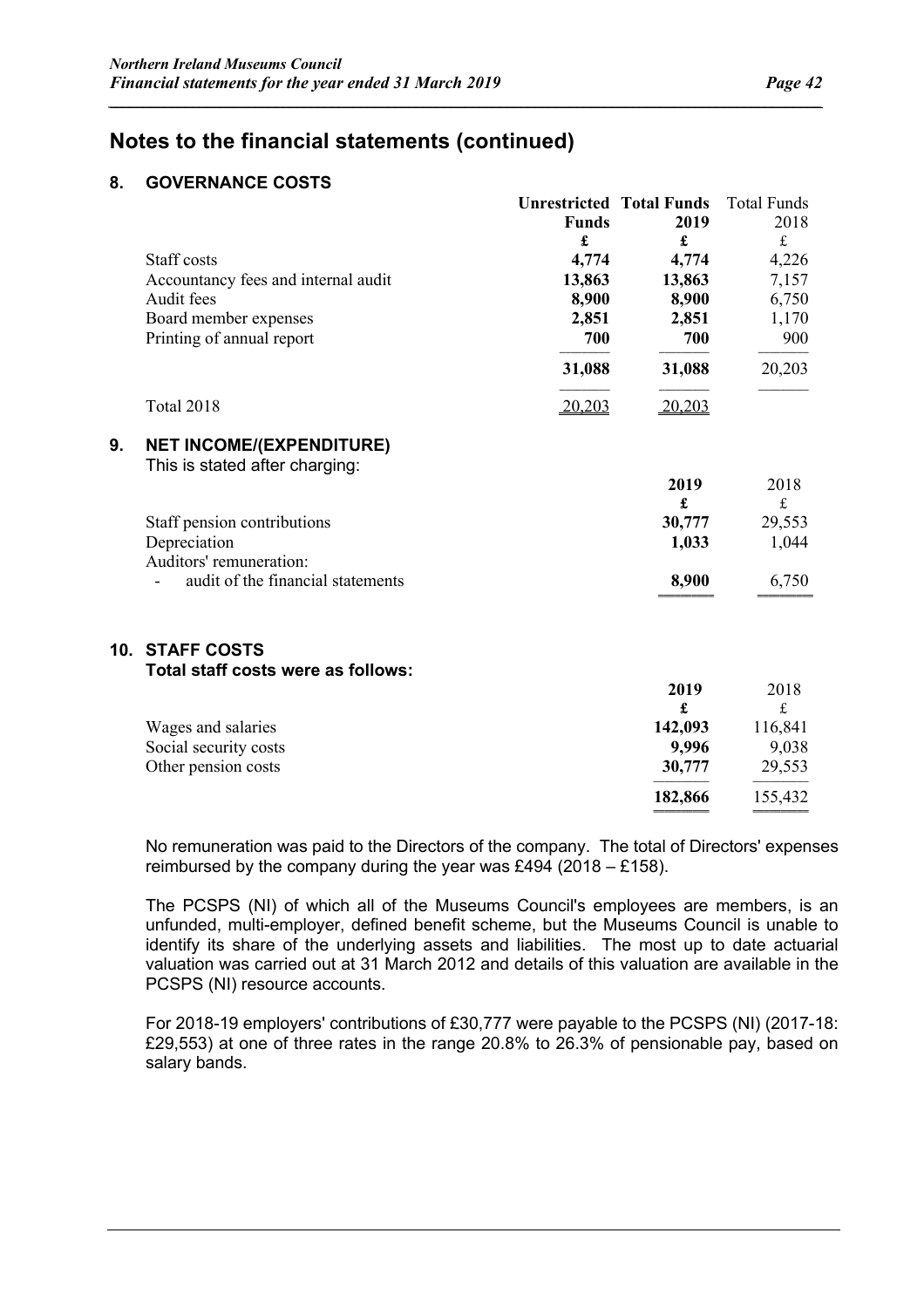#### **10. STAFF COSTS** *(continued)*

Work was completed on the 2016 valuation, based on the position as at 31 March 2016. The outcome of this scheme valuation informed employer contribution rates for 2019-20. Employer contribution rates payable will range from 28.7% to 34.2% of pensionable pay, based on salary bands. This change is primarily due to the reduction in the SCAPE discount rate (as announced at Budget 2018) to 2.4% pa above CPI. The contribution rates are set to meet the cost of the benefits accruing during 2019-20 to be paid when the member retires, and not the benefits paid during this period to existing pensioners.

*\_\_\_\_\_\_\_\_\_\_\_\_\_\_\_\_\_\_\_\_\_\_\_\_\_\_\_\_\_\_\_\_\_\_\_\_\_\_\_\_\_\_\_\_\_\_\_\_\_\_\_\_\_\_\_\_\_\_\_\_\_\_\_\_\_\_\_\_\_\_\_\_\_\_\_\_\_\_\_\_\_\_\_\_\_\_\_\_\_\_\_\_\_\_\_\_\_\_\_\_\_\_*

Employees can opt to open a partnership pension account which is a stakeholder pension with an employer contribution. Employer's contributions of £nil (2017 -18; £nil) were paid to one or more of a panel of two appointed stakeholder pension providers. Employer contributions are age related and range from 8% to 14.75% (2017-18; 8% to 14.75%) of pensionable pay.

The partnership pension account offers the member the opportunity of having a 'free' pension. The employer will pay the age-related contribution and if the member does contribute, the employer will pay an additional amount to match member contributions up to 3% of pensionable earnings.

Employer contributions of £nil, 0.5% (2017-2018 £nil, 0.5%) of pensionable pay, were payable to the schemes to cover the cost of the future provision of lump sum benefits on death in service and ill health retirement of these employees. Contributions due to the partnership pension providers at the reporting period date were £nil. Contributions prepaid at that date were £nil.

There were no early retirements on ill health grounds (2017-18 nil).

#### **Particulars of employees:**

The average number of employees during the year was as follows:

|                 | 2019 | 2018 |
|-----------------|------|------|
|                 | No   | No   |
| Number of staff |      |      |

No employee received remuneration of more than £60,000 during the year (2017-18 – £Nil).

#### **11. TAXATION**

The Museums Council is exempt from tax on income and gains falling within section 505 of the Taxes Act 1988 or section 252 of the Taxation Chargeable Gains Act 1992 to the extent that these are applied to its charitable objects.

The Museums Council is not registered for VAT.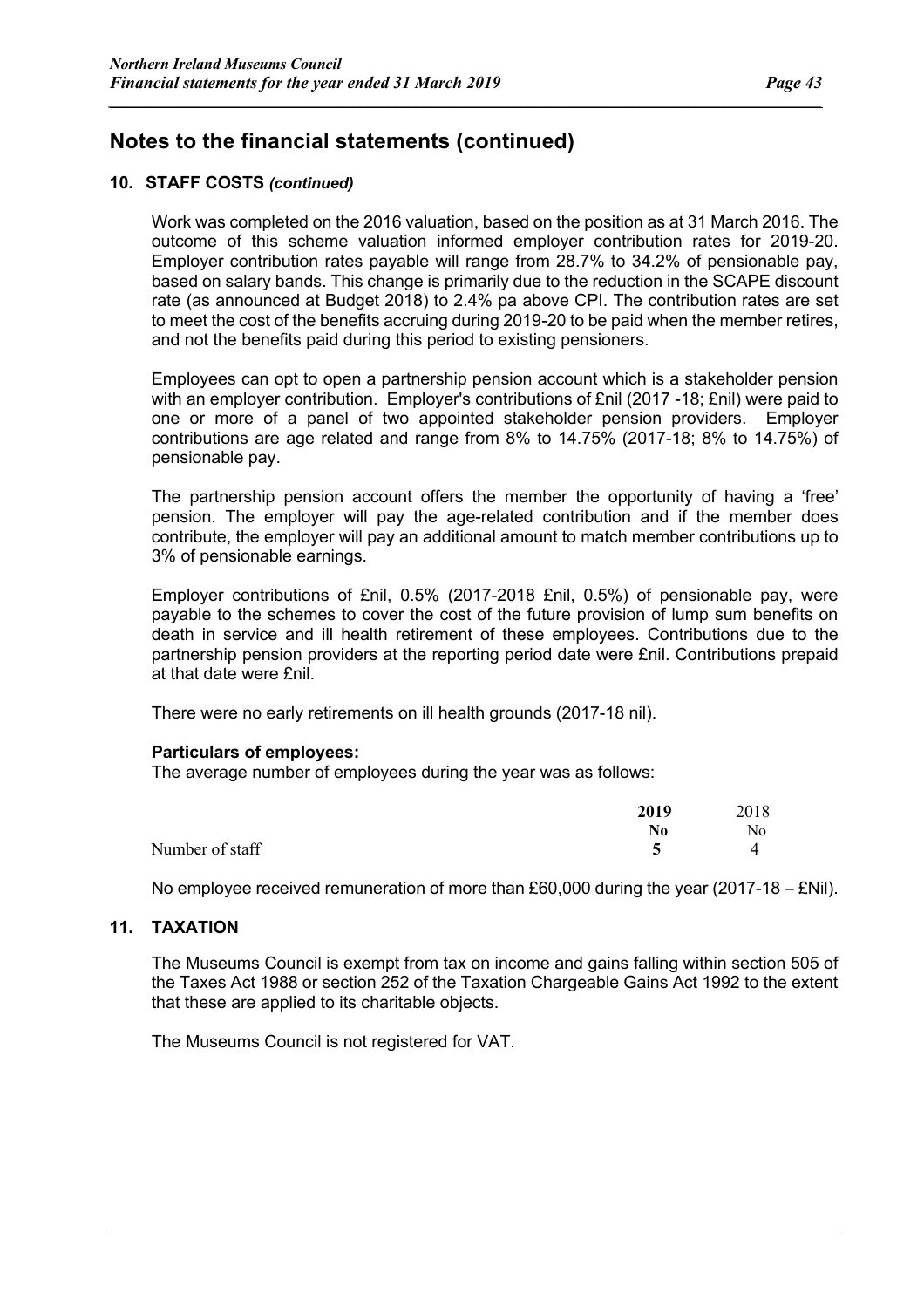### **Notes to the financial statements (continued)**

### **12. TANGIBLE FIXED ASSETS**

|                                                    | Computer<br>$\pmb{\mathfrak{L}}$ | <b>Office</b><br>Equipment Equipment<br>£ | <b>Furniture</b><br>$\pmb{\mathfrak{L}}$ | <b>Total</b><br>$\pmb{\mathfrak{L}}$ |  |
|----------------------------------------------------|----------------------------------|-------------------------------------------|------------------------------------------|--------------------------------------|--|
| <b>VALUATION</b>                                   |                                  |                                           |                                          |                                      |  |
| At 1 April 2018<br>Additions                       | 6,850<br>599                     | 554                                       | 6,484                                    | 13,888<br>599                        |  |
| Disposals                                          | $\blacksquare$                   | (514)                                     | $\blacksquare$                           | (514)                                |  |
|                                                    |                                  |                                           |                                          |                                      |  |
| At 31 March 2019                                   | $-7,449$                         | 40                                        | $-6,484$                                 | 13,973                               |  |
| <b>DEPRECIATION</b>                                |                                  |                                           |                                          |                                      |  |
| At 1 April 2018                                    | 4,652                            | 554                                       | 6,484                                    | 11,690                               |  |
| Charge for the year                                | 1,033                            |                                           |                                          | 1,033                                |  |
| Eliminated on disposal                             |                                  | (514)                                     | $\blacksquare$                           | (514)                                |  |
| At 31 March 2019                                   | 5,685                            | 40                                        | 6,484                                    | 12,209                               |  |
| <b>NET BOOK VALUE</b>                              |                                  |                                           |                                          |                                      |  |
| <b>At 31 March 2019</b>                            | 1,764                            |                                           |                                          | 1,764                                |  |
| At 31 March 2018                                   | $-2,198$                         |                                           |                                          | $-2,198$                             |  |
| 13. DEBTORS                                        |                                  |                                           |                                          |                                      |  |
|                                                    |                                  | 2019                                      |                                          | 2018                                 |  |
|                                                    |                                  | £                                         |                                          | $\mathbf f$                          |  |
| Trade debtors<br>Other debtors                     |                                  | 3,999<br>118                              |                                          | 1,110<br>128                         |  |
| Accrued income                                     |                                  | 32,000                                    |                                          |                                      |  |
| Prepayments                                        |                                  | 1,476                                     |                                          | 1,038                                |  |
|                                                    |                                  |                                           |                                          |                                      |  |
|                                                    |                                  | 37,593                                    |                                          | 2,276                                |  |
|                                                    |                                  |                                           |                                          |                                      |  |
| 14. CREDITORS: Amounts falling due within one year |                                  |                                           |                                          |                                      |  |
|                                                    |                                  | 2019<br>$\mathbf f$                       |                                          | 2018<br>$\mathbf f$                  |  |
| Trade creditors                                    |                                  | 28,682                                    |                                          | 31,700                               |  |
| Short-term compensated absences (holiday pay)      |                                  | 2,703                                     |                                          | 5,176                                |  |
| Taxation and social security                       |                                  | 2,240                                     |                                          | 1,552                                |  |
| Other creditors                                    |                                  | 320                                       |                                          | 744                                  |  |
| Accruals                                           |                                  | 27,096                                    |                                          | 17,532                               |  |
|                                                    |                                  | 61,041                                    |                                          | 56,704                               |  |

*\_\_\_\_\_\_\_\_\_\_\_\_\_\_\_\_\_\_\_\_\_\_\_\_\_\_\_\_\_\_\_\_\_\_\_\_\_\_\_\_\_\_\_\_\_\_\_\_\_\_\_\_\_\_\_\_\_\_\_\_\_\_\_\_\_\_\_\_\_\_\_\_\_\_\_\_\_\_\_\_\_\_\_\_\_\_\_\_\_\_\_\_\_\_\_\_\_\_\_\_\_\_*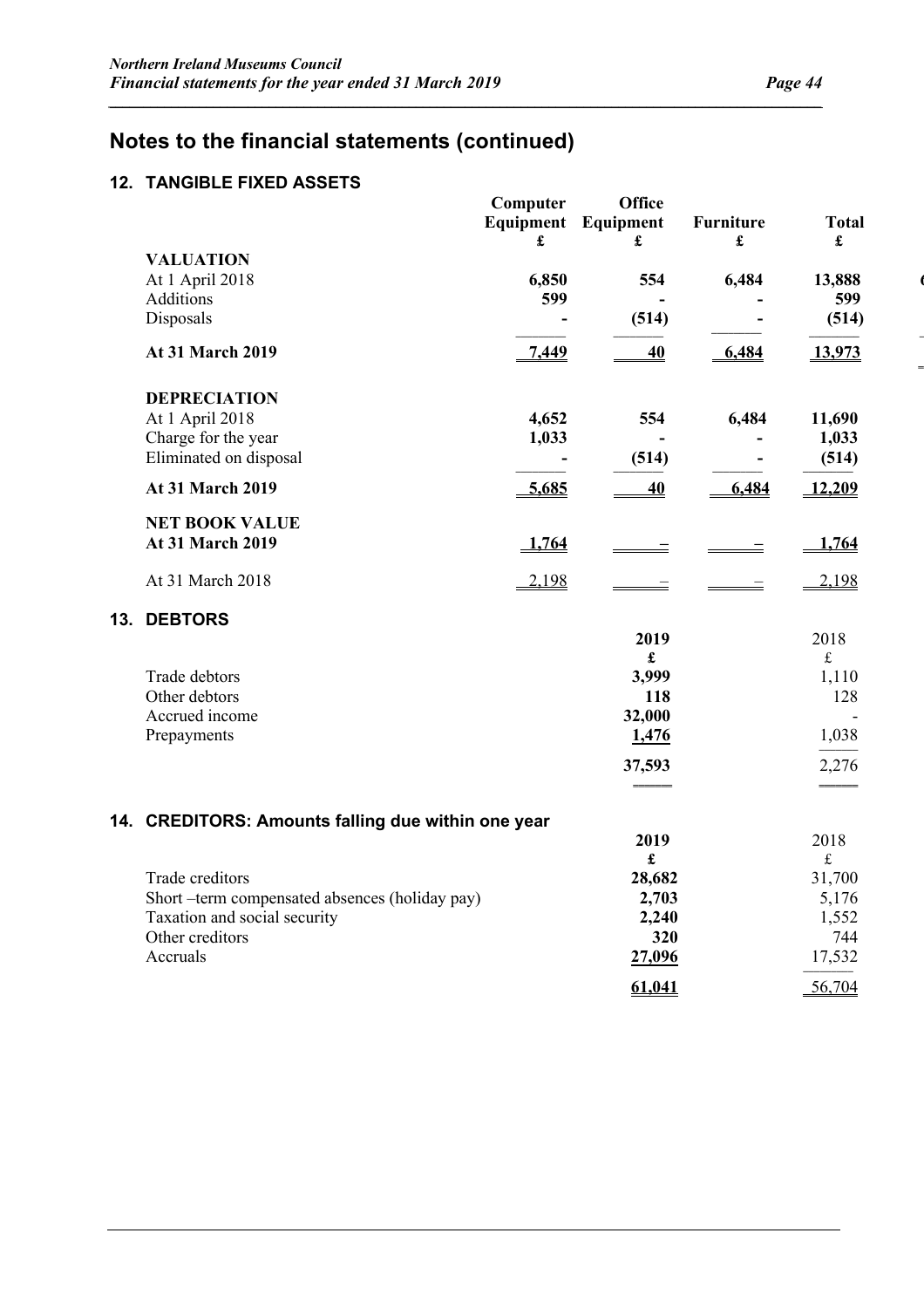#### **15. RESTRICTED INCOME FUNDS**

|                     |                                 |                       |                       | <b>Transfer</b>          |                                  |
|---------------------|---------------------------------|-----------------------|-----------------------|--------------------------|----------------------------------|
|                     | <b>Balance at</b><br>1 Apr 2018 | Incoming<br>resources | Outgoing<br>resources | between<br>funds<br>£    | <b>Balance at</b><br>31 Mar 2019 |
| The Late Shift      |                                 | 80,898                | (69, 832)             | -                        | 11,066                           |
| A Brush with Nature |                                 | 8,400                 | (2,080)               | $\overline{\phantom{a}}$ | 6,320                            |
| Nerve Centre        |                                 | 15,137                | (15, 137)             | -                        |                                  |
|                     |                                 | <u>104,435</u>        | (87, 049)             |                          | 17,386                           |

*\_\_\_\_\_\_\_\_\_\_\_\_\_\_\_\_\_\_\_\_\_\_\_\_\_\_\_\_\_\_\_\_\_\_\_\_\_\_\_\_\_\_\_\_\_\_\_\_\_\_\_\_\_\_\_\_\_\_\_\_\_\_\_\_\_\_\_\_\_\_\_\_\_\_\_\_\_\_\_\_\_\_\_\_\_\_\_\_\_\_\_\_\_\_\_\_\_\_\_\_\_\_*

Restricted income during 2018-19 related to NLHF grant towards three Projects – The Late Shift, A Brush with Nature and Nerve Centre. The Late Shift and A Brush with Nature are due for completion by December 2019.

#### **16. UNRESTRICTED INCOME FUNDS**

|                           |                                 |                       |                              | <b>Transfer</b>  |                                  |
|---------------------------|---------------------------------|-----------------------|------------------------------|------------------|----------------------------------|
|                           | <b>Balance at</b><br>1 Apr 2018 | Incoming<br>resources | <b>Outgoing</b><br>resources | between<br>funds | <b>Balance at</b><br>31 Mar 2019 |
|                           |                                 |                       |                              |                  |                                  |
| Unrestricted income funds | 12.803                          | 219.452               | (230, 133)                   |                  | $\blacksquare$                   |

#### **17. ANALYSIS OF NET ASSETS BETWEEN FUNDS**

| fixed assets | (liabilities) | <b>Total</b><br>£            |  |
|--------------|---------------|------------------------------|--|
| 1,764        | J.<br>358     | 2,122                        |  |
| ۰            | 17,386        | 17,386                       |  |
|              | 744           | <u>19.508</u>                |  |
|              | £             | Tangible Net current assets/ |  |

#### **18. FINANCIAL INSTRUMENTS**

The Museums Council's resources are met through grant-in-aid funding received from the DfC and through grant funding from other sources and from income generated through membership fees and training. The Museums Council does not hold any complex financial instruments. The organisation has no borrowings and relies primarily on DfC grants for its cash requirements. Other than the financial assets and liabilities which are generated by day to day operational activities, the Museums Council holds no financial instruments.

#### **Liquidity Risk**

The Museums Council secures funding for all activities in advance of expenditure being committed and it is not therefore exposed to material liquidity risks.

#### **Credit Risk**

The Museums Council is not exposed to any material credit risk.

#### **19. GUARANTOR**

The Museums Council is a company limited by guarantee and it does not have share capital. The liability of the member is limited to £1 in the event of the company being wound up.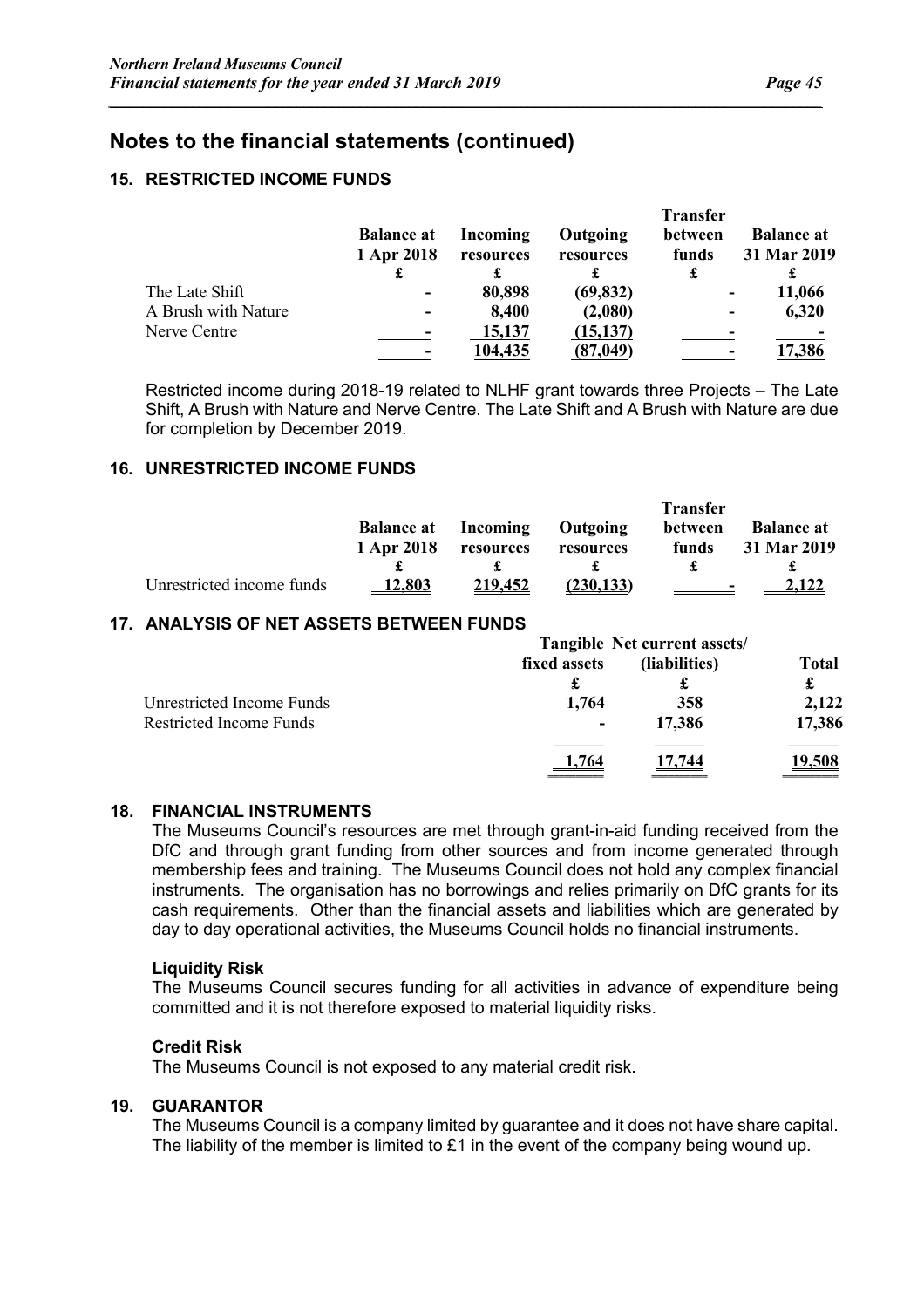#### **20. ULTIMATE CONTROLLING PARTY**

The Board of Directors of the Museums Council Limited is the ultimate controlling party of the company.

*\_\_\_\_\_\_\_\_\_\_\_\_\_\_\_\_\_\_\_\_\_\_\_\_\_\_\_\_\_\_\_\_\_\_\_\_\_\_\_\_\_\_\_\_\_\_\_\_\_\_\_\_\_\_\_\_\_\_\_\_\_\_\_\_\_\_\_\_\_\_\_\_\_\_\_\_\_\_\_\_\_\_\_\_\_\_\_\_\_\_\_\_\_\_\_\_\_\_\_\_\_\_*

#### **21. RELATED PARTY TRANSACTIONS**

The Museums Council is a NDPB of the DfC from whom it received funding. The DfC is regarded as a related party. During the year, the Museums Council had no material transactions with the DfC other than the receipt of grant in aid.

The current Director of the Museums Council is on secondment from NMNI who invoices the Museums Council on a monthly basis for salary costs.

Grants were awarded to a range of bodies that are represented on the Musuems Council's Board of Directors. These can be summarised as follows:

| Grant           | Project         | Amount  | <b>Declared interest</b> | <b>Associated</b> |
|-----------------|-----------------|---------|--------------------------|-------------------|
| Applicant       |                 | Awarded | of Board Member          | Organisation      |
| Newry and       | Performing Arts | £1,500  | <b>Robert Burgess</b>    | Newry, Mourne     |
| Mourne Museum   | in Newry &      |         |                          | and Down District |
|                 | Mourne          |         |                          | Council           |
| Carrickfergus   | Conservation of | £1,000  | Jayne Clarke             | Mid and East      |
| Museum          | Davys Wilson    |         |                          | Antrim Borough    |
|                 | portraits       |         |                          | Council           |
| Carrickfergus   | Playful         | £250    | Jayne Clarke             | Mid and East      |
| Museum          | <b>Museums</b>  |         |                          | Antrim Borough    |
|                 | Festival        |         |                          | Council           |
| Craigavon       | Dementia        | £250    | Sean Barden              | Armagh City,      |
| Museum Services | Friendly        |         |                          | Banbridge and     |
|                 | Programme       |         |                          | Craigavon Borough |
|                 |                 |         |                          | Council           |

Accredited Museum Grant Programme

Five museums received a number of grants from the Museums Council and the total value is outlined below:-

| <b>Grant Applicant</b>                      | <b>Total Value of Grants</b> |
|---------------------------------------------|------------------------------|
| North Down Museum                           | £1,750                       |
| <b>Tower Museum</b>                         | £1,930                       |
| Carrickfergus Museum                        | £1,250                       |
| Armagh Robinson Library & No 5 Vicar's Hill | £1,500                       |
| <b>Craigavon Museum Services</b>            | £2,250                       |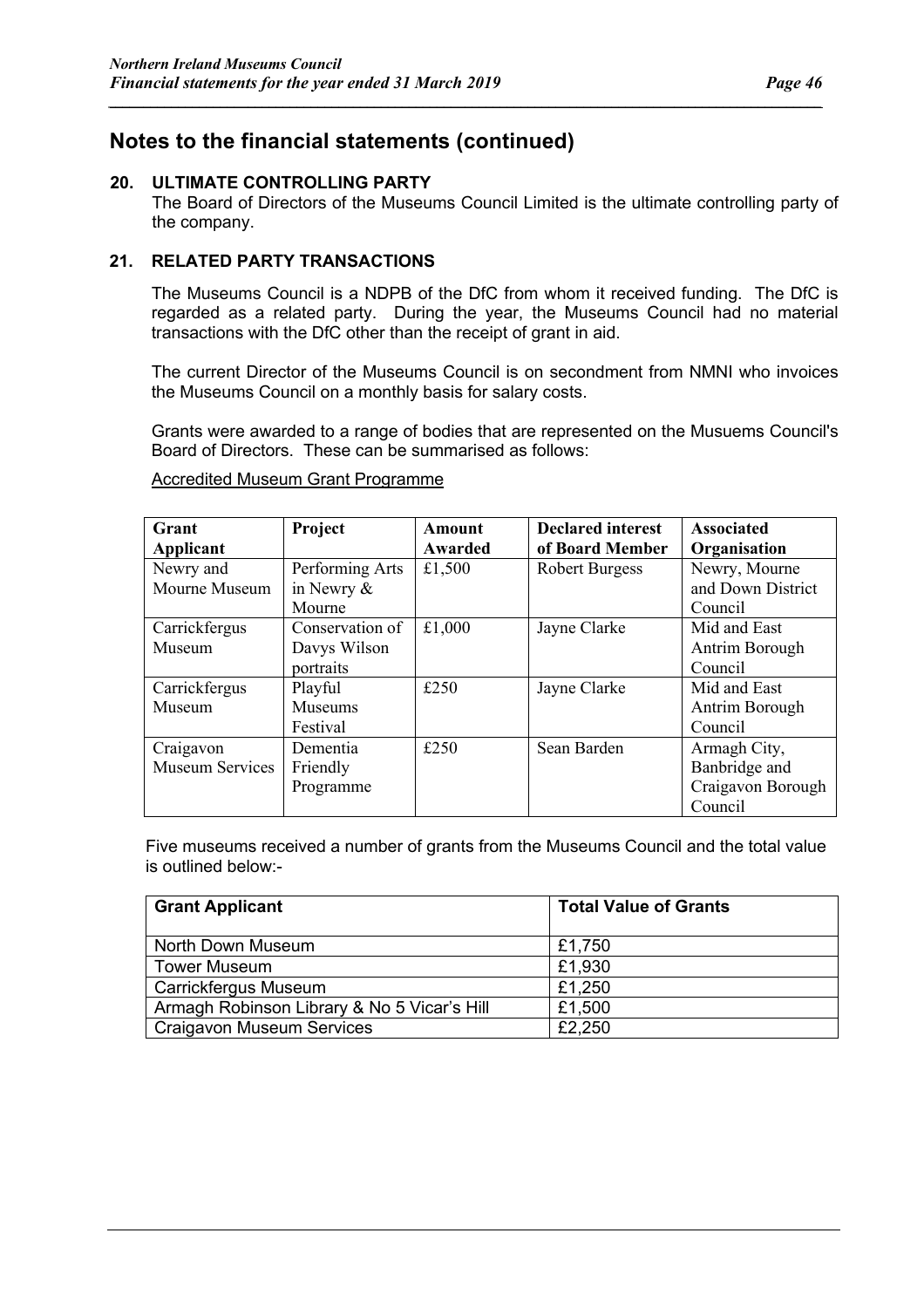#### **22. RECONCILIATION OF NET INCOMING/(OUTGOING) RESOURCES TO NET CASH OUTFLOW FROM OPERATING ACTIVITIES**

*\_\_\_\_\_\_\_\_\_\_\_\_\_\_\_\_\_\_\_\_\_\_\_\_\_\_\_\_\_\_\_\_\_\_\_\_\_\_\_\_\_\_\_\_\_\_\_\_\_\_\_\_\_\_\_\_\_\_\_\_\_\_\_\_\_\_\_\_\_\_\_\_\_\_\_\_\_\_\_\_\_\_\_\_\_\_\_\_\_\_\_\_\_\_\_\_\_\_\_\_\_\_*

|                                                    | 2019      | 2018      |
|----------------------------------------------------|-----------|-----------|
|                                                    | £         |           |
| Net (outgoing)/incoming resources before transfers | 6,705     | 15,312    |
| Depreciation                                       | 1,033     | 1,044     |
| (Increase)/decrease in debtors                     | (35,317)  | 39,062    |
| Increase/(decrease) in creditors                   | 4,337     | (23, 826) |
| Net cash outflow from operating activities         | (23, 242) | 31,592    |

#### **23. RECONCILIATION OF NET CASH FLOW MOVEMENT TO MOVEMENT IN NET FUNDS**

| (Decrease)/increase in cash in the period      | 2019<br>£<br>(23, 841) | 2018<br>£<br>28,511 |
|------------------------------------------------|------------------------|---------------------|
| Change in net funds<br>Net funds at 1 Apr 2018 | (23, 841)<br>65,033    | 28,511<br>36,522    |
| Net funds at 31 Mar 2019                       | 41,192                 | 65,033              |

#### **24. ANALYSIS OF CHANGES IN NET FUNDS**

| Cash at bank                                           | 1 Apr 18<br>65,033 | Cash flows 31 Mar 19<br>(23, 841) | 41,192 |
|--------------------------------------------------------|--------------------|-----------------------------------|--------|
|                                                        |                    |                                   |        |
| <b>25. LOSSES AND SPECIAL PAYMENTS</b>                 |                    | 2019                              | 2018   |
|                                                        |                    | £                                 | £      |
| Bad debt/membership income written off in current year |                    | 1,260                             | 267    |
|                                                        |                    | 1,260                             | 267    |

#### **26. GOING CONCERN**

In December 2016 the DfC informed the Chair of the Board that the Museums Council would be subject to a broader review of ALB within the DfC. This was further to the 2013 review of Museums Council's ALB status which resulted in its co-location with NMNI at Cultra. The 2016 Review has been stalled given the absence of a Minister for the DfC. However, the Board of the Museums Council is cognisant of the Assembly Executive's ambition to reduce the number of ALB's which could impact the Museums Council.

The DfC has confirmed the budget for the Museums Council for 2019/20 at £204,000 which is the same as 2018/19. However, increasing operational costs including external audit fees and pension contributions places additional financial pressure on the Museums Council. In addition, the DfC has indicated that the grant-in-aid is likely to decrease going forward.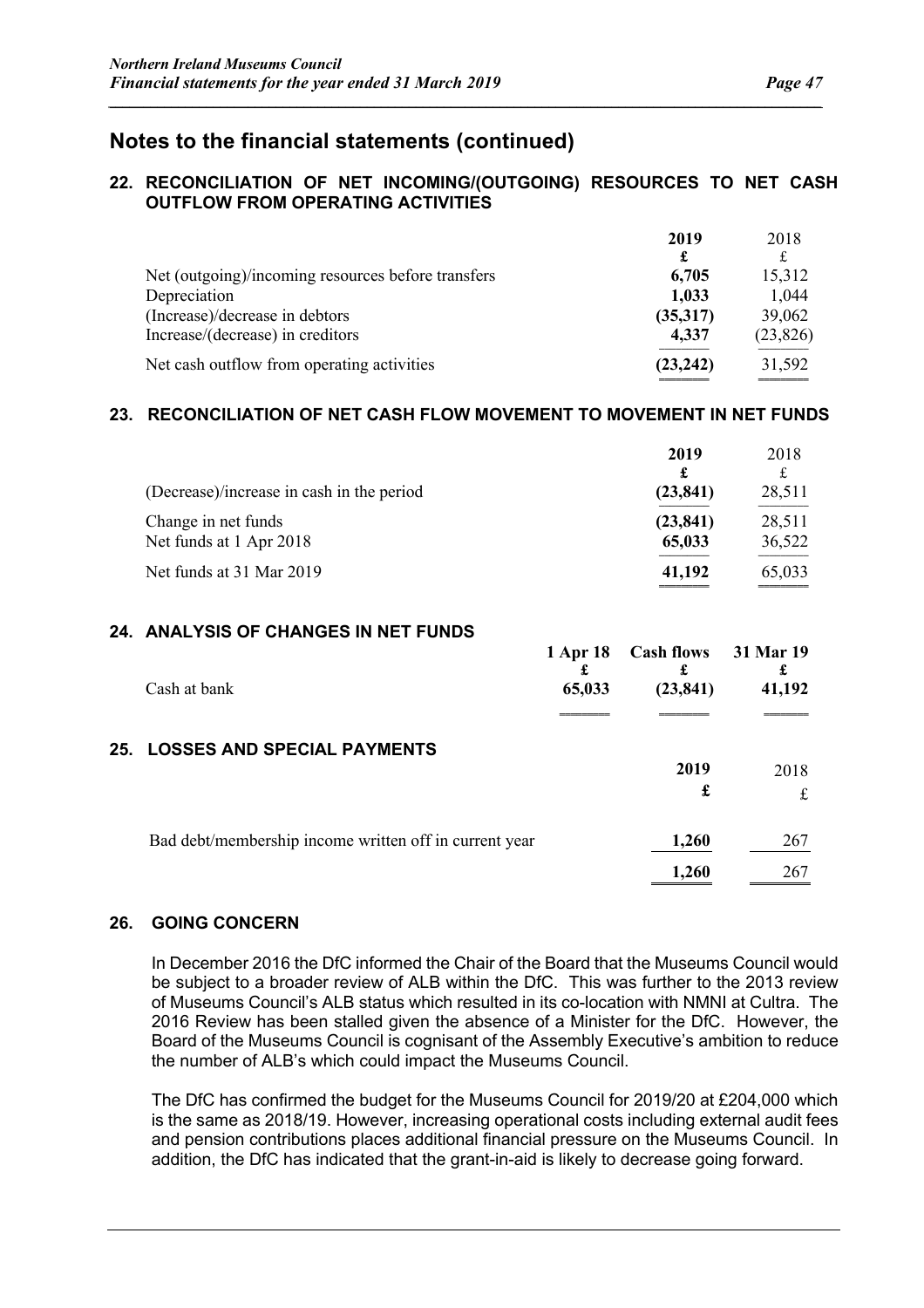#### **26. GOING CONCERN (Continued)**

In light of the factors, these accounts have been prepared on a going concern basis as, in the opinion of the Board of Directors, the Museums Council will continue to operate for the foreseeable future.

*\_\_\_\_\_\_\_\_\_\_\_\_\_\_\_\_\_\_\_\_\_\_\_\_\_\_\_\_\_\_\_\_\_\_\_\_\_\_\_\_\_\_\_\_\_\_\_\_\_\_\_\_\_\_\_\_\_\_\_\_\_\_\_\_\_\_\_\_\_\_\_\_\_\_\_\_\_\_\_\_\_\_\_\_\_\_\_\_\_\_\_\_\_\_\_\_\_\_\_\_\_\_*

#### **27. EVENTS AFTER THE BALANCE SHEET DATE**

No events occurred between the balance sheet date and the date on which these financial statements were authorised for issue that require disclosure or adjustment.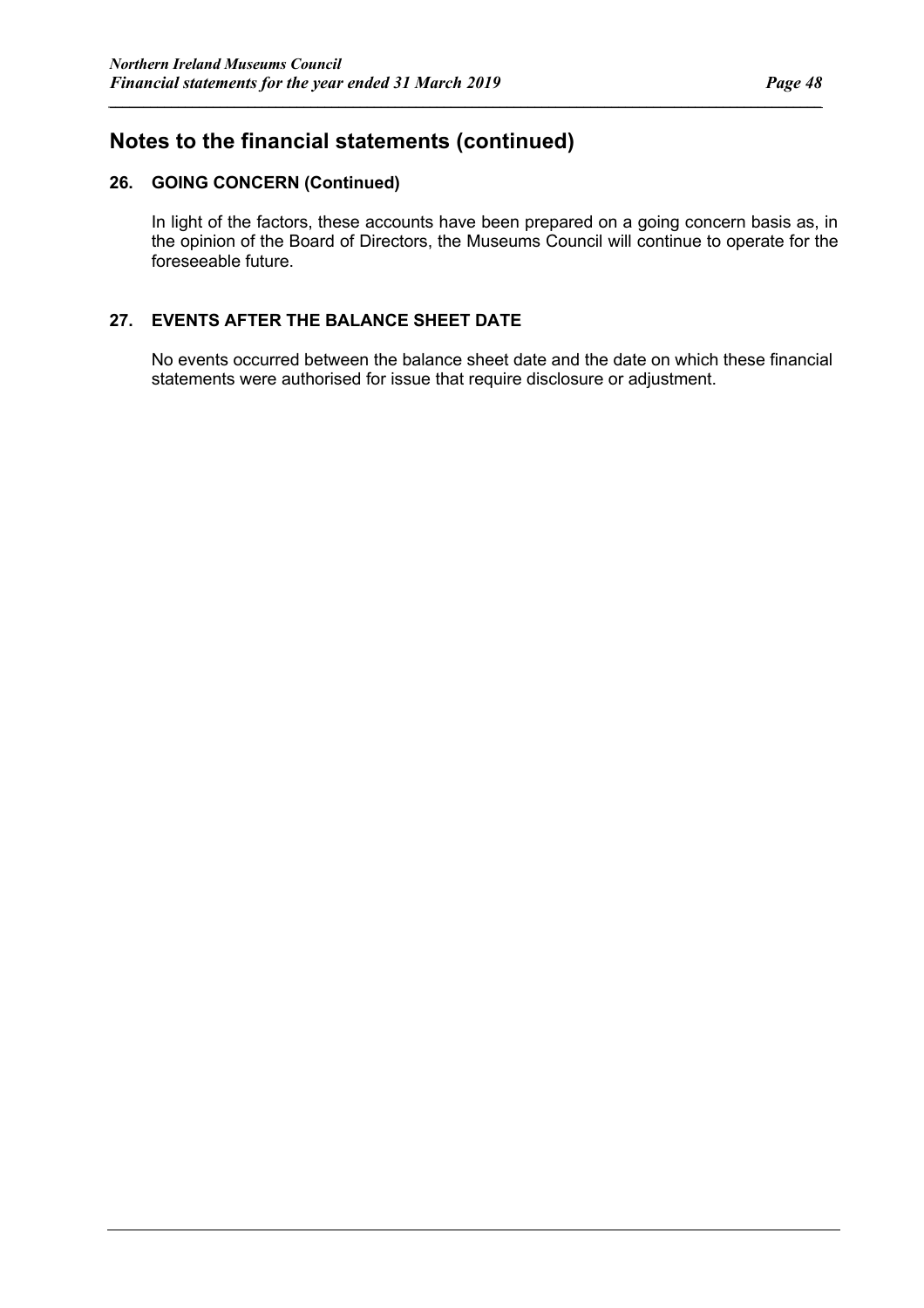**ADDITIONAL DISCLOSURES REQUIRED BY FReM**

**The following page does not form part of the statutory financial statements which are the subject of the independent auditor's report on pages 32 to 34**

*\_\_\_\_\_\_\_\_\_\_\_\_\_\_\_\_\_\_\_\_\_\_\_\_\_\_\_\_\_\_\_\_\_\_\_\_\_\_\_\_\_\_\_\_\_\_\_\_\_\_\_\_\_\_\_\_\_\_\_\_\_\_\_\_\_\_\_\_\_\_\_\_\_\_\_\_\_\_\_\_\_\_\_\_\_\_\_\_\_\_\_\_\_\_\_\_\_\_\_\_\_\_*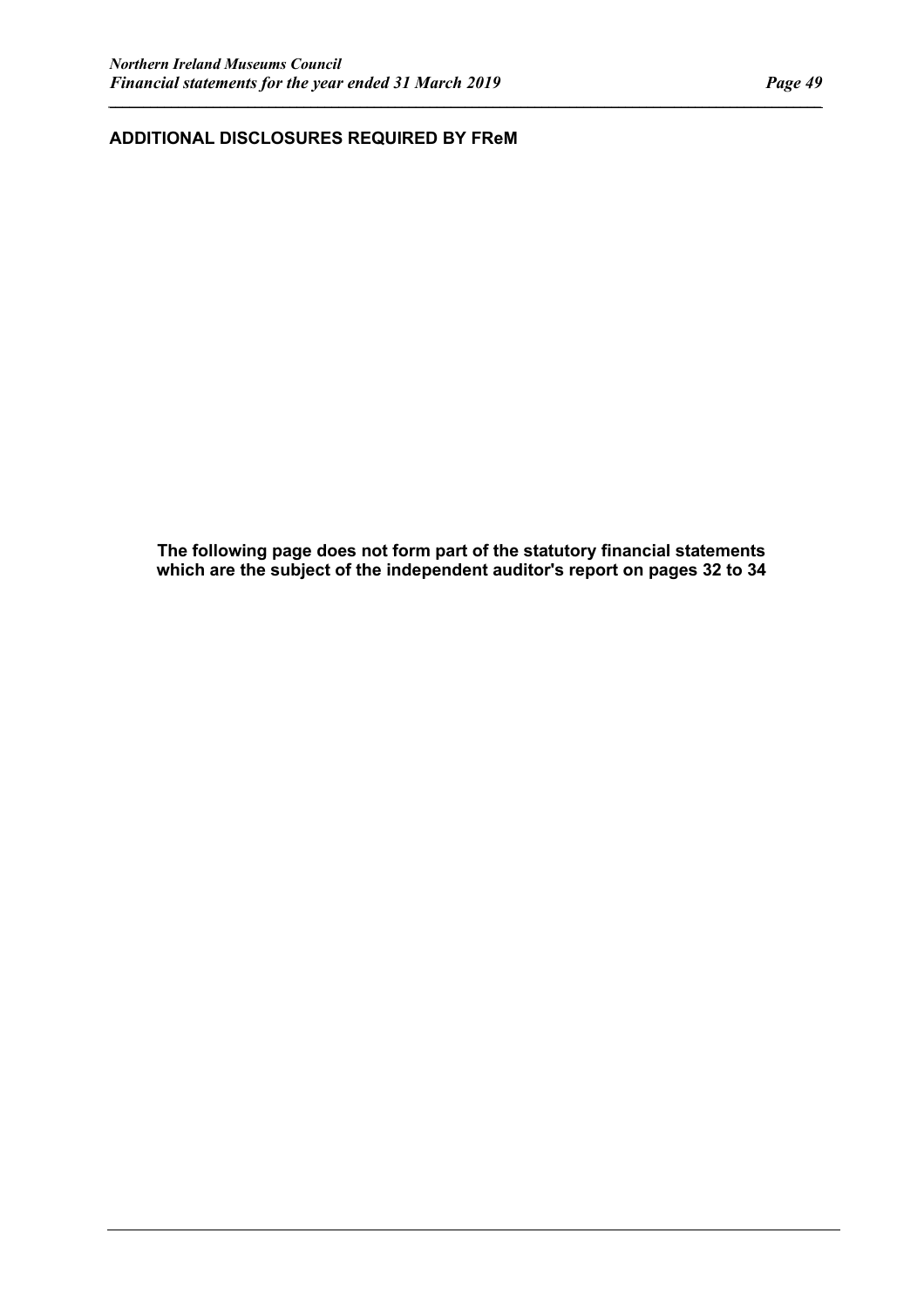#### **ADDITIONAL DISCLOSURES REQUIRED BY FReM**

The Museums Council as a charitable arm's length body, is required to account for grantsin-aid received under the Charities SORP and accordingly include it within incoming resources in the Statement of Financial Activities.

*\_\_\_\_\_\_\_\_\_\_\_\_\_\_\_\_\_\_\_\_\_\_\_\_\_\_\_\_\_\_\_\_\_\_\_\_\_\_\_\_\_\_\_\_\_\_\_\_\_\_\_\_\_\_\_\_\_\_\_\_\_\_\_\_\_\_\_\_\_\_\_\_\_\_\_\_\_\_\_\_\_\_\_\_\_\_\_\_\_\_\_\_\_\_\_\_\_\_\_\_\_\_*

For all other ALB, the FReM requires grants-in-aid to be regarded as contributions from controlling parties giving rise to a financial interest in the residual interest of the body and hence accounted for as financing i.e. by crediting them to the income and expenditure reserve.

In addition FReM requires grant-in-aid to be accounted for on a cash basis.

Were the Museums Council to prepare its accounts on these bases, the results would be as follows:

#### **Statement of Financial Activities prepared under FReM**

|                                                 | 2019          | 2018       |
|-------------------------------------------------|---------------|------------|
|                                                 | £             | £          |
| Income and endowments from:                     |               |            |
| Donations & legacies                            | 80,400        | 14,391     |
| Charitable activities                           | 29,092        | 4,780      |
| Other trading activities                        | 14,395        | 12,665     |
| <b>Total incoming resources</b>                 | 123,887       | 31,836     |
| <b>Resources expended</b>                       |               |            |
| Charitable activities                           | 317,182       | 234,524    |
| <b>Total resources expended</b>                 | 317,182       | 234,524    |
| <b>Amount transferred to reserves</b>           | (193,295)     | (202, 688) |
| <b>Analysis of Reserves prepared under FReM</b> |               |            |
| Balance at 1 April 2018                         | 12,803        | (2,509)    |
| Grant in aid received in year                   | 200,000       | 218,000    |
| Net operating cost for year                     | (193, 295)    | (202, 688) |
| <b>Balance at 31 March 2019</b>                 | <u>19,508</u> | 12,803     |